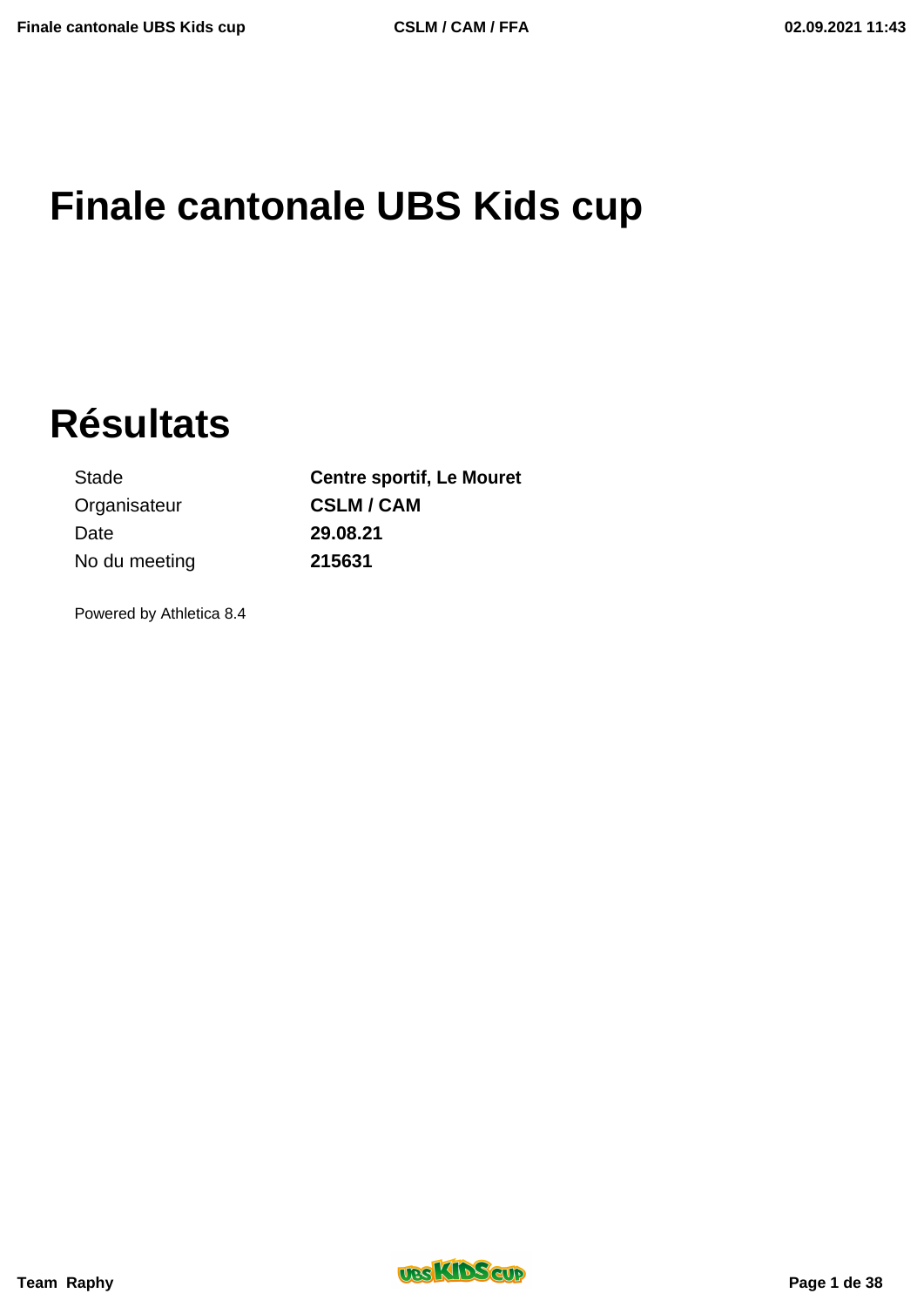## **MASTERS M 60 m (UBS Kids Cup)**

| Concour multiple 1 |                     |                         | 29.08.21 13:05     |
|--------------------|---------------------|-------------------------|--------------------|
| Rang Nom           | An Société          | <b>Pays Performance</b> | <b>Points Beme</b> |
| 1. Solimann Yann   | 08 Special Olympics | 10.64                   | 196                |
| 3. Lerch Killan    | 10 Special Olympics | 11.86                   | 78                 |
| 4. Mégret Paul     | 08 Special Olympics | 12.22                   | 55                 |
| Concour multiple 2 |                     |                         | 29.08.21 13:05     |
| Rang Nom           | An Société          | <b>Pays Performance</b> | <b>Points Beme</b> |

| 2. Solimann Marc      | 06 Special Olympics | 10.83 |  |
|-----------------------|---------------------|-------|--|
| 5. Gillabert Marjorie | 11 Special Olympics | 33.17 |  |

## **MASTERS M Longueur (zone) (UBS Kids Cup)**

| Concour multiple 1    |                         |                         | 29.08.21 14:10     |
|-----------------------|-------------------------|-------------------------|--------------------|
| Rang Nom              | An Société              | <b>Pays Performance</b> | <b>Points Beme</b> |
| 1. Solimann Marc      | 06 Special Olympics     | 2.59                    | 180                |
| 2. Solimann Yann      | 08 Special Olympics     | 2.17                    | 116                |
| 3. Lerch Killan       | 10 Special Olympics     | 2.14                    | 112                |
| 4. Mégret Paul        | 08 Special Olympics     | 1.47                    | 19                 |
| 5. Gillabert Marjorie | <b>Special Olympics</b> | 1.10                    |                    |

## **MASTERS M Balle 200 gr (UBS Kids Cup)**

### Concour multiple 1 29.08.21 13:25

## **Rang** Nom **An Société Pays Performance Points** Beme 1. Solimann Marc 06 Special Olympics 19.38 198 2. Solimann Yann **136** O8 Special Olympics **14.82** 136 3. Lerch Killan 10 Special Olympics 10.09 68 4. Mégret Paul **68 Charles Contract Contract Contract Contract Contract Contract Contract Contract Contract Contract Contract Contract Contract Contract Contract Contract Contract Contract Contract Contract Contract Contra** 5. Gillabert Marjorie 11 Special Olympics 7.28 51

# **U16 M15 60 m (UBS Kids Cup)**

## Concour multiple 1 29.08.21 15:50

| Rang Nom            | An Société               | <b>Pays Performance</b>     | <b>Points Beme</b> |
|---------------------|--------------------------|-----------------------------|--------------------|
| 1. Baumann Jan      | 06 TV Plaffeien          | FR<br><b>PB 7.70</b>        | 789                |
| 2. Kaeser Livio     | TSV St. Antoni<br>06.    | <b>PB 7.74</b><br>FR        | 777                |
| 3. Hirsig Alec      | 06 TSV Düdingen          | FR<br>8.02                  | 700                |
| 4. Julmy Matteo     | 06 TSV Düdingen          | FR<br>8.16                  | 664                |
| Concour multiple 2  |                          |                             | 29.08.21 15:50     |
| Rang Nom            | An Société               | <b>Pays Performance</b>     | <b>Points Beme</b> |
| 1. Gugler Fabrice   | 06 TSV Düdingen          | FR.<br>8.00                 | 706                |
| 2. Greco Leon Roméo | <b>CA Belfaux</b><br>06. | <b>FR</b><br>8.02           | 700                |
| 3. Bida Natan       | TSV Düdingen<br>06       | <b>FR</b><br><b>PB 8.03</b> | 698                |
| 4. Del Matto Evano  | TSV Düdingen<br>06       | FR<br>8.34                  | 618                |

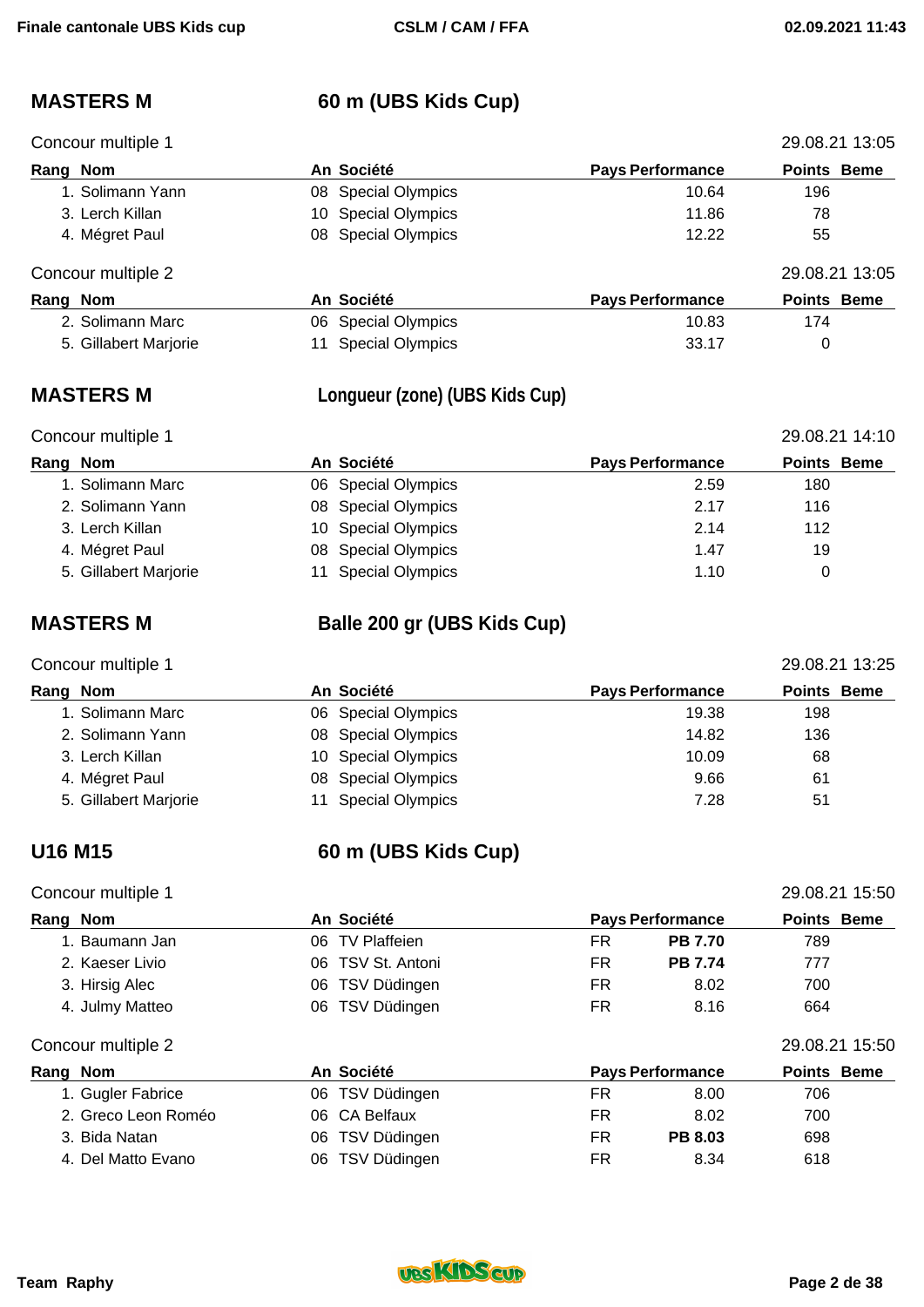### Concour multiple 3 29.08.21 15:50

# **U16 M15 60 m (UBS Kids Cup) (cont.)**

|          | oonoodi manipio o      |    |                     |           |                         | 20.00.21 10.00     |
|----------|------------------------|----|---------------------|-----------|-------------------------|--------------------|
| Rang Nom |                        |    | An Société          |           | <b>Pays Performance</b> | <b>Points Beme</b> |
|          | 1. Jaggi Alaric        | 06 | AthleticaVeveyse    | FR.       | <b>PB 8.03</b>          | 698                |
|          | 2. Baure Maxime        | 06 | AC Murten           | <b>FR</b> | <b>PB 8.14</b>          | 669                |
|          | 3. Emery Nils          | 06 | AthleticaVeveyse    | <b>FR</b> | 8.33                    | 621                |
|          | 4. Moretto Elia Nando  | 06 | TSV Düdingen        | FR.       | 8.50                    | 579                |
|          | Concour multiple 4     |    |                     |           |                         | 29.08.21 15:50     |
| Rang Nom |                        |    | An Société          |           | <b>Pays Performance</b> | <b>Points Beme</b> |
|          | 1. Fournier Simeon     | 06 | CA Marly            | <b>FR</b> | <b>PB 7.97</b>          | 714                |
|          | 2. Pauchard Eric       | 06 | TSV Düdingen        | FR.       | <b>PB 8.20</b>          | 653                |
|          | 3. Dietrich Ethan      | 06 | <b>CA Belfaux</b>   | FR.       | 8.59                    | 558                |
|          | 4. Matthey Léo         | 06 | <b>SA Bulle</b>     | <b>FR</b> | <b>PB 8.74</b>          | 524                |
|          | Concour multiple 5     |    |                     |           |                         | 29.08.21 15:50     |
| Rang Nom |                        |    | An Société          |           | <b>Pays Performance</b> | <b>Points Beme</b> |
|          | 1. Bruhin Joey         | 06 | Kadetten Murten     | FR.       | 8.59                    | 558                |
|          | 2. Guillebeau Nevio    | 06 | TSV Düdingen        | FR.       | <b>PB 9.10</b>          | 447                |
|          | Concour multiple 6     |    |                     |           |                         | 29.08.21 15:50     |
| Rang Nom |                        |    | An Société          |           | <b>Pays Performance</b> | <b>Points Beme</b> |
|          | 1. Stampfli Noel       | 06 | TSV Düdingen        | FR.       | 7.68                    | 794                |
|          | 2. Saint-Ghislain Axel | 06 | TSV Düdingen        | FR        | 8.18                    | 658                |
|          | 3. Eggertswyler Jules  | 06 | <b>TV Plaffeien</b> | FR        | 8.30                    | 628                |

## **U16 M15 Longueur (zone) (UBS Kids Cup)**

### Concour multiple 1 29.08.21 16:55

| Rang Nom |                         |    | An Société          |           | <b>Pays Performance</b> | <b>Points Beme</b> |  |
|----------|-------------------------|----|---------------------|-----------|-------------------------|--------------------|--|
|          | 1. Baumann Jan          | 06 | <b>TV Plaffeien</b> | <b>FR</b> | <b>PB 5.57</b>          | 671                |  |
|          | 2. Hirsig Alec          | 06 | TSV Düdingen        | <b>FR</b> | PB 5.49                 | 658                |  |
|          | <b>Julmy Matteo</b>     | 06 | TSV Düdingen        | FR        | 5.49                    | 658                |  |
|          | 4. Kaeser Livio         | 06 | TSV St. Antoni      | <b>FR</b> | <b>PB 5.46</b>          | 652                |  |
|          | 5. Jaggi Alaric         | 06 | AthleticaVeveyse    | <b>FR</b> | <b>PB 5.45</b>          | 651                |  |
|          | 6. Baure Maxime         | 06 | <b>AC Murten</b>    | <b>FR</b> | 5.34                    | 632                |  |
|          | 7. Greco Leon Roméo     | 06 | <b>CA Belfaux</b>   | FR.       | <b>PB 5.25</b>          | 616                |  |
|          | Stampfli Noel           | 06 | TSV Düdingen        | FR        | 5.25                    | 616                |  |
|          | 9. Fournier Simeon      | 06 | CA Marly            | <b>FR</b> | <b>PB 5.00</b>          | 573                |  |
|          | 10. Bida Natan          | 06 | TSV Düdingen        | FR        | 4.98                    | 570                |  |
|          | 11. Eggertswyler Jules  | 06 | <b>TV Plaffeien</b> | <b>FR</b> | 4.90                    | 556                |  |
|          | 12. Del Matto Evano     | 06 | TSV Düdingen        | <b>FR</b> | 4.77                    | 534                |  |
|          | 13. Saint-Ghislain Axel | 06 | TSV Düdingen        | <b>FR</b> | 4.76                    | 533                |  |
|          | 14. Pauchard Eric       | 06 | TSV Düdingen        | <b>FR</b> | 4.75                    | 531                |  |
|          | 15. Matthey Léo         | 06 | <b>SA Bulle</b>     | FR        | PB 4.69                 | 521                |  |
|          | 16. Gugler Fabrice      | 06 | TSV Düdingen        | <b>FR</b> | 4.63                    | 511                |  |
|          | 17. Moretto Elia Nando  | 06 | TSV Düdingen        | <b>FR</b> | 4.51                    | 490                |  |
|          | 18. Dietrich Ethan      | 06 | <b>CA Belfaux</b>   | <b>FR</b> | 4.41                    | 474                |  |
|          | 19. Emery Nils          | 06 | AthleticaVeveyse    | FR        | 4.36                    | 465                |  |
|          | 20. Guillebeau Nevio    | 06 | TSV Düdingen        | <b>FR</b> | 4.05                    | 414                |  |
|          | 21. Bruhin Joey         | 06 | Kadetten Murten     | <b>FR</b> | 4.04                    | 412                |  |

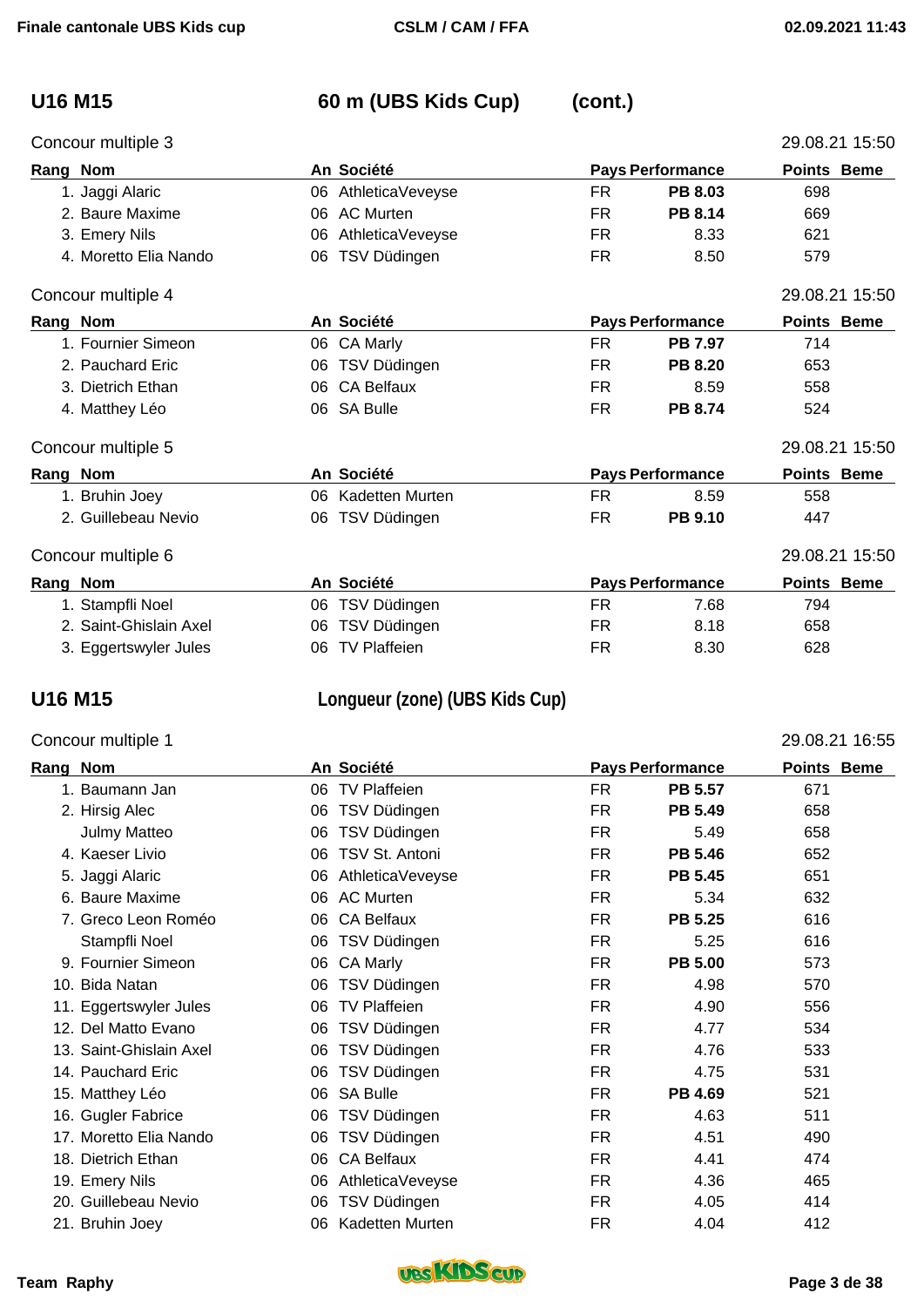## **U16 M15 Balle 200 gr (UBS Kids Cup)**

### Concour multiple 1 29.08.21 16:15

| Rang | <b>Nom</b>              |    | An Société          | <b>Pays Performance</b> |          | <b>Points Beme</b> |  |
|------|-------------------------|----|---------------------|-------------------------|----------|--------------------|--|
|      | 1. Hirsig Alec          | 06 | TSV Düdingen        | FR                      | 63.82    | 739                |  |
|      | 2. Greco Leon Roméo     | 06 | <b>CA Belfaux</b>   | FR.                     | PB 59.03 | 684                |  |
|      | 3. Baure Maxime         | 06 | <b>AC Murten</b>    | <b>FR</b>               | 57.05    | 661                |  |
|      | 4. Jaggi Alaric         | 06 | AthleticaVeveyse    | FR.                     | PB 55.37 | 641                |  |
|      | 5. Eggertswyler Jules   | 06 | <b>TV Plaffeien</b> | <b>FR</b>               | 52.18    | 604                |  |
|      | 6. Julmy Matteo         | 06 | TSV Düdingen        | FR.                     | 51.43    | 595                |  |
|      | 7. Kaeser Livio         | 06 | TSV St. Antoni      | FR.                     | 50.47    | 583                |  |
|      | 8. Baumann Jan          | 06 | <b>TV Plaffeien</b> | FR.                     | PB 46.39 | 535                |  |
|      | 9. Dietrich Ethan       | 06 | <b>CA Belfaux</b>   | FR.                     | 44.65    | 514                |  |
|      | 10. Bida Natan          | 06 | TSV Düdingen        | <b>FR</b>               | 44.25    | 509                |  |
|      | 11. Moretto Elia Nando  | 06 | TSV Düdingen        | FR.                     | 42.30    | 486                |  |
|      | 12. Bruhin Joey         | 06 | Kadetten Murten     | FR.                     | 39.28    | 449                |  |
|      | 13. Emery Nils          | 06 | AthleticaVeveyse    | <b>FR</b>               | 38.57    | 441                |  |
|      | 14. Pauchard Eric       | 06 | TSV Düdingen        | <b>FR</b>               | 38.38    | 438                |  |
|      | 15. Fournier Simeon     | 06 | CA Marly            | FR.                     | 37.03    | 422                |  |
|      | 16. Del Matto Evano     | 06 | TSV Düdingen        | <b>FR</b>               | 36.68    | 418                |  |
|      | 17. Guillebeau Nevio    | 06 | TSV Düdingen        | <b>FR</b>               | SB 33.79 | 382                |  |
|      | 18. Gugler Fabrice      | 06 | TSV Düdingen        | <b>FR</b>               | 33.58    | 379                |  |
|      | 19. Matthey Léo         | 06 | <b>SA Bulle</b>     | <b>FR</b>               | PB 31.25 | 350                |  |
|      | 20. Stampfli Noel       | 06 | TSV Düdingen        | <b>FR</b>               | 27.87    | 308                |  |
|      | 21. Saint-Ghislain Axel | 06 | TSV Düdingen        | <b>FR</b>               | 26.52    | 291                |  |

## **U16 M14 60 m (UBS Kids Cup)**

| Concour multiple 1 |                            |                         |                    | 29.08.21 17:30 |
|--------------------|----------------------------|-------------------------|--------------------|----------------|
| Rang Nom           | An Société                 | <b>Pays Performance</b> | <b>Points Beme</b> |                |
| 1. Vogt Noé        | 07 TSV St. Antoni          | FR.                     | <b>PB 7.70</b>     | 789            |
| 6. Marti Eric      | <b>TV Alterswil</b><br>M7. | FR                      | 8.40               | 603            |

7. Aebersold Janis **CONTING 18 CONTINGER** FR 8.42 599 8. Oberson Théo **07 CS Marsens** FR 8.61 554

| Concour multiple 2   |                            |                             | 29.08.21 17:30     |
|----------------------|----------------------------|-----------------------------|--------------------|
| Rang Nom             | An Société                 | <b>Pays Performance</b>     | <b>Points Beme</b> |
| 3. Baechler Thomas   | <b>FSG Estavayer</b><br>07 | FR<br><b>PB 8.12</b>        | 674                |
| 4. Henchoz Rémy      | <b>SA Bulle</b><br>07      | <b>FR</b><br><b>PB 8.16</b> | 664                |
| 10. Mermet Kirby     | 07 CA Fribourg             | FR<br><b>PB 8.92</b>        | 485                |
| Concour multiple 3   |                            |                             | 29.08.21 17:30     |
| Rang Nom             | An Société                 | <b>Pays Performance</b>     | <b>Points Beme</b> |
| 2. Meuwly Angel-John | CS Le Mouret<br>07.        | SUI<br>8.08                 | 684                |
| 9. Tschannen Leandro | <b>TV Alterswil</b><br>07  | FR<br>8.75                  | 522                |

13. Schmied Simon 07 TSV St. Antoni FR **PB 9.40** 389

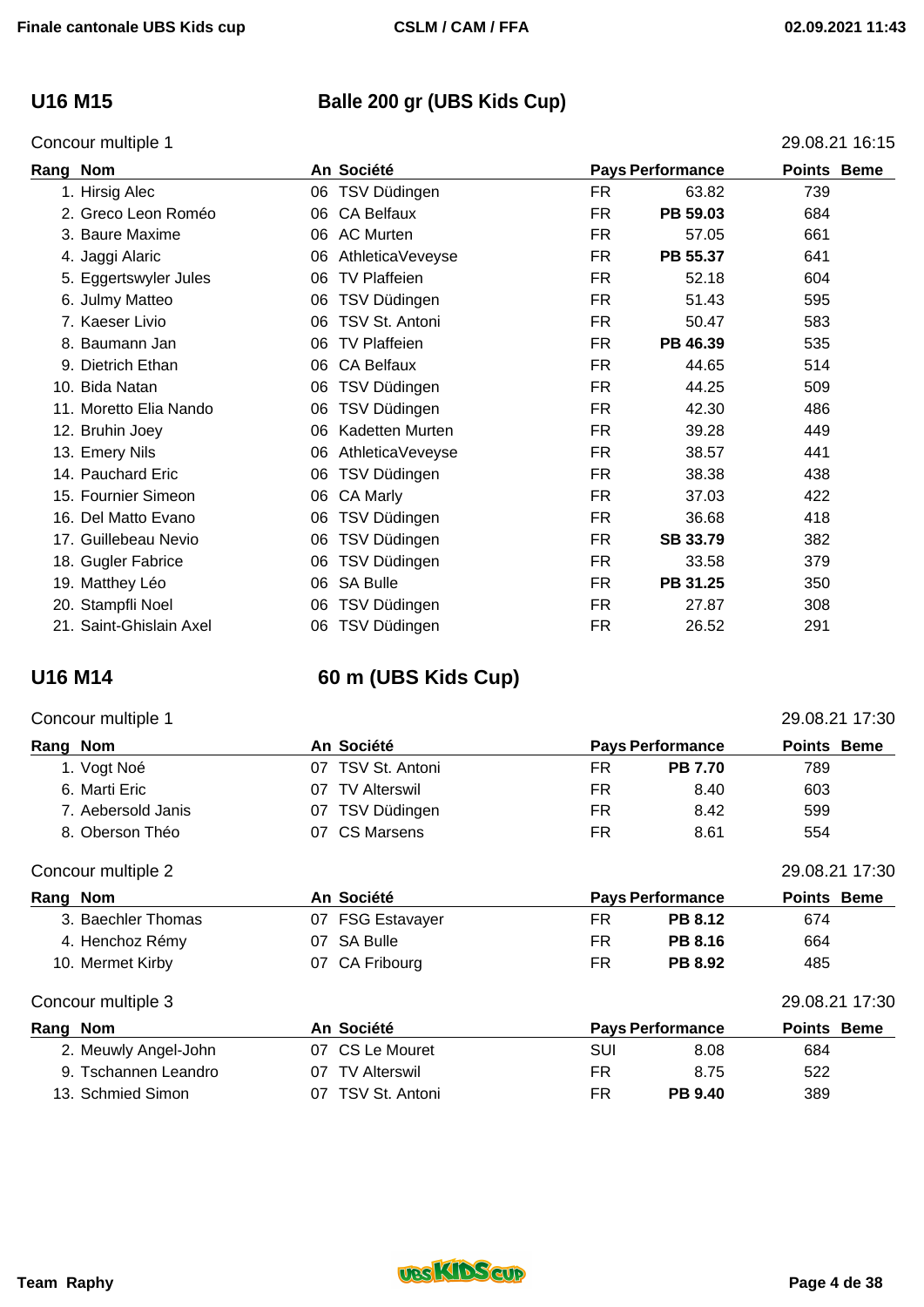## **U16 M14 60 m (UBS Kids Cup) (cont.)**

| Concour multiple 4 | 29.08.21 17:30            |                         |                    |     |  |
|--------------------|---------------------------|-------------------------|--------------------|-----|--|
| Rang Nom           | An Société                | <b>Pays Performance</b> | <b>Points Beme</b> |     |  |
| 5. Szilagti Daniel | <b>TV Alterswil</b><br>07 | FR                      | 8.39               | 606 |  |
| 11. Gygax Nicolo   | Kadetten Murten<br>07     | FR                      | 8.99               | 470 |  |
| 12. Bays Alexander | Kadetten Murten<br>07     | FR                      | 9.12               | 443 |  |

### **U16 M14 Longueur (zone) (UBS Kids Cup)**

### Concour multiple 1 29.08.21 16:00

### **Rang Nom An Société Pays Performance Points Beme**  1. Vogt Noé 07 TSV St. Antoni FR **PB 5.62** 680 2. Henchoz Rémy 07 SA Bulle FR **PB 5.50** 659 3. Baechler Thomas **07 FSG Estavayer** FR 5.05 582 Meuwly Angel-John **07 CS Le Mouret 1988** SUI 5.05 582 5. Oberson Théo 07 CS Marsens FR 4.89 555 6. Marti Eric 07 TV Alterswil FR **PB 4.75** 531 7. Tschannen Leandro 07 TV Alterswil FR 4.73 527 8. Szilagti Daniel **67 TV Alterswil 68 COV EXAM** FR 4.63 511 9. Aebersold Janis **19. ISO 19. ISO 19. ISO 19. ISO 19. ISO 19. ISO 19. ISO 19. ISO 19. ISO 19. ISO 19. ISO 19. ISO 19. ISO 19. ISO 19. ISO 19. ISO 19. ISO 19. ISO 19. ISO 19. ISO 19. ISO 19. ISO 19. ISO 19. ISO 19. ISO 19** 10. Bays Alexander 07 Kadetten Murten FR 4.43 477 Schmied Simon **07 TSV St. Antoni FR PB 4.43** 477 12. Gygax Nicolo 07 Kadetten Murten FR 4.38 469 13. Mermet Kirby 07 CA Fribourg FR **PB 4.00** 405

## **U16 M14 Balle 200 gr (UBS Kids Cup)**

### Concour multiple 1 29.08.21 15:25

| Rang Nom |                       |    | An Société          | <b>Pays Performance</b> |          |     |  |  |  | <b>Points Beme</b> |  |
|----------|-----------------------|----|---------------------|-------------------------|----------|-----|--|--|--|--------------------|--|
|          | 1. Oberson Théo       |    | 07 CS Marsens       | FR                      | PB 52.13 | 603 |  |  |  |                    |  |
|          | 2. Aebersold Janis    | 07 | TSV Düdingen        | FR.                     | PB 51.13 | 591 |  |  |  |                    |  |
|          | 3. Bays Alexander     | 07 | Kadetten Murten     | FR                      | 48.13    | 556 |  |  |  |                    |  |
|          | 4. Baechler Thomas    |    | 07 FSG Estavayer    | FR                      | PB 46.53 | 537 |  |  |  |                    |  |
|          | 5. Schmied Simon      |    | 07 TSV St. Antoni   | FR                      | PB 42.57 | 489 |  |  |  |                    |  |
|          | 6. Vogt Noé           | 07 | TSV St. Antoni      | FR.                     | PB 41.00 | 470 |  |  |  |                    |  |
|          | 7. Gygax Nicolo       | 07 | Kadetten Murten     | FR                      | 40.75    | 467 |  |  |  |                    |  |
|          | 8. Szilagti Daniel    |    | 07 TV Alterswil     | FR                      | 39.74    | 455 |  |  |  |                    |  |
|          | 9. Henchoz Rémy       |    | 07 SA Bulle         | FR                      | PB 39.10 | 447 |  |  |  |                    |  |
|          | 10. Tschannen Leandro | 07 | <b>TV Alterswil</b> | FR                      | 38.15    | 436 |  |  |  |                    |  |
|          | 11. Mermet Kirby      |    | 07 CA Fribourg      | FR                      | PB 34.41 | 390 |  |  |  |                    |  |
|          | 12. Marti Eric        | 07 | <b>TV Alterswil</b> | FR                      | 33.04    | 373 |  |  |  |                    |  |
|          | 13. Meuwly Angel-John |    | 07 CS Le Mouret     | SUI                     | PB 30.22 | 337 |  |  |  |                    |  |

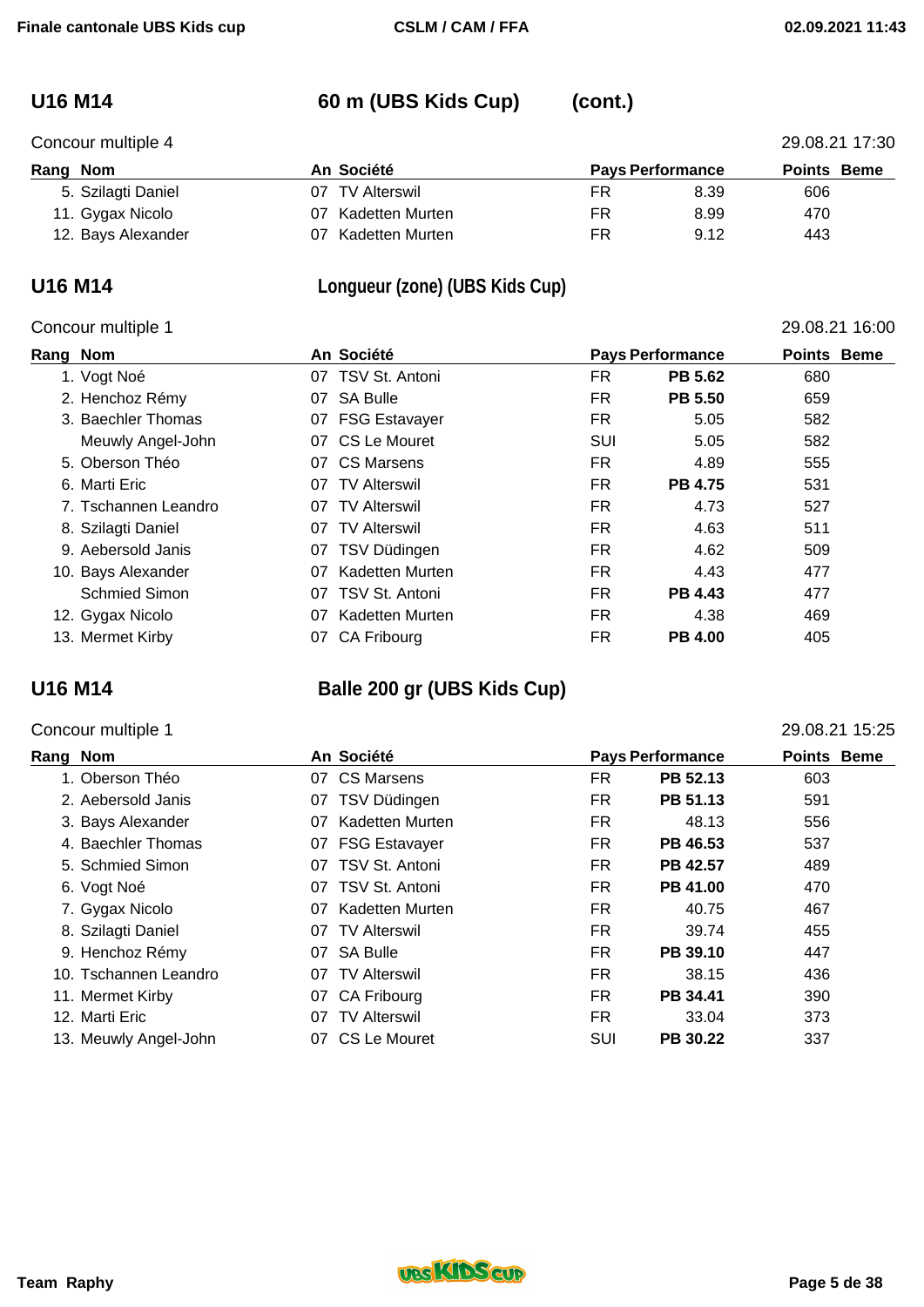### Concour multiple 1  $\overline{29.08.21.16:40}$

## **U14 M13 60 m (UBS Kids Cup)**

| oonoodi manpo i         |    |                     |     |                         | 20.00.21 10.10     |
|-------------------------|----|---------------------|-----|-------------------------|--------------------|
| Rang Nom                |    | An Société          |     | <b>Pays Performance</b> | <b>Points Beme</b> |
| 1. Feniello Sacha       | 08 | AthleticaVeveyse    | FR  | 7.96                    | 716                |
| 2. Schaller Nahel Jonas | 08 | <b>TV Wünnewil</b>  | FR. | 8.42                    | 599                |
| 4. Parrat Paul          | 08 | CA Fribourg         | FR. | 8.83                    | 504                |
| 9. Zbinden Jeriel       | 08 | TSV Düdingen        | FR  | 9.48                    | 374                |
| Concour multiple 2      |    |                     |     |                         | 29.08.21 16:40     |
| Rang Nom                |    | An Société          |     | <b>Pays Performance</b> | <b>Points Beme</b> |
| 3. Oberholzer Simon     |    | 08 CS Le Mouret     | FR  | 8.50                    | 579                |
| 6. Vonarb Jules         | 08 | <b>SA Bulle</b>     | FR  | 9.23                    | 421                |
| 8. Guex Nathanaël       | 08 | AthleticaVeveyse    | FR  | 9.40                    | 389                |
| 10. Zbinden Jorem       | 08 | TSV Düdingen        | FR. | 9.54                    | 363                |
| Concour multiple 3      |    |                     |     |                         | 29.08.21 16:40     |
| Rang Nom                |    | An Société          |     | <b>Pays Performance</b> | <b>Points Beme</b> |
| 5. Niederberger Marvin  | 08 | <b>TV Plaffeien</b> | FR  | 8.98                    | 472                |
| 7. Helfer Linus         | 08 | <b>TSV Gurmels</b>  | FR  | <b>PB 9.30</b>          | 407                |
| 11. Schärli Milo        | 08 | TSV St. Antoni      | FR  | 9.60                    | 352                |

## **U14 M13 Longueur (zone) (UBS Kids Cup)**

### Concour multiple 1 29.08.21 15:20

| Rang Nom |                         |     | An Société          |     | <b>Pays Performance</b> | <b>Points Beme</b> |  |
|----------|-------------------------|-----|---------------------|-----|-------------------------|--------------------|--|
|          | 1. Feniello Sacha       | 08  | AthleticaVeveyse    | FR  | <b>PB 5.13</b>          | 596                |  |
|          | 2. Oberholzer Simon     |     | 08 CS Le Mouret     | FR. | <b>PB 4.73</b>          | 527                |  |
|          | 3. Parrat Paul          |     | 08 CA Fribourg      | FR  | 4.60                    | 506                |  |
|          | 4. Schaller Nahel Jonas | 08. | TV Wünnewil         | FR. | <b>PB 4.47</b>          | 484                |  |
|          | 5. Helfer Linus         | 08  | <b>TSV Gurmels</b>  | FR. | <b>PB 4.27</b>          | 450                |  |
|          | 6. Niederberger Marvin  | 08. | <b>TV Plaffeien</b> | FR  | 4.13                    | 427                |  |
|          | 7. Vonarb Jules         |     | 08 SA Bulle         | FR. | 4.10                    | 422                |  |
|          | 8. Guex Nathanaël       | 08  | AthleticaVeveyse    | FR  | 4.03                    | 410                |  |
|          | 9. Zbinden Jeriel       | 08  | TSV Düdingen        | FR  | 3.80                    | 372                |  |
|          | 10. Schärli Milo        | 08. | TSV St. Antoni      | FR. | 3.79                    | 371                |  |
|          | 11. Zbinden Jorem       | 08  | TSV Düdingen        | FR  | 3.51                    | 325                |  |

## **U14 M13 Balle 200 gr (UBS Kids Cup)**

### Concour multiple 1 29.08.21 17:00

| Rang Nom                | An Société          | <b>Pays Performance</b> | <b>Points Beme</b> |
|-------------------------|---------------------|-------------------------|--------------------|
| 1. Helfer Linus         | 08 TSV Gurmels      | PB 52.76<br>FR          | 610                |
| 2. Guex Nathanaël       | 08 AthleticaVeveyse | FR<br>PB 41.83          | 480                |
| 3. Schärli Milo         | 08 TSV St. Antoni   | FR<br>38.15             | 436                |
| 4. Schaller Nahel Jonas | 08 TV Wünnewil      | FR<br>37.88             | 432                |
| 5. Zbinden Jorem        | 08 TSV Düdingen     | <b>FR</b><br>37.32      | 425                |
| 6. Zbinden Jeriel       | 08 TSV Düdingen     | FR.<br>PB 36.92         | 421                |
| 7. Niederberger Marvin  | 08 TV Plaffeien     | <b>FR</b><br>36.37      | 414                |
| 8. Oberholzer Simon     | 08 CS Le Mouret     | FR<br>PB 35.15          | 399                |
| 9. Parrat Paul          | 08 CA Fribourg      | FR.<br><b>SB 34.47</b>  | 390                |

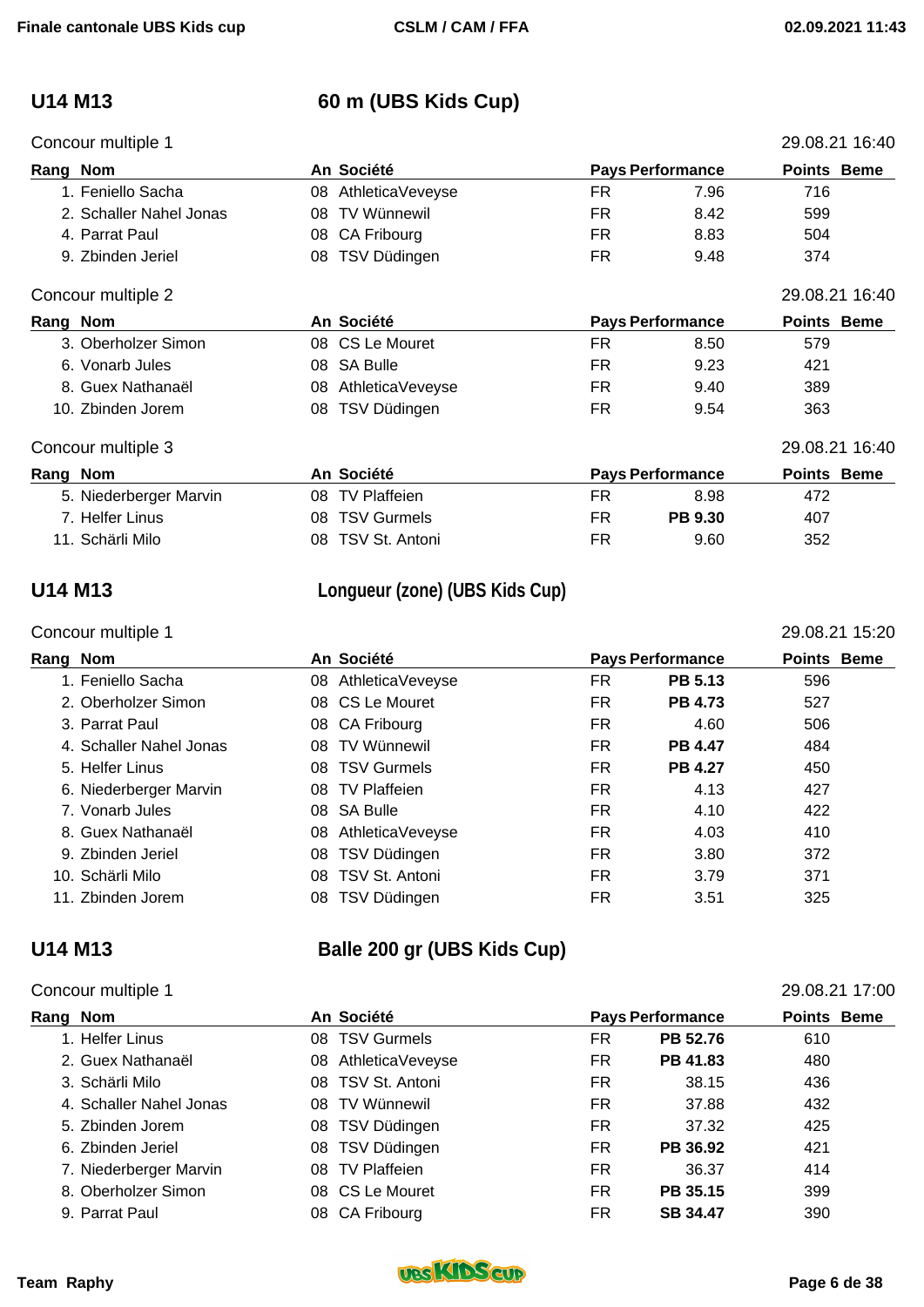# **U14 M13 Balle 200 gr (UBS Kids Cup) (cont.)**

| Rang Nom |                    | An Société          |    | <b>Pays Performance</b> | <b>Points Beme</b> |  |
|----------|--------------------|---------------------|----|-------------------------|--------------------|--|
|          | 10. Feniello Sacha | 08 AthleticaVeveyse | FR | PB 31.29                | 351                |  |
|          | 11. Vonarb Jules   | 08 SA Bulle         | FR | 28.59                   | 317                |  |

## **U14 M12 60 m (UBS Kids Cup)**

### Concour multiple 1 29.08.21 13:20

| Rang Nom |                      |    | An Société            |           | <b>Pays Performance</b> | <b>Points Beme</b> |  |
|----------|----------------------|----|-----------------------|-----------|-------------------------|--------------------|--|
|          | 1. Raemy Nils        | 09 | <b>CS Marsens</b>     | <b>FR</b> | 8.71                    | 531                |  |
|          | 2. Philipona Michaël |    | 09 CS Marsens         | <b>FR</b> | 8.96                    | 476                |  |
|          | 9. Baldoni Noan      |    | 09 AthleticaVeveyse   | <b>FR</b> | 9.45                    | 379                |  |
|          | 10. Santoro Julian   |    | 09 AthleticaVeveyse   | <b>FR</b> | 9.51                    | 368                |  |
|          | Concour multiple 2   |    |                       |           |                         | 29.08.21 13:20     |  |
| Rang Nom |                      |    | An Société            |           | <b>Pays Performance</b> | <b>Points Beme</b> |  |
|          | 4. Sessa Jonas       |    | 09 SA Bulle           | FR.       | 9.18                    | 431                |  |
|          | 10. Werro Arnaud     |    | 09 CA Belfaux         | <b>FR</b> | 9.51                    | 368                |  |
|          | 14. Keller Mathéis   |    | 09 AthleticaVeveyse   | <b>FR</b> | 9.83                    | 313                |  |
|          | Concour multiple 3   |    |                       |           |                         | 29.08.21 13:20     |  |
| Rang Nom |                      |    | An Société            |           | <b>Pays Performance</b> | <b>Points Beme</b> |  |
|          | 5. Bondallaz Robin   |    | 09 FSG Estavayer      | <b>FR</b> | PB 9.23                 | 421                |  |
|          | 7. Waeber Manuel     |    | 09 PS Gurmels         | <b>FR</b> | 9.36                    | 396                |  |
|          | 8. Ribordy Matthieu  | 09 | <b>CA Belfaux</b>     | <b>FR</b> | PB 9.37                 | 394                |  |
|          | 16. Richards Fabian  |    | 09 FSG Estavayer      | FR.       | 9.90                    | 302                |  |
|          | Concour multiple 4   |    |                       |           |                         | 29.08.21 13:20     |  |
| Rang Nom |                      |    | An Société            |           | <b>Pays Performance</b> | <b>Points Beme</b> |  |
|          | 3. Szilagti Adrian   |    | 09 TV Alterswil       | <b>FR</b> | 9.15                    | 437                |  |
|          | 6. Vorpe David       | 09 | EP La Brillaz         | <b>FR</b> | 9.34                    | 400                |  |
|          | 14. Brülhart Léon    |    | 09 PS Gurmels         | <b>FR</b> | 9.83                    | 313                |  |
|          | 17. Chassot Adrien   | 09 | EP Vuisternens/Romont | <b>FR</b> | 9.99                    | 287                |  |
|          | Concour multiple 5   |    |                       |           |                         | 29.08.21 13:20     |  |
| Rang Nom |                      |    | An Société            |           | <b>Pays Performance</b> | <b>Points Beme</b> |  |
|          | 12. Bortoluzzi Loïc  | 09 | Kadetten Murten       | <b>FR</b> | 9.68                    | 338                |  |
|          | 13. Stritt Beni      | 09 | <b>TV Alterswil</b>   | <b>FR</b> | 9.69                    | 337                |  |
|          | 18. Ashani Loris     | 09 | EP Bulle              | <b>FR</b> | 10.17                   | 260                |  |

## **U14 M12 Longueur (zone) (UBS Kids Cup)**

| Concour multiple 1  | 29.08.21 14:30             |    |                         |                    |
|---------------------|----------------------------|----|-------------------------|--------------------|
| Rang Nom            | An Société                 |    | <b>Pays Performance</b> | <b>Points Beme</b> |
| 1. Raemy Nils       | 09 CS Marsens              | FR | 4.80                    | 539                |
| 2. Szilagti Adrian  | <b>TV Alterswil</b><br>09. | FR | 4.27                    | 450                |
| 3. Baldoni Noan     | AthleticaVeveyse<br>09.    | FR | <b>PB 4.11</b>          | 424                |
| 4. Bondallaz Robin  | 09 FSG Estavayer           | FR | <b>PB 4.08</b>          | 419                |
| 5. Ribordy Matthieu | 09 CA Belfaux              | FR | <b>PB 4.07</b>          | 417                |
| 6. Richards Fabian  | 09 FSG Estavayer           | FR | <b>PB 4.05</b>          | 414                |

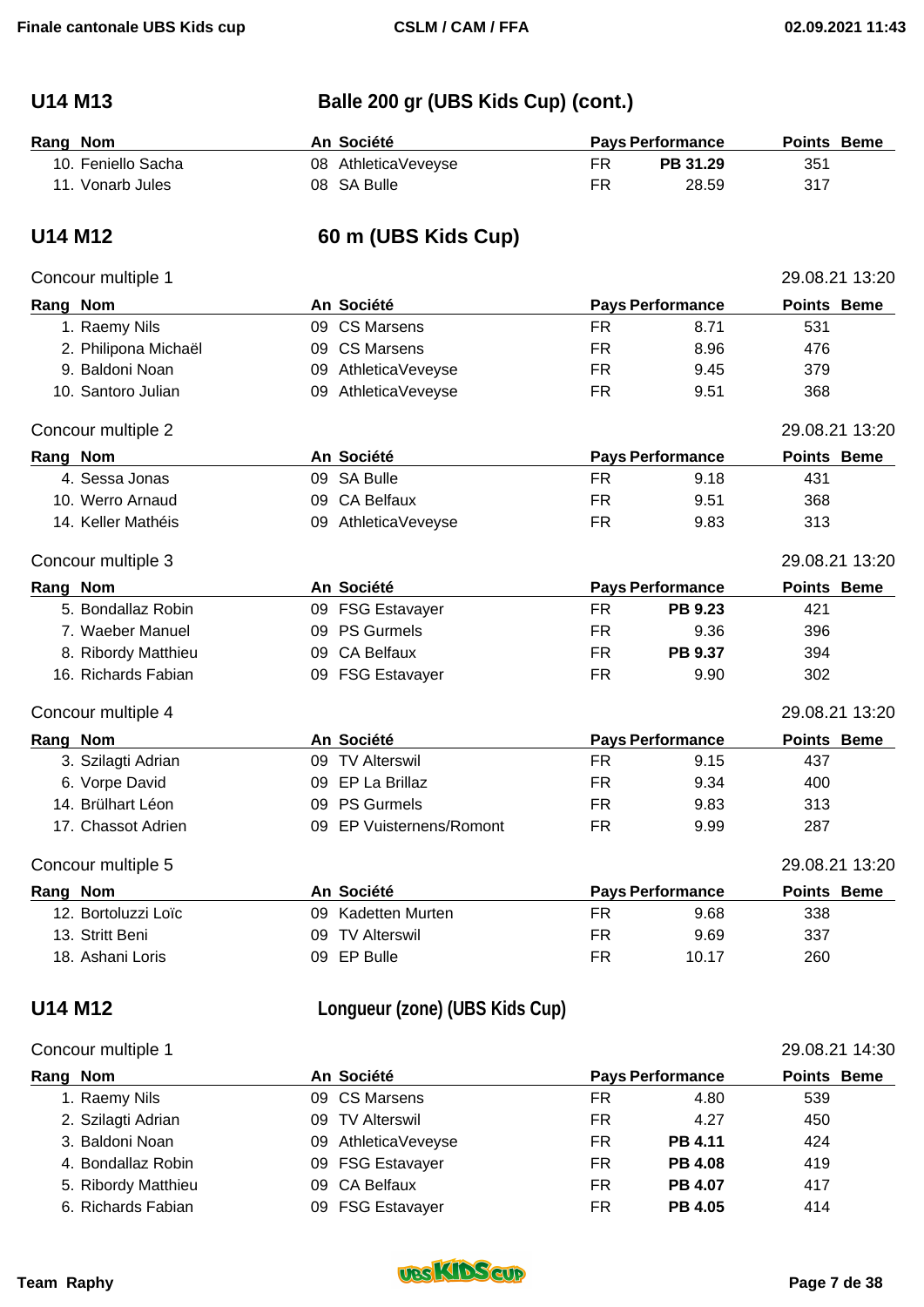## **U14 M12 Longueur (zone) (UBS Kids Cup) (cont.)**

| Rang Nom |                       | An Société |                       | <b>Pays Performance</b> |                | <b>Points Beme</b> |  |
|----------|-----------------------|------------|-----------------------|-------------------------|----------------|--------------------|--|
|          | 7. Bortoluzzi Loïc    | 09.        | Kadetten Murten       | FR                      | 4.04           | 412                |  |
|          | 8. Falconnier Lucien  | 09         | AthleticaVeveyse      | FR                      | <b>PB 4.01</b> | 407                |  |
|          | 9. Philipona Michaël  |            | 09 CS Marsens         | FR                      | <b>PB 3.95</b> | 397                |  |
|          | 10. Stritt Beni       | 09         | <b>TV Alterswil</b>   | FR                      | 3.94           | 395                |  |
|          | 11. Santoro Julian    | 09         | AthleticaVeveyse      | FR                      | <b>PB 3.93</b> | 394                |  |
|          | 12. Vorpe David       |            | 09 EP La Brillaz      | FR                      | 3.91           | 390                |  |
|          | 13. Waeber Manuel     |            | 09 PS Gurmels         | FR                      | 3.86           | 382                |  |
|          | 14. Keller Mathéis    | 09         | AthleticaVeveyse      | FR                      | <b>PB 3.84</b> | 379                |  |
|          | 15. Sessa Jonas       | 09         | SA Bulle              | FR                      | 3.73           | 361                |  |
|          | 16. Brülhart Léon     | 09         | <b>PS Gurmels</b>     | FR                      | 3.66           | 349                |  |
|          | 17. Werro Arnaud      | 09.        | <b>CA Belfaux</b>     | FR                      | 3.33           | 296                |  |
|          | <b>Chassot Adrien</b> | 09         | EP Vuisternens/Romont | FR                      | NM.            | 0                  |  |

## **U14 M12 Balle 200 gr (UBS Kids Cup)**

## Concour multiple 1 29.08.21 13:50

| Rang | <b>Nom</b>            |    | An Société            |           | <b>Pays Performance</b> | <b>Points Beme</b> |  |
|------|-----------------------|----|-----------------------|-----------|-------------------------|--------------------|--|
|      | 1. Bortoluzzi Loïc    | 09 | Kadetten Murten       | <b>FR</b> | 44.21                   | 509                |  |
|      | 2. Santoro Julian     | 09 | AthleticaVeveyse      | <b>FR</b> | 41.24                   | 473                |  |
|      | 3. Raemy Nils         | 09 | <b>CS Marsens</b>     | FR.       | 41.23                   | 473                |  |
|      | 4. Ribordy Matthieu   | 09 | <b>CA Belfaux</b>     | FR.       | PB 40.89                | 469                |  |
|      | 5. Stritt Beni        | 09 | <b>TV Alterswil</b>   | FR.       | PB 40.72                | 467                |  |
|      | 6. Waeber Manuel      | 09 | <b>PS Gurmels</b>     | FR.       | 38.95                   | 445                |  |
|      | 7. Richards Fabian    | 09 | <b>FSG Estavayer</b>  | FR.       | 37.82                   | 432                |  |
|      | 8. Szilagti Adrian    | 09 | <b>TV Alterswil</b>   | FR.       | 37.16                   | 423                |  |
|      | 9. Vorpe David        | 09 | EP La Brillaz         | FR.       | 36.87                   | 420                |  |
|      | 10. Baldoni Noan      | 09 | AthleticaVeveyse      | FR.       | SB 35.32                | 401                |  |
|      | 11. Werro Arnaud      | 09 | <b>CA Belfaux</b>     | FR.       | 33.65                   | 380                |  |
|      | 12. Falconnier Lucien | 09 | AthleticaVeveyse      | FR.       | PB 32.46                | 365                |  |
|      | 13. Brülhart Léon     | 09 | <b>PS Gurmels</b>     | FR.       | 31.55                   | 354                |  |
|      | 14. Sessa Jonas       | 09 | <b>SA Bulle</b>       | FR.       | 30.91                   | 346                |  |
|      | 15. Keller Mathéis    | 09 | AthleticaVeveyse      | FR.       | PB 29.98                | 334                |  |
|      | 16. Philipona Michaël | 09 | CS Marsens            | FR.       | 27.93                   | 309                |  |
|      | 17. Chassot Adrien    | 09 | EP Vuisternens/Romont | FR.       | 27.72                   | 306                |  |
|      | 18. Bondallaz Robin   | 09 | <b>FSG Estavayer</b>  | FR.       | 21.87                   | 231                |  |
|      | Ashani Loris          | 09 | EP Bulle              | <b>FR</b> | <b>DNS</b>              | 0                  |  |

## **U12 M11 60 m (UBS Kids Cup)**

### Concour multiple 1 29.08.21 15:00

| Rang Nom |                    | An Société      |    | <b>Pays Performance</b> | <b>Points Beme</b> |
|----------|--------------------|-----------------|----|-------------------------|--------------------|
|          | 2. Wüthrich Joscha | 10 TSV Düdingen | FR | 9.29                    | 409                |
|          | 3. Mauron Nelio    | 10 TSV Düdingen | FR | 9.59                    | 354                |
|          | 5. Oberson Arthur  | 10 CS Marsens   | FR | 9.62                    | 349                |
|          | 16. Piller Antonin | 10 CS Marsens   | FR | 10.01                   | 284                |

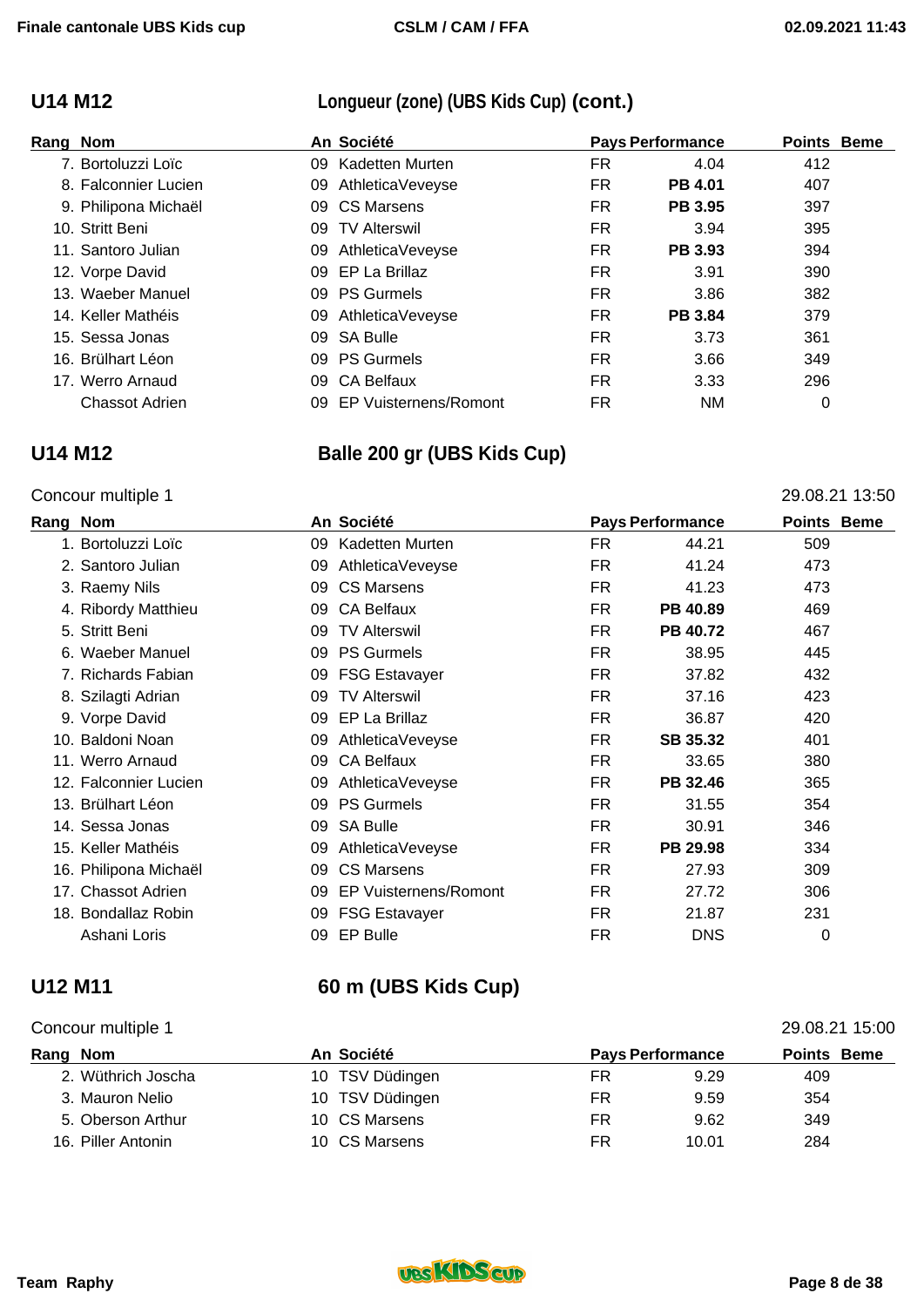# **U12 M11 60 m (UBS Kids Cup) (cont.)**

|          | Concour multiple 2           |        |                              |           |                         | 29.08.21 15:00     |
|----------|------------------------------|--------|------------------------------|-----------|-------------------------|--------------------|
| Rang Nom |                              |        | An Société                   |           | <b>Pays Performance</b> | <b>Points Beme</b> |
|          | 1. Labastrou Luca            |        | 10 Cottens Athlètes          | <b>FR</b> | PB 9.07                 | 453                |
|          | 5. Vuadens Nolan             |        | 10 AthleticaVeveyse          | <b>FR</b> | 9.62                    | 349                |
|          | 9. Bourdilloud Loïc          |        | 10 AthleticaVeveyse          | FR.       | 9.68                    | 338                |
|          | 19. Charrière Marius Antoine |        | 10 SA Bulle                  | <b>FR</b> | 10.12                   | 268                |
|          | Concour multiple 3           |        |                              |           |                         | 29.08.21 15:00     |
| Rang Nom |                              |        | An Société                   |           | <b>Pays Performance</b> | Points Beme        |
|          | 10. Rickli Thibo             | $10 -$ |                              | <b>FR</b> | 9.71                    | 333                |
|          | 12. Collaud Mathieu          |        | 10 EP Corminboeuf            | <b>FR</b> | 9.82                    | 315                |
|          | 13. Giller Kilian            | 10     | Cottens Athlètes             | <b>FR</b> | 9.98                    | 289                |
|          | Meuwly Timeo                 |        | 10 TSV Gurmels               | FR.       | 9.98                    | 289                |
|          | Concour multiple 4           |        |                              |           |                         | 29.08.21 15:00     |
| Rang Nom |                              |        | An Société                   |           | <b>Pays Performance</b> | <b>Points Beme</b> |
|          | 4. Raemy Julian              |        | 10 TV Alterswil              | <b>FR</b> | 9.61                    | 350                |
|          | 5. Kiener Yoel               |        | 10 PS Ueberstorf             | FR.       | 9.62                    | 349                |
|          | 8. Iglesias Diego            |        | 10 TV Bösingen               | <b>FR</b> | 9.64                    | 345                |
|          | Concour multiple 5           |        |                              |           |                         | 29.08.21 15:00     |
| Rang Nom |                              |        | An Société                   |           | <b>Pays Performance</b> | <b>Points Beme</b> |
|          | 15. Zosso Kilian             |        | 10 Athletic Team Rechthalten | FR.       | 9.99                    | 287                |
|          | 17. Gauch Nikolas            |        | 10 PS Alterswil              | <b>FR</b> | 10.04                   | 280                |
|          | 18. Joliat Rémy              |        | 10 EP Bulle                  | FR.       | 10.07                   | 275                |
|          | Concour multiple 6           |        |                              |           |                         | 29.08.21 15:00     |
| Rang Nom |                              |        | An Société                   |           | <b>Pays Performance</b> | Points Beme        |
|          | 11. Jaquet Raphaël           |        | 10 EP Bulle                  | FR.       | 9.81                    | 316                |
|          | 20. Bagnoud Eloi             | 10     | <b>EP Corminboeuf</b>        | FR.       | 10.34                   | 236                |
|          | 21. Sprunger Louis           |        | 10 EP Corminboeuf            | <b>FR</b> | 10.68                   | 191                |
|          |                              |        |                              |           |                         |                    |

# **U12 M11 Longueur (zone) (UBS Kids Cup)**

## Concour multiple 1 29.08.21 13:20

| Rang | An Société<br><b>Pays Performance</b><br><b>Nom</b> |        |                           | <b>Points Beme</b> |                |     |  |
|------|-----------------------------------------------------|--------|---------------------------|--------------------|----------------|-----|--|
|      | 1. Raemy Julian                                     | 10     | <b>TV Alterswil</b>       | FR                 | 3.97           | 400 |  |
|      | 2. Kiener Yoel                                      | 10.    | <b>PS Ueberstorf</b>      | FR                 | 3.96           | 399 |  |
|      | 3. Oberson Arthur                                   | 10     | CS Marsens                | FR                 | PB 3.95        | 397 |  |
|      | 4. Bourdilloud Loïc                                 | 10.    | AthleticaVeveyse          | FR                 | <b>SB 3.94</b> | 395 |  |
|      | 5. Vuadens Nolan                                    | 10     | AthleticaVeveyse          | FR                 | <b>PB 3.90</b> | 389 |  |
|      | Wüthrich Joscha                                     | 10.    | TSV Düdingen              | FR                 | 3.90           | 389 |  |
|      | 7. Collaud Mathieu                                  | 10.    | <b>EP Corminboeuf</b>     | FR.                | 3.86           | 382 |  |
|      | 8. Bagnoud Eloi                                     | 10.    | <b>EP Corminboeuf</b>     | FR                 | 3.81           | 374 |  |
|      | Labastrou Luca                                      | 10     | Cottens Athlètes          | FR                 | <b>PB 3.81</b> | 374 |  |
|      | 10. Mauron Nelio                                    |        | 10 TSV Düdingen           | FR                 | 3.80           | 372 |  |
|      | 11. Jaquet Raphaël                                  | 10     | EP Bulle                  | FR.                | 3.78           | 369 |  |
|      | 12. Iglesias Diego                                  |        | 10 TV Bösingen            | FR                 | 3.62           | 343 |  |
|      | Zosso Kilian                                        | 10     | Athletic Team Rechthalten | FR                 | 3.62           | 343 |  |
|      | 14. Rickli Thibo                                    | $10 -$ |                           | FR                 | 3.61           | 341 |  |

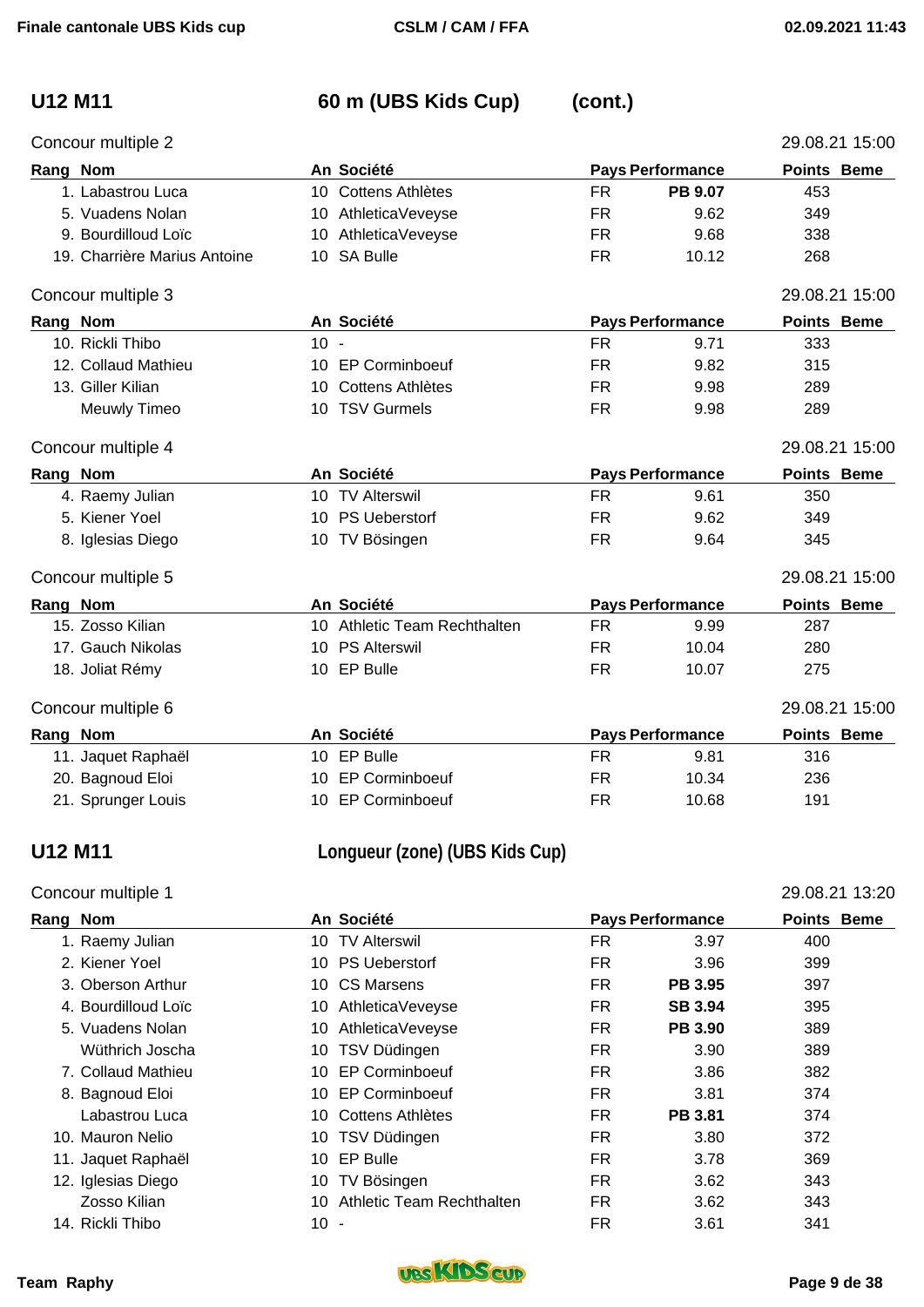## **U12 M11 Longueur (zone) (UBS Kids Cup) (cont.)**

| Rang Nom |                              | An Société          |           | <b>Pays Performance</b> | <b>Points Beme</b> |
|----------|------------------------------|---------------------|-----------|-------------------------|--------------------|
|          | 15. Joliat Rémy              | 10 EP Bulle         | FR        | 3.60                    | 340                |
|          | Meuwly Timeo                 | 10 TSV Gurmels      | FR        | 3.60                    | 340                |
|          | 17. Charrière Marius Antoine | 10 SA Bulle         | FR        | 3.56                    | 333                |
|          | 18. Piller Antonin           | 10 CS Marsens       | FR        | 3.53                    | 328                |
|          | 19. Giller Kilian            | 10 Cottens Athlètes | FR        | 3.34                    | 298                |
|          | 20. Sprunger Louis           | 10 EP Corminboeuf   | FR        | 3.10                    | 259                |
|          | 21. Gauch Nikolas            | 10 PS Alterswil     | <b>FR</b> | 3.08                    | 256                |

### Concour multiple 1 29.08.21 12:35

# **U12 M11 Balle 200 gr (UBS Kids Cup)**

| Rang | <b>Nom</b>                   |        | An Société                |           | <b>Pays Performance</b> | <b>Points Beme</b> |  |
|------|------------------------------|--------|---------------------------|-----------|-------------------------|--------------------|--|
|      | 1. Labastrou Luca            | 10     | Cottens Athlètes          | <b>FR</b> | PB 43.65                | 502                |  |
|      | 2. Bourdilloud Loïc          | 10     | AthleticaVeveyse          | <b>FR</b> | PB 37.93                | 433                |  |
|      | 3. Wüthrich Joscha           | 10     | TSV Düdingen              | FR.       | 37.67                   | 430                |  |
|      | 4. Oberson Arthur            | 10     | <b>CS Marsens</b>         | <b>FR</b> | PB 37.23                | 424                |  |
|      | 5. Gauch Nikolas             | 10     | <b>PS Alterswil</b>       | <b>FR</b> | 36.94                   | 421                |  |
|      | 6. Sprunger Louis            | 10     | <b>EP Corminboeuf</b>     | FR.       | 36.71                   | 418                |  |
|      | 7. Iglesias Diego            | 10     | TV Bösingen               | <b>FR</b> | 36.70                   | 418                |  |
|      | 8. Mauron Nelio              | 10     | TSV Düdingen              | <b>FR</b> | 36.67                   | 417                |  |
|      | 9. Raemy Julian              | 10     | <b>TV Alterswil</b>       | FR.       | 35.82                   | 407                |  |
|      | 10. Collaud Mathieu          | 10     | <b>EP Corminboeuf</b>     | <b>FR</b> | 31.20                   | 350                |  |
|      | 11. Bagnoud Eloi             | 10     | <b>EP Corminboeuf</b>     | <b>FR</b> | 30.67                   | 343                |  |
|      | 12. Joliat Rémy              | 10     | EP Bulle                  | <b>FR</b> | 30.45                   | 340                |  |
|      | 13. Vuadens Nolan            | 10     | AthleticaVeveyse          | <b>FR</b> | PB 29.80                | 332                |  |
|      | 14. Charrière Marius Antoine | 10     | <b>SA Bulle</b>           | <b>FR</b> | 29.75                   | 332                |  |
|      | 15. Jaquet Raphaël           | 10     | EP Bulle                  | FR.       | 28.74                   | 319                |  |
|      | 16. Kiener Yoel              | 10     | <b>PS Ueberstorf</b>      | FR.       | 27.60                   | 304                |  |
|      | 17. Piller Antonin           | 10     | <b>CS Marsens</b>         | <b>FR</b> | 27.38                   | 302                |  |
|      | 18. Meuwly Timeo             | 10     | <b>TSV Gurmels</b>        | <b>FR</b> | 27.02                   | 297                |  |
|      | 19. Zosso Kilian             | 10     | Athletic Team Rechthalten | FR.       | 25.14                   | 273                |  |
|      | 20. Rickli Thibo             | $10 -$ |                           | <b>FR</b> | 21.85                   | 230                |  |
|      | 21. Giller Kilian            | 10     | Cottens Athlètes          | <b>FR</b> | 20.49                   | 212                |  |
|      |                              |        |                           |           |                         |                    |  |

## **U12 M10 60 m (UBS Kids Cup)**

## Concour multiple 1 29.08.21 14:10

| Rang Nom            | An Société      | <b>Pays Performance</b> | <b>Points Beme</b> |     |
|---------------------|-----------------|-------------------------|--------------------|-----|
| 1. Scigliano Ilario | 11 CA Fribourg  | FR                      | 9.36               | 396 |
| 5. Rion Jérémy      | 11 CARC Romont  | FR                      | 9.97               | 291 |
| 9. Yafong Enzo      | 11 CS Le Mouret | FR                      | 10.13              | 266 |
| 11. Auffret Rafael  | 11 CA Fribourg  | FR                      | 10.16              | 262 |

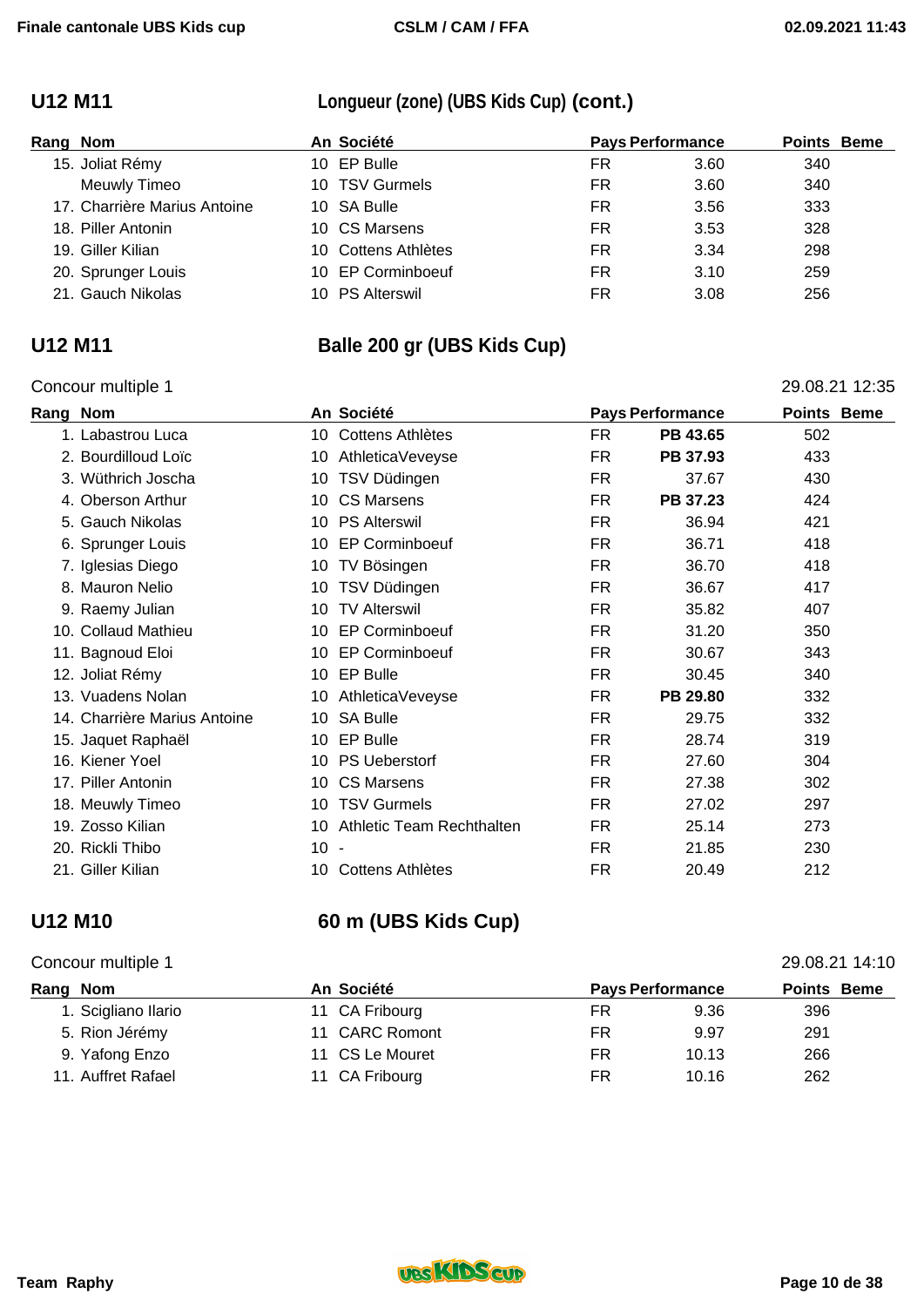### Concour multiple 2 29.08.21 14:10

# **U12 M10 60 m (UBS Kids Cup) (cont.)**

| Rang Nom |                           |    | An Société                 |           | <b>Pays Performance</b> | <b>Points Beme</b> |
|----------|---------------------------|----|----------------------------|-----------|-------------------------|--------------------|
|          | 8. Barras Colin           |    | 11 CS Marsens              | <b>FR</b> | PB 10.09                | 272                |
|          | 13. Chevalley Noé         | 11 | AthleticaVeveyse           | <b>FR</b> | 10.23                   | 251                |
|          | 16. Pilet Simon           |    | 11 CS Le Mouret            | FR.       | 10.31                   | 240                |
|          | 24. Magnin Joël           |    | 11 CA Marly                | <b>FR</b> | 11.01                   | 154                |
|          | Concour multiple 3        |    |                            |           |                         | 29.08.21 14:10     |
| Rang Nom |                           |    | An Société                 |           | <b>Pays Performance</b> | Points Beme        |
|          | 18. Neuhaus Neo           | 11 | <b>PS Alterswil</b>        | <b>FR</b> | 10.41                   | 226                |
|          | 19. Dürr Yanis            | 11 | <b>Kadetten Murten</b>     | FR.       | 10.45                   | 221                |
|          | 20. Labastrou Leny        |    | 11 Cottens Athlètes        | FR.       | PB 10.46                | 220                |
|          | Concour multiple 4        |    |                            |           |                         | 29.08.21 14:10     |
| Rang Nom |                           |    | An Société                 |           | <b>Pays Performance</b> | Points Beme        |
|          | 7. Schornoz Maxime        |    | 11 EP Vuisternens/Romont   | FR        | 10.08                   | 274                |
|          | 9. Bagnoud Célien         | 11 | <b>EP Corminboeuf</b>      | FR.       | 10.13                   | 266                |
|          | 17. Gasser Simon          | 11 | <b>SA Bulle</b>            | <b>FR</b> | 10.38                   | 230                |
|          | 22. Frioud Lino           |    | 11 CA Gibloux Farvagny     | <b>FR</b> | 10.60                   | 201                |
|          | Concour multiple 5        |    |                            |           |                         | 29.08.21 14:10     |
| Rang Nom |                           |    | An Société                 |           | <b>Pays Performance</b> | <b>Points Beme</b> |
|          | 2. Bickel Jul             |    | 11 TV Plaffeien            | <b>FR</b> | 9.45                    | 379                |
|          | 12. Chassot Hugo          | 11 | <b>CS Marsens</b>          | <b>FR</b> | 10.17                   | 260                |
|          | 15. Razakarivony Keoni    | 11 | <b>TSV Heitenried</b>      | <b>FR</b> | 10.27                   | 246                |
|          | 25. Flury Emilien         | 11 | <b>FSG Granges-Marnand</b> | <b>FR</b> | 11.15                   | 139                |
|          | Concour multiple 6        |    |                            |           |                         | 29.08.21 14:10     |
| Rang Nom |                           |    | An Société                 |           | <b>Pays Performance</b> | <b>Points Beme</b> |
|          | 3. Lechein William        |    | 11 CA Gibloux Farvagny     | <b>FR</b> | 9.63                    | 347                |
|          | 4. Dotimas Oberas Miguel  |    | 11 CS Estavayer            | FR        | 9.91                    | 300                |
|          | 21. Claivaz Simon         |    | 11 EP Corminboeuf          | <b>FR</b> | 10.51                   | 213                |
|          | 23. Bachmann Maël Gabriel |    | 11 TSV Heitenried          | FR        | 10.66                   | 194                |
|          | Concour multiple 7        |    |                            |           |                         | 29.08.21 14:10     |
| Rang Nom |                           |    | An Société                 |           | <b>Pays Performance</b> | Points Beme        |
|          | 5. Del Curto Noah         |    | 11 EP La Brillaz           | <b>FR</b> | 9.97                    | 291                |
|          | 13. Nicolet Léon          |    | 11 FSG Yvonand             | <b>FR</b> | 10.23                   | 251                |

# **U12 M10 Longueur (zone) (UBS Kids Cup)**

|  | Concour multiple 1 |  |
|--|--------------------|--|
|--|--------------------|--|

| Concour multiple 1  |                        | 29.08.21 12:30 |                         |                    |
|---------------------|------------------------|----------------|-------------------------|--------------------|
| Rang Nom            | An Société             |                | <b>Pays Performance</b> | <b>Points Beme</b> |
| 1. Bickel Jul       | <b>TV Plaffeien</b>    | FR             | 4.01                    | 407                |
| 2. Lechein William  | 11 CA Gibloux Farvagny | FR             | 3.81                    | 374                |
| 3. Rion Jérémy      | 11 CARC Romont         | FR             | <b>PB 3.80</b>          | 372                |
| 4. Scigliano Ilario | 11 CA Fribourg         | FR             | 3.78                    | 369                |
| 5. Yafong Enzo      | 11 CS Le Mouret        | FR             | <b>PB 3.68</b>          | 353                |
| 6. Gasser Simon     | SA Bulle<br>11         | FR             | 3.64                    | 346                |
| 7. Bagnoud Célien   | <b>EP Corminboeuf</b>  | FR             | 3.63                    | 345                |

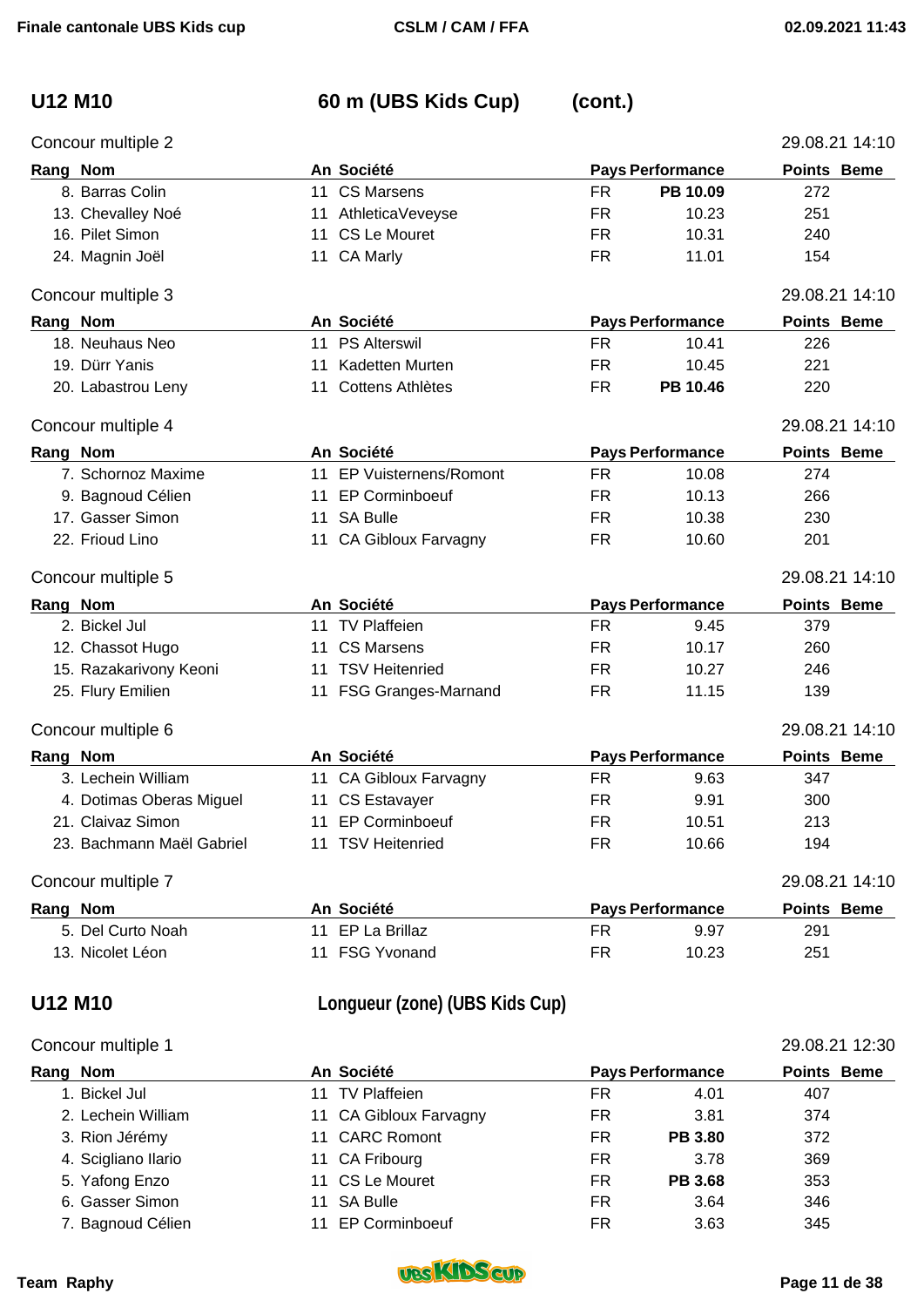## **U12 M10 Longueur (zone) (UBS Kids Cup) (cont.)**

| Rang | <b>Nom</b>                |    | An Société                 | <b>Pays Performance</b> |                | <b>Points Beme</b> |  |
|------|---------------------------|----|----------------------------|-------------------------|----------------|--------------------|--|
|      | Dürr Yanis                |    | 11 Kadetten Murten         | FR.                     | 3.63           | 345                |  |
|      | 9. Dotimas Oberas Miguel  |    | 11 CS Estavayer            | <b>FR</b>               | 3.60           | 340                |  |
|      | Nicolet Léon              | 11 | <b>FSG Yvonand</b>         | <b>FR</b>               | 3.60           | 340                |  |
|      | 11. Chassot Hugo          | 11 | <b>CS Marsens</b>          | <b>FR</b>               | 3.59           | 338                |  |
|      | 12. Del Curto Noah        |    | 11 EP La Brillaz           | FR.                     | 3.58           | 336                |  |
|      | 13. Schornoz Maxime       |    | 11 EP Vuisternens/Romont   | FR.                     | 3.57           | 335                |  |
|      | 14. Pilet Simon           | 11 | CS Le Mouret               | FR.                     | <b>PB 3.55</b> | 332                |  |
|      | 15. Barras Colin          | 11 | <b>CS Marsens</b>          | FR.                     | <b>PB 3.53</b> | 328                |  |
|      | 16. Chevalley Noé         | 11 | AthleticaVeveyse           | FR.                     | <b>SB 3.40</b> | 307                |  |
|      | 17. Neuhaus Neo           | 11 | <b>PS Alterswil</b>        | <b>FR</b>               | 3.37           | 302                |  |
|      | 18. Bachmann Maël Gabriel | 11 | <b>TSV Heitenried</b>      | <b>FR</b>               | 3.35           | 299                |  |
|      | 19. Frioud Lino           | 11 | <b>CA Gibloux Farvagny</b> | <b>FR</b>               | 3.09           | 258                |  |
|      | 20. Razakarivony Keoni    | 11 | <b>TSV Heitenried</b>      | <b>FR</b>               | 3.00           | 243                |  |
|      | 21. Auffret Rafael        | 11 | <b>CA Fribourg</b>         | <b>FR</b>               | 2.96           | 237                |  |
|      | 22. Magnin Joël           | 11 | CA Marly                   | FR.                     | 2.92           | 231                |  |
|      | 23. Claivaz Simon         | 11 | <b>EP Corminboeuf</b>      | FR.                     | 2.91           | 229                |  |
|      | 24. Flury Emilien         | 11 | <b>FSG Granges-Marnand</b> | <b>FR</b>               | 2.88           | 225                |  |
|      | 25. Labastrou Leny        | 11 | <b>Cottens Athlètes</b>    | FR.                     | 2.80           | 212                |  |

### **U12 M10 Balle 200 gr (UBS Kids Cup)**

### Concour multiple 1 29.08.21 14:40

### **Rang Nom An Société Pays Performance Points Beme**  1. Schornoz Maxime 11 EP Vuisternens/Romont FR 35.98 409 2. Bickel Jul 11 TV Plaffeien 11 TV Platteien FR 34.75 394 3. Magnin Joël 11 CA Marly FR 30.82 345 4. Frioud Lino **11 CA Gibloux Farvagny** FR 29.54 329 5. Scigliano Ilario 11 CA Fribourg FR **PB 28.69** 318 6. Bagnoud Célien 11 EP Corminboeuf FR 28.55 316 7. Del Curto Noah 11 EP La Brillaz FR 27.88 308 8. Bachmann Maël Gabriel 11 TSV Heitenried FR 27.68 305 9. Dotimas Oberas Miguel 11 CS Estavayer 6 19 FR 27.59 304 10. Lechein William **11 CA Gibloux Farvagny** FR 27.55 304 11. Razakarivony Keoni 11 TSV Heitenried FR 27.11 298 12. Neuhaus Neo 11 PS Alterswil FR 26.97 296 13. Chevalley Noé 11 AthleticaVeveyse FR **PB 26.58** 291 14. Flury Emilien 11 FSG Granges-Marnand FR 26.42 289 15. Chassot Hugo **11 CS Marsens** FR 25.27 275 16. Claivaz Simon **11 EP Corminboeuf** FR 24.87 269 17. Gasser Simon 11 SA Bulle 11 Server 11 SA Bulle 11 SA Bulle 1257 18. Rion Jérémy **11 CARC Romont** FR PB 23.87 257 19. Dürr Yanis 11 Kadetten Murten FR 23.58 253 20. Barras Colin 11 CS Marsens FR 22.78 242 21. Pilet Simon 11 CS Le Mouret FR **PB 22.74** 242 22. Yafong Enzo 11 CS Le Mouret FR 21.31 223 23. Auffret Rafael 11 CA Fribourg FR **PB 20.73** 216 24. Nicolet Léon 11 FSG Yvonand FR 20.48 212 25. Labastrou Leny 11 Cottens Athlètes FR **PB 19.84** 204

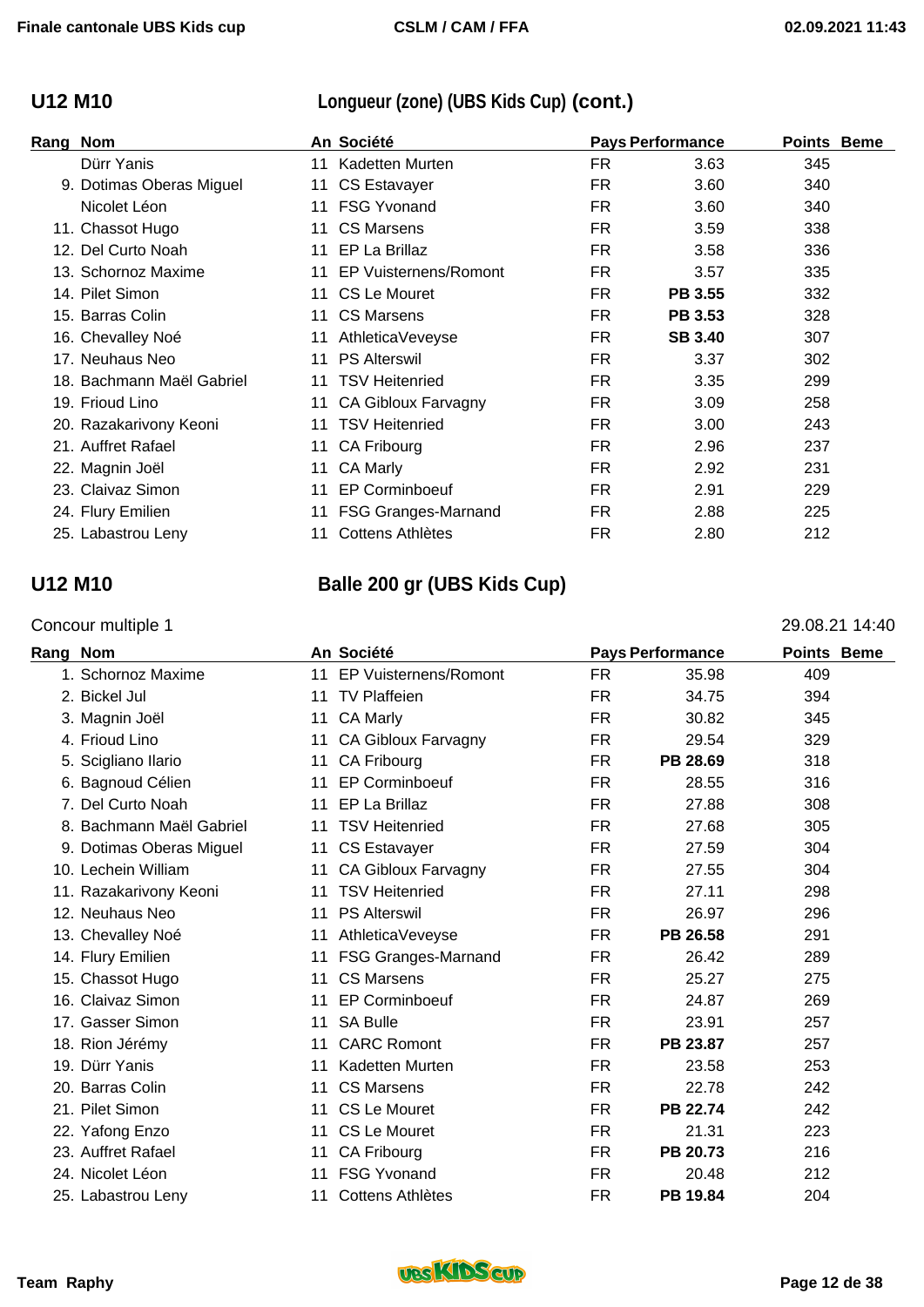# **U10 M09 60 m (UBS Kids Cup)**

| Concour multiple 1   |        |                              |           |                         | 29.08.21 10:30     |  |
|----------------------|--------|------------------------------|-----------|-------------------------|--------------------|--|
| Rang Nom             |        | An Société                   |           | <b>Pays Performance</b> | <b>Points Beme</b> |  |
| 1. Esposto Ismaele   | $12$ . |                              | <b>FR</b> | 9.62                    | 349                |  |
| 2. Regamey Pierrick  |        | 12 SA Bulle                  | <b>FR</b> | PB 10.32                | 239                |  |
| 3. Beyeler Jacob     |        | 12 TSV Düdingen              | <b>FR</b> | 10.49                   | 216                |  |
| 4. Corbinelli Enea   |        | 12 SA Bulle                  | <b>FR</b> | PB 10.68                | 191                |  |
| Concour multiple 2   |        |                              |           |                         | 29.08.21 10:30     |  |
| Rang Nom             |        | An Société                   |           | <b>Pays Performance</b> | <b>Points Beme</b> |  |
| 1. Aeby Jari         |        | 12 PS Gurmels                | <b>FR</b> | 10.20                   | 256                |  |
| 2. Bifrare Bastien   |        | 12 EP Vuisternens/Romont     | <b>FR</b> | 10.57                   | 205                |  |
| 3. Oberson Nicolas   |        | 12 TSV Heitenried            | <b>FR</b> | 10.96                   | 159                |  |
| 4. Salvisberg Jan    |        | 12 TV Alterswil              | <b>FR</b> | 10.97                   | 158                |  |
| Concour multiple 3   |        |                              |           |                         | 29.08.21 10:30     |  |
| Rang Nom             |        | An Société                   |           | <b>Pays Performance</b> | <b>Points Beme</b> |  |
| 1. Rolle Luca        |        | 12 CA Gibloux Farvagny       | <b>FR</b> | 9.57                    | 357                |  |
| 2. Jeanguenat Cédric |        | 12 TSV Kerzers               | <b>FR</b> | 10.52                   | 212                |  |
| 3. Lehmann Aaron     |        | 12 AC Murten                 | <b>FR</b> | 10.71                   | 188                |  |
| 4. Philipona Luis    |        | 12 PS Gurmels                | <b>FR</b> | 11.07                   | 147                |  |
| Concour multiple 4   |        |                              |           |                         | 29.08.21 10:30     |  |
| Rang Nom             |        | An Société                   |           | <b>Pays Performance</b> | <b>Points Beme</b> |  |
| 1. Jaquier Arnaud    |        | 12 CS Estavayer              | <b>FR</b> | 9.88                    | 305                |  |
| 2. Aeby Jim Elia     |        | 12 Athletic Team Rechthalten | <b>FR</b> | 9.91                    | 300                |  |
| 3. Klaus Lean        |        | 12 PS Ueberstorf             | <b>FR</b> | 10.80                   | 177                |  |
| 4. Codourey Alcide   |        | 12 CA Belfaux                | <b>FR</b> | 10.85                   | 171                |  |
| Concour multiple 5   |        |                              |           |                         | 29.08.21 10:30     |  |
| Rang Nom             |        | An Société                   |           | <b>Pays Performance</b> | <b>Points Beme</b> |  |
| 1. Fridez Célian     |        | 12 EP La Brillaz             | <b>FR</b> | 9.83                    | 313                |  |
| 2. Zulauff Antoine   |        | 12 CS Estavayer              | <b>FR</b> | 10.66                   | 194                |  |
| 3. Schmid Benedict   |        | 12 CA Fribourg               | <b>FR</b> | 10.75                   | 183                |  |

## **U10 M09 Longueur (zone) (UBS Kids Cup)**

### Concour multiple 1 29.08.21 11:40

| Rang Nom              |        | An Société                |     | <b>Pays Performance</b> | <b>Points Beme</b> |  |
|-----------------------|--------|---------------------------|-----|-------------------------|--------------------|--|
| 1. Esposto Ismaele    | $12$ . |                           | FR  | PB 3.89                 | 387                |  |
| 2. Rolle Luca         |        | 12 CA Gibloux Farvagny    | FR. | 3.58                    | 336                |  |
| 3. Aeby Jim Elia      | 12.    | Athletic Team Rechthalten | FR  | 3.37                    | 302                |  |
| 4. Schmid Benedict    |        | 12 CA Fribourg            | FR  | 3.30                    | 291                |  |
| 5. Jaquier Arnaud     |        | 12 CS Estavayer           | FR  | 3.26                    | 285                |  |
| 6. Bifrare Bastien    | 12     | EP Vuisternens/Romont     | FR  | 3.23                    | 280                |  |
| 7. Beyeler Jacob      |        | 12 TSV Düdingen           | FR  | 3.20                    | 275                |  |
| 8. Oberson Nicolas    |        | 12 TSV Heitenried         | FR  | 3.19                    | 274                |  |
| 9. Corbinelli Enea    |        | 12 SA Bulle               | FR. | 3.13                    | 264                |  |
| 10. Jeanguenat Cédric |        | 12 TSV Kerzers            | FR  | 3.11                    | 261                |  |
| 11. Regamey Pierrick  |        | 12 SA Bulle               | FR  | 3.10                    | 259                |  |
| 12. Lehmann Aaron     |        | 12 AC Murten              | FR  | 3.00                    | 243                |  |

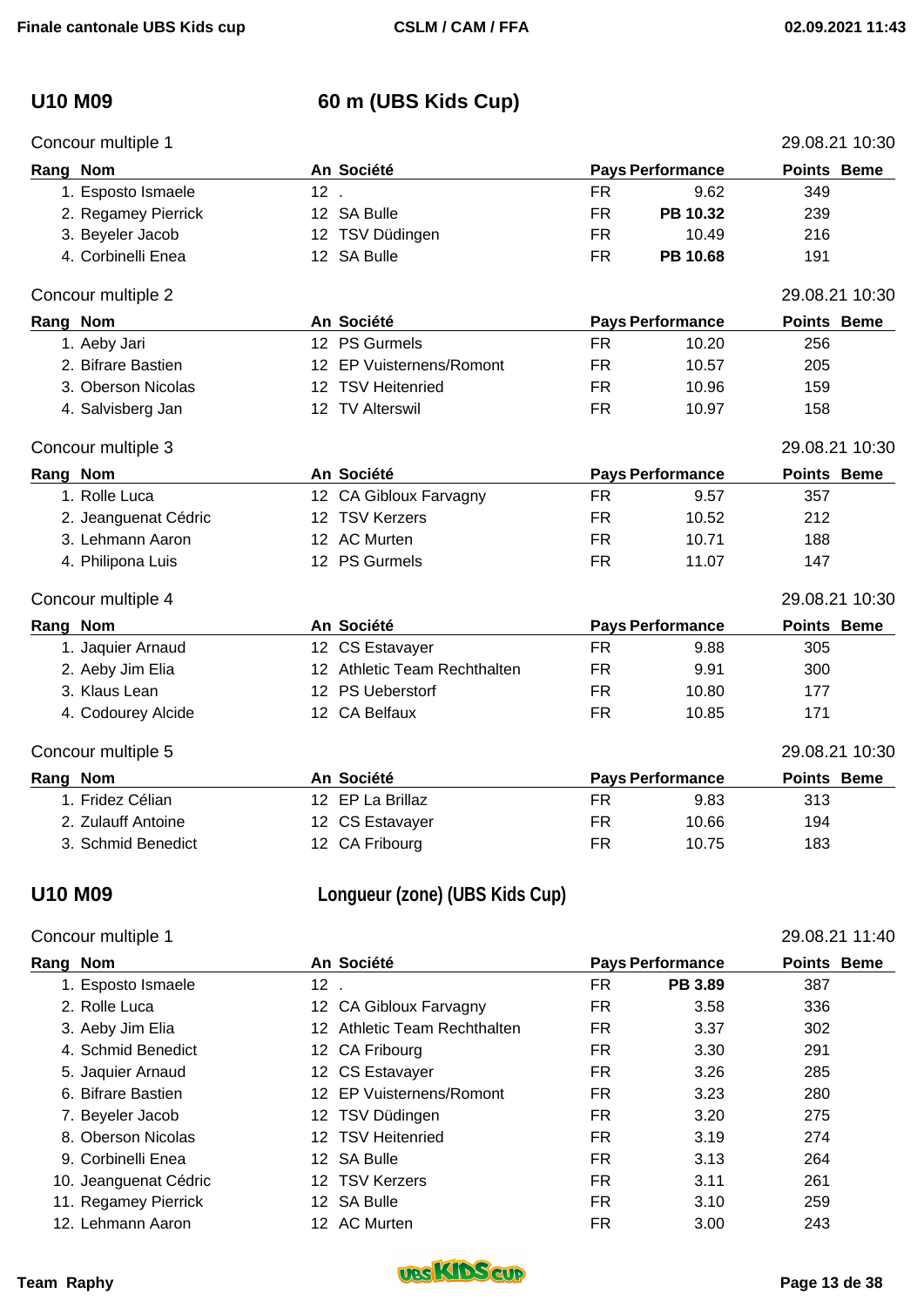## **U10 M09 Longueur (zone) (UBS Kids Cup) (cont.)**

| Rang Nom |                     | An Société       | <b>Pays Performance</b> |      | <b>Points Beme</b> |  |
|----------|---------------------|------------------|-------------------------|------|--------------------|--|
|          | 13. Salvisberg Jan  | 12 TV Alterswil  | FR                      | 2.96 | 237                |  |
|          | 14. Fridez Célian   | 12 EP La Brillaz | FR                      | 2.92 | 231                |  |
|          | Philipona Luis      | 12 PS Gurmels    | FR                      | 2.92 | 231                |  |
|          | 16. Zulauff Antoine | 12 CS Estavayer  | <b>FR</b>               | 2.91 | 229                |  |
|          | 17. Codourey Alcide | 12 CA Belfaux    | FR                      | 2.75 | 204                |  |
|          | Klaus Lean          | 12 PS Ueberstorf | FR                      | 2.75 | 204                |  |
|          | 19. Aeby Jari       | 12 PS Gurmels    | FR                      | 2.57 | 177                |  |

## **U10 M09 Balle 200 gr (UBS Kids Cup)**

### Concour multiple 1 29.08.21 10:55

| oonoodi manipio i     |                                    |           |                         | 00.LI IV.VU        |
|-----------------------|------------------------------------|-----------|-------------------------|--------------------|
| Rang Nom              | An Société                         |           | <b>Pays Performance</b> | <b>Points Beme</b> |
| 1. Zulauff Antoine    | 12 CS Estavayer                    | FR        | 30.60                   | 342                |
| 2. Fridez Célian      | 12 EP La Brillaz                   | FR.       | 29.18                   | 324                |
| 3. Corbinelli Enea    | 12 SA Bulle                        | <b>FR</b> | PB 28.64                | 318                |
| 4. Esposto Ismaele    | $12$ .                             | FR.       | PB 25.93                | 283                |
| 5. Rolle Luca         | 12 CA Gibloux Farvagny             | FR.       | 25.90                   | 283                |
| 6. Philipona Luis     | 12 PS Gurmels                      | FR.       | 24.75                   | 268                |
| 7. Lehmann Aaron      | 12 AC Murten                       | FR.       | 24.08                   | 259                |
| 8. Jaquier Arnaud     | 12 CS Estavayer                    | <b>FR</b> | 23.93                   | 257                |
| 9. Codourey Alcide    | <b>CA Belfaux</b><br>12            | <b>FR</b> | 23.59                   | 253                |
| 10. Schmid Benedict   | 12 CA Fribourg                     | FR.       | 22.77                   | 242                |
| 11. Aeby Jari         | <b>PS Gurmels</b><br>12            | FR.       | 21.67                   | 228                |
| 12. Oberson Nicolas   | 12 TSV Heitenried                  | FR.       | 21.34                   | 224                |
| 13. Bifrare Bastien   | <b>EP Vuisternens/Romont</b><br>12 | FR        | 21.32                   | 223                |
| 14. Klaus Lean        | 12 PS Ueberstorf                   | FR.       | 21.10                   | 220                |
| 15. Jeanguenat Cédric | <b>TSV Kerzers</b><br>12.          | FR.       | 20.32                   | 210                |
| 16. Aeby Jim Elia     | Athletic Team Rechthalten<br>12.   | FR.       | 19.89                   | 204                |
| 17. Beyeler Jacob     | 12 TSV Düdingen                    | FR.       | 18.01                   | 179                |
| 18. Regamey Pierrick  | 12 SA Bulle                        | FR.       | PB 16.97                | 165                |
| 19. Salvisberg Jan    | 12 TV Alterswil                    | <b>FR</b> | 15.98                   | 152                |

## **U10 M08 60 m (UBS Kids Cup)**

### Concour multiple 1 29.08.21 12:10

## **Rang** Nom **An Société Pays Performance Points** Beme 3. Castella Alexis 13 EP Vuisternens/Romont FR 10.43 224 4. Bossel Tom 13 EP Vuisternens/Romont FR 10.53 210 13. Molinari Mattia 13 Athletic Team Rechthalten FR 11.30 124 19. Guala Gaël 13 PS Gurmels FR 11.75 86 Concour multiple 2 29.08.21 12:10 **Rang Nom An Société Pays Performance Points Beme**  8. Lefkaditis Vincent 13 CA Marly 18 CA Marly 163 11. Morina Aron 13 PS Gurmels **FR** 11.10 144

15. Spinner Leon **13 TSV Gurmels** FR 11.45 111 22. Bloch Clément 13 CA Belfaux FR 12.13 60

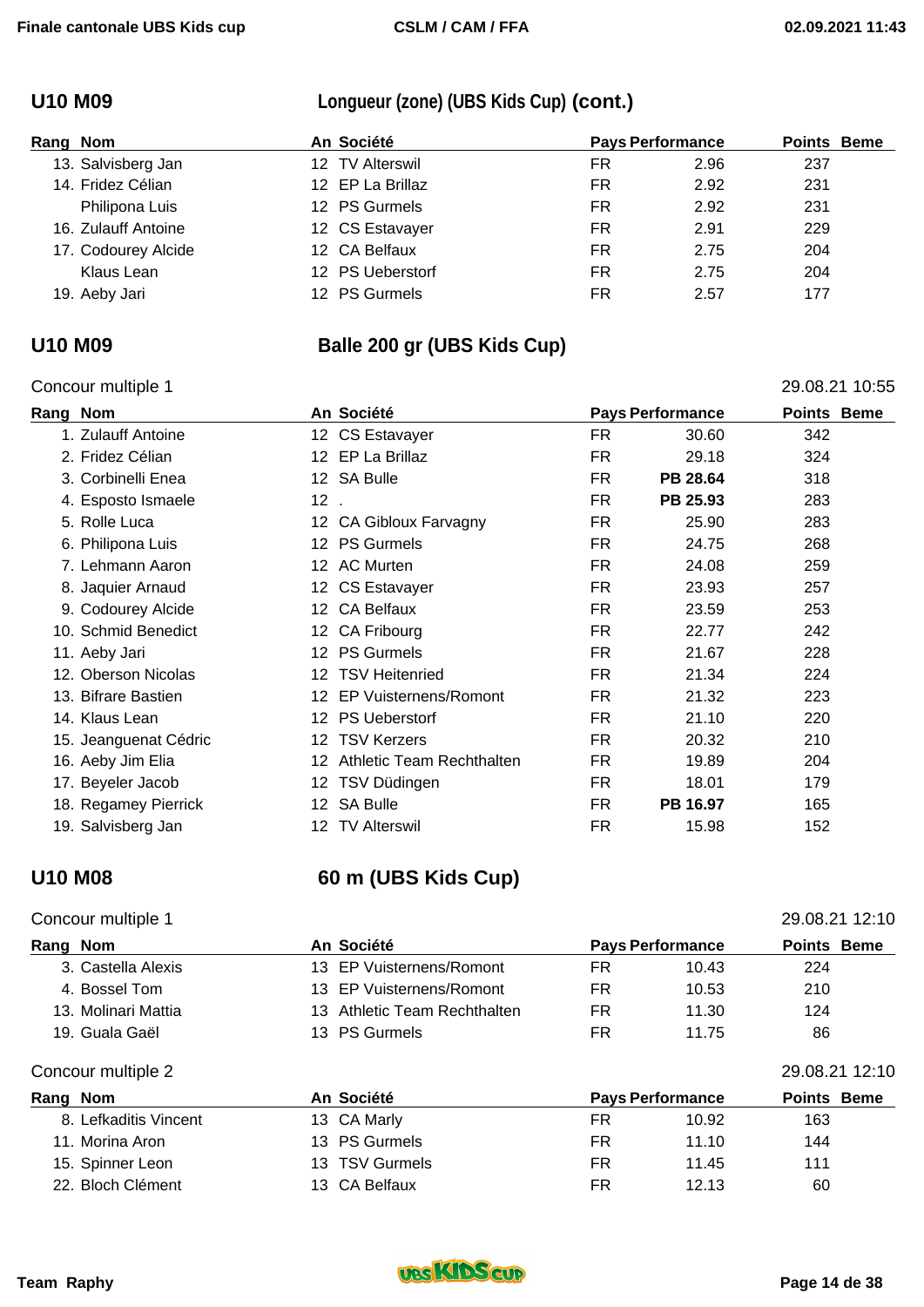# **U10 M08 60 m (UBS Kids Cup) (cont.)**

| Concour multiple 3 |    |                              |           |                         | 29.08.21 12:10     |
|--------------------|----|------------------------------|-----------|-------------------------|--------------------|
| Rang Nom           |    | An Société                   |           | <b>Pays Performance</b> | Points Beme        |
| 2. Clerc Luca      |    | 13 CS Estavayer              | FR.       | 10.29                   | 243                |
| 7. Amstutz Rémy    |    | 13 CS Estavayer              | FR.       | 10.79                   | 178                |
| 12. Schornoz Jules | 13 | <b>EP Vuisternens/Romont</b> | FR.       | 11.13                   | 141                |
| 18. Kamel Fares    |    | 13 PS Alterswil              | <b>FR</b> | 11.63                   | 95                 |
| Concour multiple 4 |    |                              |           |                         | 29.08.21 12:10     |
| Rang Nom           |    | An Société                   |           | <b>Pays Performance</b> | <b>Points Beme</b> |
| 6. Michaud Théo    |    | 13 CS Estavayer              | FR.       | 10.78                   | 179                |
| 9. Kolly Samuel    |    | 13 PS Gurmels                | FR.       | 10.94                   | 161                |
| 17. Wüthrich Leano | 13 | Jugi Ueberstorf              | FR.       | 11.62                   | 96                 |
| 20. Roulin Lucien  |    | 13 CS Marsens                | FR.       | 11.83                   | 80                 |
| Concour multiple 5 |    |                              |           |                         | 29.08.21 12:10     |
| Rang Nom           |    | An Société                   |           | <b>Pays Performance</b> | Points Beme        |
| 14. Gremaud Thomas |    | 13 CS Marsens                | FR.       | 11.41                   | 114                |
| 16. Kolly Livius   | 13 | <b>TV Alterswil</b>          | FR.       | 11.59                   | 99                 |
| 21. Soguel Damien  |    | 13 EP Vuisternens/Romont     | <b>FR</b> | 12.01                   | 68                 |
| Concour multiple 6 |    |                              |           |                         | 29.08.21 12:10     |
| Rang Nom           |    | An Société                   |           | <b>Pays Performance</b> | <b>Points Beme</b> |
| 4 Ducho No 31      |    | $10.01$ $\Gamma$ ibourg      | гn.       | 10.25                   | 0.40               |

| . Buchs Noël           | 13 CA Fribourg    | FR | 10.25 | 248 |
|------------------------|-------------------|----|-------|-----|
| 5. Rault-Garenne Paolo | 13 TSV Heitenried | FR | 10.75 | 183 |
| 10. Auderset Yanis     | 13 TV Plaffeien   | FR | 10.98 | 157 |

## **U10 M08 Longueur (zone) (UBS Kids Cup)**

| Concour multiple 1     |     |                              |           |                         | 29.08.21 10:50     |
|------------------------|-----|------------------------------|-----------|-------------------------|--------------------|
| Rang Nom               |     | An Société                   |           | <b>Pays Performance</b> | <b>Points Beme</b> |
| 1. Rault-Garenne Paolo |     | 13 TSV Heitenried            | FR.       | 3.24                    | 282                |
| 2. Auderset Yanis      | 13  | <b>TV Plaffeien</b>          | FR        | 3.18                    | 272                |
| 3. Castella Alexis     | 13  | <b>EP Vuisternens/Romont</b> | FR.       | 3.15                    | 267                |
| 4. Michaud Théo        |     | 13 CS Estavayer              | <b>FR</b> | 3.13                    | 264                |
| 5. Clerc Luca          |     | 13 CS Estavayer              | FR.       | 2.97                    | 239                |
| 6. Gremaud Thomas      |     | 13 CS Marsens                | <b>FR</b> | 2.92                    | 231                |
| 7. Amstutz Rémy        |     | 13 CS Estavayer              | FR.       | 2.89                    | 226                |
| 8. Kamel Fares         | 13  | <b>PS Alterswil</b>          | FR.       | 2.88                    | 225                |
| 9. Buchs Noël          | 13. | CA Fribourg                  | <b>FR</b> | 2.87                    | 223                |
| 10. Kolly Samuel       |     | 13 PS Gurmels                | FR        | 2.84                    | 218                |
| 11. Molinari Mattia    | 13  | Athletic Team Rechthalten    | FR        | 2.82                    | 215                |
| 12. Lefkaditis Vincent | 13. | <b>CA Marly</b>              | FR.       | 2.79                    | 211                |
| 13. Morina Aron        | 13  | <b>PS Gurmels</b>            | FR.       | 2.77                    | 207                |
| 14. Bossel Tom         | 13  | <b>EP Vuisternens/Romont</b> | FR.       | 2.75                    | 204                |
| 15. Schornoz Jules     | 13  | <b>EP Vuisternens/Romont</b> | FR.       | 2.72                    | 200                |
| 16. Kolly Livius       | 13  | <b>TV Alterswil</b>          | FR.       | 2.69                    | 195                |
| 17. Guala Gaël         | 13  | <b>PS Gurmels</b>            | FR.       | 2.68                    | 193                |
| 18. Bloch Clément      | 13  | <b>CA Belfaux</b>            | FR.       | 2.62                    | 184                |
| Roulin Lucien          |     | 13 CS Marsens                | <b>FR</b> | 2.62                    | 184                |

20. Spinner Leon 13 TSV Gurmels FR 2.57 177

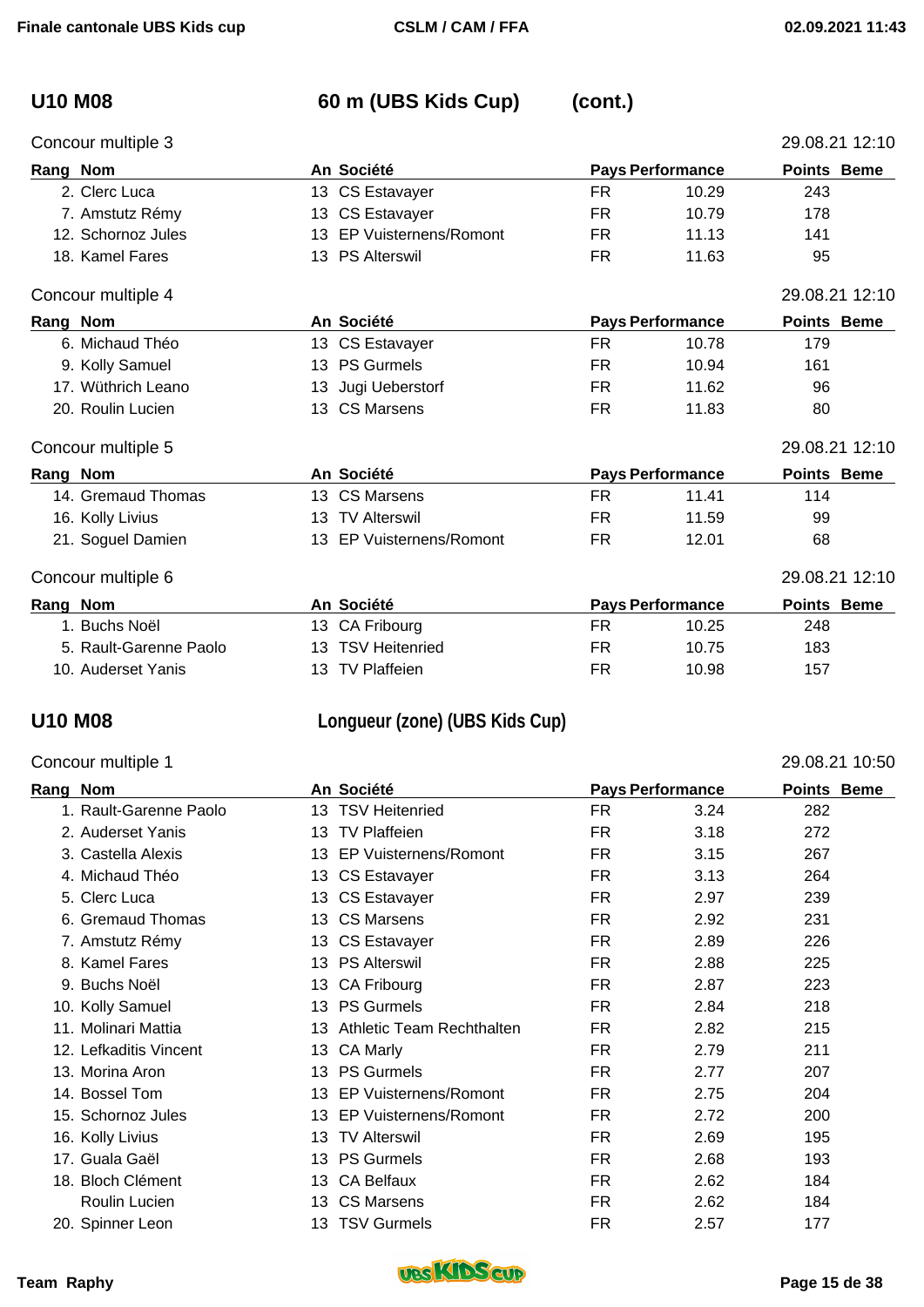## **U10 M08 Longueur (zone) (UBS Kids Cup) (cont.)**

| Rang Nom           | An Société               | <b>Pays Performance</b> |      | <b>Points Beme</b> |  |
|--------------------|--------------------------|-------------------------|------|--------------------|--|
| 21. Soguel Damien  | 13 EP Vuisternens/Romont | FR                      | 2.38 | 148                |  |
| 22. Wüthrich Leano | 13 Jugi Ueberstorf       | FR                      | 2.13 | 110                |  |

## **U10 M08 Balle 200 gr (UBS Kids Cup)**

### Concour multiple 1 29.08.21 10:00

**Rang Nom An Société Pays Performance Points Beme**  1. Molinari Mattia 13 Athletic Team Rechthalten FR 24.43 264 2. Kolly Samuel 13 PS Gurmels FR 23.78 255 3. Schornoz Jules 13 EP Vuisternens/Romont FR 22.90 244 4. Clerc Luca 13 CS Estavayer FR 21.53 226 5. Bossel Tom 13 EP Vuisternens/Romont FR 21.43 225 Gremaud Thomas 13 CS Marsens 12 FR 21.43 225 7. Michaud Théo 13 CS Estavayer FR 20.36 211 8. Auderset Yanis **13 TV Plaffeien** FR 19.71 202 9. Roulin Lucien 13 CS Marsens 13 CS Marsens 1981 FR 19.14 194 10. Amstutz Rémy **13 CS Estavayer** 13 CS Estavayer **FR** 18.42 185 11. Guala Gaël 13 PS Gurmels FR 18.32 183 12. Castella Alexis 13 EP Vuisternens/Romont FR 18.28 183 13. Lefkaditis Vincent **13 CA Marly 18 18 17** FR 17.55 173 14. Buchs Noël 13 CA Fribourg FR 17.50 172 15. Bloch Clément 13 CA Belfaux **FR** 17.49 172 16. Kamel Fares **13 PS Alterswil** FR 16.23 155 17. Rault-Garenne Paolo 13 TSV Heitenried FR 15.88 150 18. Soguel Damien **13 EP Vuisternens/Romont** FR 15.61 147 19. Wüthrich Leano **13 Jugi Ueberstorf FR** 15.24 141 20. Morina Aron 13 PS Gurmels 13 PS Gurmels 13 PS Gurmels 15 PR 13.45 116 21. Kolly Livius **13 TV Alterswil** 13 TV Alterswil **FR** 13.35 115 22. Spinner Leon **13 TSV Gurmels** FR 12.70 106

### **U10 M07 60 m (UBS Kids Cup)**

### Concour multiple 1 29.08.21 11:20

| Rang Nom                     | An Société      | <b>Pays Performance</b> | <b>Points Beme</b> |
|------------------------------|-----------------|-------------------------|--------------------|
| 5. Rindlisbacher Lenn        | 14 TV Plaffeien | <b>FR</b><br>11.33      | 121                |
| 10. Koch Fabio               | 14 PS Gurmels   | <b>FR</b><br>11.88      | 76                 |
| 17. Siegenthaler Neo         | 14 PS Gurmels   | FR<br>12.40             | 45                 |
| 21. Pilet Emmanuel           | 14 CS Le Mouret | FR<br>13.24             | 13                 |
| Concour multiple 2           |                 |                         | 29.08.21 11:20     |
| Rang Nom                     | An Société      | <b>Pays Performance</b> | <b>Points Beme</b> |
| 3. Rhême Gaëtan              | 14 CA Belfaux   | <b>FR</b><br>11.22      | 132                |
| 12. Forrer Mael              | 14 TSV Gurmels  | <b>FR</b><br>11.90      | 75                 |
| 15. Rodrigues e Silva Damjan | 14 CA Belfaux   | <b>FR</b><br>12.12      | 61                 |
| 16. Jeanmonod Ethan          | 14 CS Estavayer | FR<br>12.18             | 57                 |

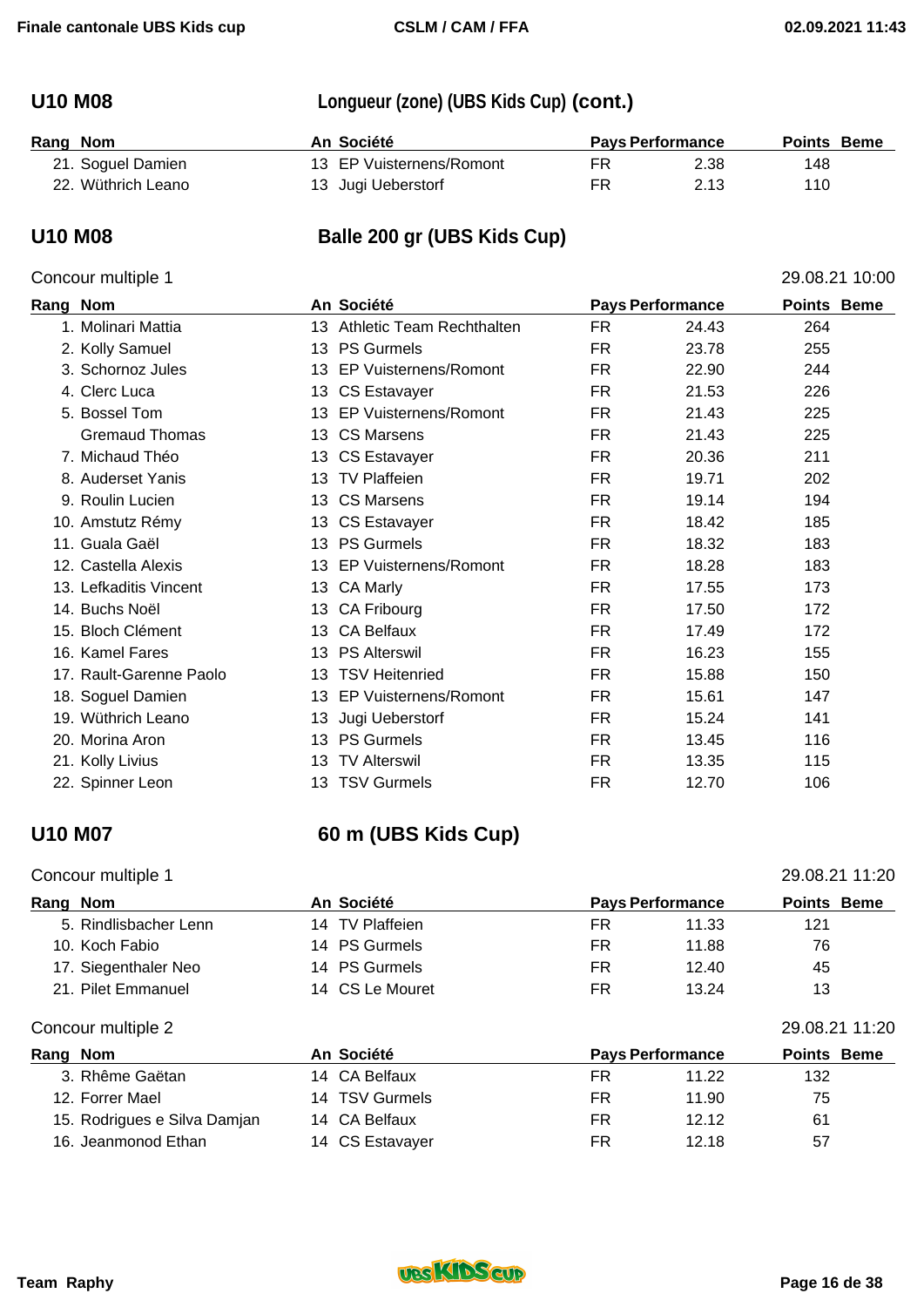# **U10 M07 60 m (UBS Kids Cup) (cont.)**

| Concour multiple 3                 |                                        |           |                         | 29.08.21 11:20     |
|------------------------------------|----------------------------------------|-----------|-------------------------|--------------------|
| Rang Nom                           | An Société                             |           | <b>Pays Performance</b> | <b>Points Beme</b> |
| 1. Maisse Alexis                   | 14 CA Marly                            | FR        | 10.38                   | 230                |
| 4. Bifrare Thibault                | 14 EP Vuisternens/Romont               | FR.       | 11.25                   | 129                |
| 8. Bertschy Lio                    | 14 TSV Gurmels                         | FR.       | 11.41                   | 114                |
| 13. Ulrich Damian                  | 14 PS Alterswil                        | <b>FR</b> | 12.11                   | 61                 |
| Concour multiple 4                 |                                        |           |                         | 29.08.21 11:20     |
| Rang Nom                           | An Société                             |           | <b>Pays Performance</b> | <b>Points Beme</b> |
| 7. Christan Roméo                  | 14 CA Belfaux                          | FR        | 11.38                   | 117                |
| 11. Bachmann Joas Tobias           | 14 TSV Heitenried                      | FR.       | 11.89                   | 76                 |
| 13. Dvorak Aydan                   | 14 EP Vuisternens/Romont               | FR        | 12.11                   | 61                 |
| Concour multiple 5                 |                                        |           |                         | 29.08.21 11:20     |
| Rang Nom                           | An Société                             |           | <b>Pays Performance</b> | <b>Points Beme</b> |
| 9. Deillon Flavien                 | 14 EP Vuisternens/Romont               | FR        | 11.44                   | 111                |
| 18. Siegrist Levin                 | 14 PS Ueberstorf                       | FR.       | 12.43                   | 43                 |
| 19. Berset Fabrice                 | 14 PS Gurmels                          | FR        | 12.79                   | 27                 |
| Concour multiple 6                 |                                        |           |                         | 29.08.21 11:20     |
| $\sim$ $\sim$ $\sim$ $\sim$ $\sim$ | $\mathbf{A}$ $\mathbf{A}$ $\mathbf{A}$ |           |                         | .                  |

| Rang Nom          | An Société        |    | <b>Pays Performance</b> | <b>Points Beme</b> |
|-------------------|-------------------|----|-------------------------|--------------------|
| 2. Herren Raffael | 14 PS Gurmels     | FR | 11.13                   | 141                |
| 6. Pythoud Arthur | 14 CS Estavayer   | FR | 11.34                   | 121                |
| 20. Birbaum Janis | 14 TSV Heitenried | FR | 12.81                   | 27                 |

## **U10 M07 Longueur (zone) (UBS Kids Cup)**

### Concour multiple 1 29.08.21 10:00

| Rang | <b>Nom</b>                   |     | An Société               |           | <b>Pays Performance</b> | <b>Points Beme</b> |
|------|------------------------------|-----|--------------------------|-----------|-------------------------|--------------------|
|      | 1. Maisse Alexis             |     | 14 CA Marly              | <b>FR</b> | 3.28                    | 288                |
|      | 2. Rindlisbacher Lenn        | 14  | <b>TV Plaffeien</b>      | <b>FR</b> | 3.16                    | 269                |
|      | 3. Pythoud Arthur            |     | 14 CS Estavayer          | <b>FR</b> | 2.93                    | 232                |
|      | 4. Pilet Emmanuel            | 14  | CS Le Mouret             | <b>FR</b> | <b>PB 2.92</b>          | 231                |
|      | 5. Jeanmonod Ethan           |     | 14 CS Estavayer          | <b>FR</b> | 2.67                    | 192                |
|      | 6. Rhême Gaëtan              | 14  | <b>CA Belfaux</b>        | <b>FR</b> | 2.66                    | 190                |
|      | 7. Bachmann Joas Tobias      | 14  | <b>TSV Heitenried</b>    | <b>FR</b> | 2.62                    | 184                |
|      | Christan Roméo               |     | 14 CA Belfaux            | <b>FR</b> | 2.62                    | 184                |
|      | 9. Bifrare Thibault          |     | 14 EP Vuisternens/Romont | FR.       | 2.61                    | 183                |
|      | 10. Koch Fabio               | 14  | <b>PS Gurmels</b>        | FR.       | 2.56                    | 175                |
|      | 11. Bertschy Lio             | 14  | <b>TSV Gurmels</b>       | <b>FR</b> | 2.55                    | 173                |
|      | 12. Rodrigues e Silva Damjan |     | 14 CA Belfaux            | <b>FR</b> | 2.52                    | 169                |
|      | 13. Dvorak Aydan             |     | 14 EP Vuisternens/Romont | FR.       | 2.45                    | 158                |
|      | Siegenthaler Neo             | 14. | <b>PS Gurmels</b>        | <b>FR</b> | 2.45                    | 158                |
|      | 15. Deillon Flavien          |     | 14 EP Vuisternens/Romont | FR.       | 2.44                    | 157                |
|      | 16. Berset Fabrice           | 14  | <b>PS Gurmels</b>        | <b>FR</b> | 2.43                    | 155                |
|      | 17. Ulrich Damian            | 14  | <b>PS Alterswil</b>      | <b>FR</b> | 2.40                    | 151                |
|      | 18. Forrer Mael              | 14  | <b>TSV Gurmels</b>       | <b>FR</b> | 2.34                    | 142                |
|      | 19. Herren Raffael           | 14  | <b>PS Gurmels</b>        | <b>FR</b> | 2.29                    | 134                |
|      | 20. Siegrist Levin           | 14  | <b>PS Ueberstorf</b>     | FR.       | 2.16                    | 115                |
|      | 21. Birbaum Janis            | 14  | <b>TSV Heitenried</b>    | FR.       | 1.80                    | 63                 |

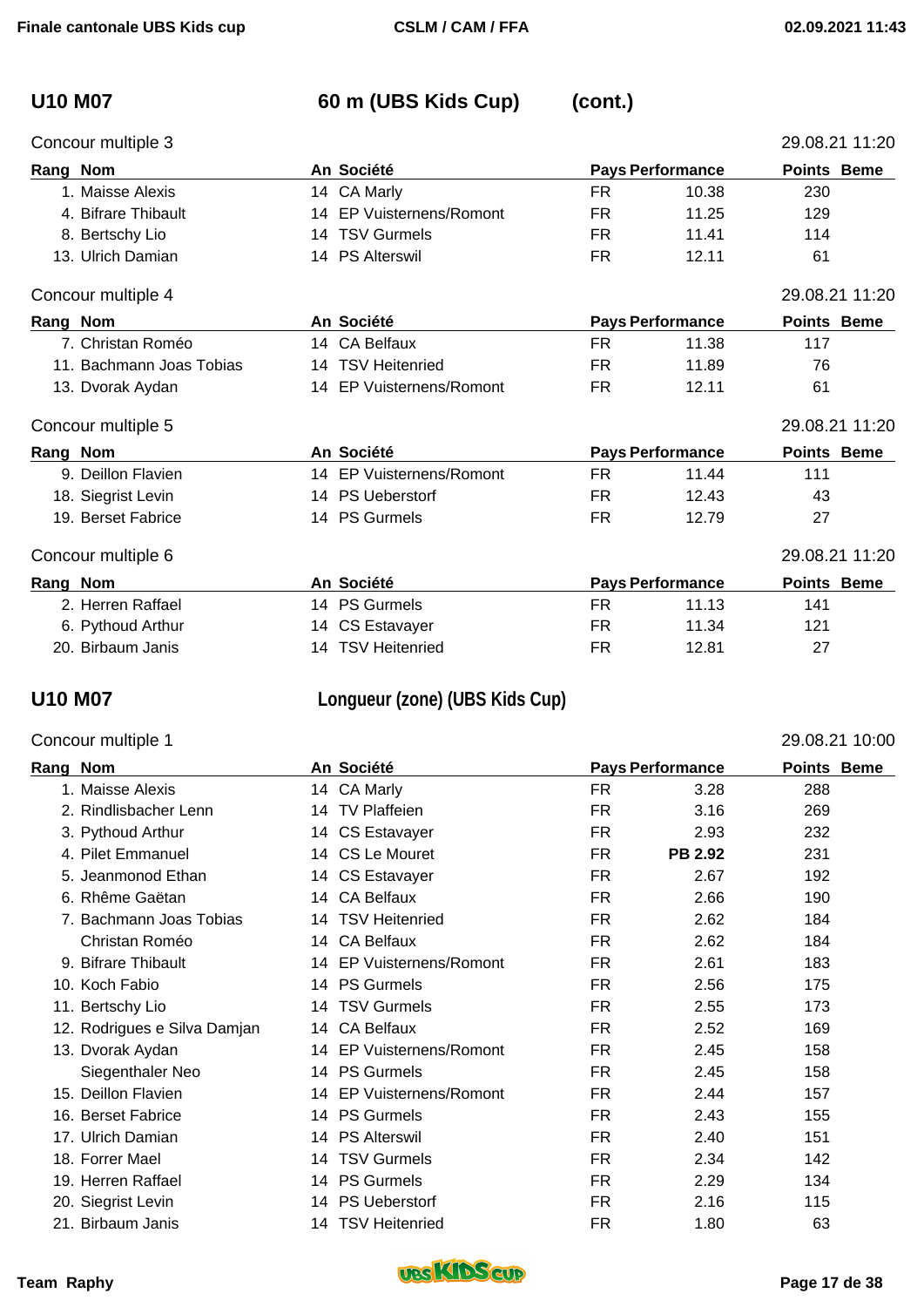## **U10 M07 Balle 200 gr (UBS Kids Cup)**

| Concour multiple 1           |                          |           |                         | 29.08.21 11:45     |
|------------------------------|--------------------------|-----------|-------------------------|--------------------|
| Rang Nom                     | An Société               |           | <b>Pays Performance</b> | <b>Points Beme</b> |
| 1. Bertschy Lio              | 14 TSV Gurmels           | FR.       | 19.50                   | 199                |
| 2. Deillon Flavien           | 14 EP Vuisternens/Romont | FR.       | 17.87                   | 177                |
| 3. Koch Fabio                | 14 PS Gurmels            | FR.       | 17.23                   | 169                |
| 4. Berset Fabrice            | 14 PS Gurmels            | FR        | 16.77                   | 162                |
| 5. Rhême Gaëtan              | 14 CA Belfaux            | FR.       | 16.61                   | 160                |
| 6. Pilet Emmanuel            | 14 CS Le Mouret          | <b>FR</b> | PB 16.47                | 158                |
| 7. Siegenthaler Neo          | 14 PS Gurmels            | <b>FR</b> | 16.43                   | 158                |
| 8. Pythoud Arthur            | 14 CS Estavayer          | FR.       | 15.91                   | 151                |
| 9. Birbaum Janis             | 14 TSV Heitenried        | FR.       | 15.50                   | 145                |
| 10. Maisse Alexis            | 14 CA Marly              | <b>FR</b> | 15.48                   | 145                |
| 11. Siegrist Levin           | 14 PS Ueberstorf         | FR.       | 14.75                   | 135                |
| 12. Dvorak Aydan             | 14 EP Vuisternens/Romont | FR.       | 14.05                   | 125                |
| 13. Bifrare Thibault         | 14 EP Vuisternens/Romont | FR.       | 13.92                   | 123                |
| 14. Bachmann Joas Tobias     | 14 TSV Heitenried        | FR.       | 13.38                   | 115                |
| 15. Rindlisbacher Lenn       | 14 TV Plaffeien          | FR.       | 13.35                   | 115                |
| 16. Christan Roméo           | 14 CA Belfaux            | FR.       | 13.21                   | 113                |
| 17. Herren Raffael           | 14 PS Gurmels            | <b>FR</b> | 13.07                   | 111                |
| 18. Rodrigues e Silva Damjan | 14 CA Belfaux            | FR.       | 11.09                   | 83                 |
| 19. Forrer Mael              | 14 TSV Gurmels           | <b>FR</b> | 8.28                    | 40                 |
| 20. Jeanmonod Ethan          | 14 CS Estavayer          | <b>FR</b> | 8.16                    | 38                 |

## **U16 W15 60 m (UBS Kids Cup)**

### Concour multiple 1 29.08.21 10:55

21. Ulrich Damian **14 PS Alterswil 14 PS Alterswil** FR 7.40 25

| Rang Nom               |  |                                                                                                   |      |                         |                    |
|------------------------|--|---------------------------------------------------------------------------------------------------|------|-------------------------|--------------------|
| 1. Mauron Chiara       |  | FR                                                                                                | 8.47 | 696                     |                    |
| 2. Bischofberger Marie |  | FR                                                                                                | 8.54 | 676                     |                    |
| Nuoffer Chloé          |  | FR                                                                                                | 8.54 | 676                     |                    |
| 4. Betticher Léane     |  | FR                                                                                                | 8.70 | 633                     |                    |
|                        |  | An Société<br>06 TSV Düdingen<br>06 TSV Düdingen<br>06 CA Belfaux<br>06 Athletic Team Rechthalten |      | <b>Pays Performance</b> | <b>Points Beme</b> |

### Concour multiple 2 29.08.21 10:55

| Rang Nom |                     |     | An Société         |     | <b>Pays Performance</b> | <b>Points Beme</b> |
|----------|---------------------|-----|--------------------|-----|-------------------------|--------------------|
|          | 5. Murith Elyne     |     | 06 CS Marsens      | FR  | 8.74                    | 622                |
|          | 7. Friedli Lani     |     | 06 TSV Düdingen    | FR  | 9.00                    | 555                |
|          | 8. Zumwald Laurine  |     | 06 TV Wünnewil     | FR. | 9.03                    | 548                |
|          | 9. Giannotti Giulia |     | 06 CA Belfaux      | FR  | 9.07                    | 538                |
|          | Concour multiple 3  |     |                    |     |                         | 29.08.21 10:55     |
| Rang Nom |                     |     | An Société         |     | <b>Pays Performance</b> | <b>Points Beme</b> |
|          | 6. Ducommun Méline  |     | 06 FSG Estavayer   | FR. | 8.99                    | 558                |
|          | 10. Kern Alicia     | 06  | AthleticaVeveyse   | FR  | <b>SB 9.11</b>          | 528                |
|          | 13. Python Laurie   | 06  | <b>TV Wünnewil</b> | FR  | 9.40                    | 461                |
|          | 17. Burri Cecile    | 06. | TSV Düdingen       | FR  | 9.67                    | 404                |

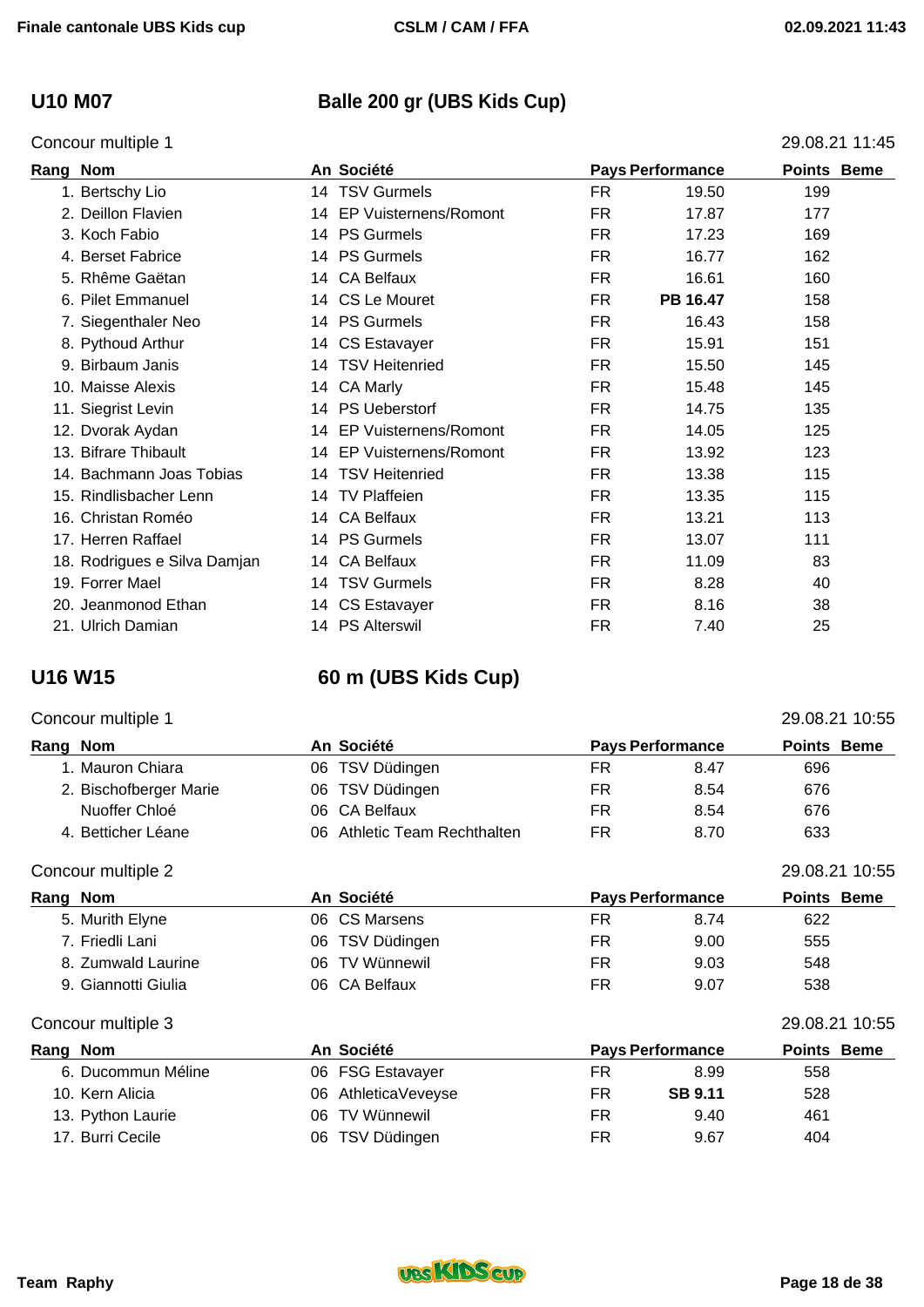# **U16 W15 60 m (UBS Kids Cup) (cont.)**

| Concour multiple 4     |                 |                         | 29.08.21 10:55     |
|------------------------|-----------------|-------------------------|--------------------|
| Rang Nom               | An Société      | <b>Pays Performance</b> | <b>Points Beme</b> |
| 12. Angéloz Nora       | 06 CA Belfaux   | FR                      | 9.32<br>479        |
| 15. Margueron Charline | 06 CS Le Mouret | FR                      | 418<br>9.60        |
| 18. Gavras Konstantina | 06 TSV Düdingen | FR.                     | 381<br>9.78        |
| 20. Chelali Léa        | 06 CA Belfaux   | FR                      | 216<br>10.76       |
| Concour multiple 5     |                 |                         | 29.08.21 10:55     |
| Rang Nom               | An Société      | <b>Pays Performance</b> | <b>Points Beme</b> |

|                      | , ,,, <del>,,,,,,,,</del> |    | . *** . *      | .   |
|----------------------|---------------------------|----|----------------|-----|
| 11. Bracher Aude     | 06 AthleticaVeveyse       | FR | <b>PB 9.30</b> | 484 |
| 14. Burkhart Chiara  | 06 Kadetten Murten        | FR | 9.49           | 441 |
| 16. Aebischer Emilie | 06 CA Belfaux             | FR | 9.64           | 410 |
| 19. Perrin Maé       | 06 CA Belfaux             | FR | 9.94           | 350 |

## **U16 W15 Longueur (zone) (UBS Kids Cup)**

### Concour multiple 1 29.08.21 10:00

| Rang<br><b>Nom</b>     |    | An Société                |           | <b>Pays Performance</b> | <b>Points Beme</b> |  |
|------------------------|----|---------------------------|-----------|-------------------------|--------------------|--|
| 1. Murith Elyne        | 06 | <b>CS Marsens</b>         | FR.       | <b>PB 5.12</b>          | 761                |  |
| 2. Betticher Léane     | 06 | Athletic Team Rechthalten | FR        | 5.08                    | 753                |  |
| 3. Mauron Chiara       | 06 | TSV Düdingen              | FR.       | PB 4.93                 | 720                |  |
| 4. Nuoffer Chloé       | 06 | <b>CA Belfaux</b>         | <b>FR</b> | 4.85                    | 703                |  |
| 5. Friedli Lani        | 06 | TSV Düdingen              | <b>FR</b> | 4.72                    | 675                |  |
| 6. Zumwald Laurine     | 06 | <b>TV Wünnewil</b>        | FR.       | <b>PB 4.66</b>          | 662                |  |
| 7. Bischofberger Marie | 06 | TSV Düdingen              | FR.       | PB 4.56                 | 641                |  |
| 8. Giannotti Giulia    | 06 | <b>CA Belfaux</b>         | FR.       | 4.41                    | 609                |  |
| 9. Burri Cecile        | 06 | TSV Düdingen              | <b>FR</b> | 4.34                    | 594                |  |
| Ducommun Méline        | 06 | <b>FSG Estavayer</b>      | FR.       | 4.34                    | 594                |  |
| 11. Kern Alicia        | 06 | AthleticaVeveyse          | FR.       | <b>SB 4.25</b>          | 575                |  |
| 12. Bracher Aude       | 06 | AthleticaVeveyse          | <b>FR</b> | <b>PB 4.17</b>          | 558                |  |
| 13. Burkhart Chiara    | 06 | <b>Kadetten Murten</b>    | FR.       | 3.95                    | 512                |  |
| 14. Aebischer Emilie   | 06 | CA Belfaux                | FR.       | 3.94                    | 510                |  |
| 15. Python Laurie      | 06 | <b>TV Wünnewil</b>        | <b>FR</b> | 3.90                    | 502                |  |
| 16. Angéloz Nora       | 06 | <b>CA Belfaux</b>         | FR.       | 3.86                    | 493                |  |
| 17. Margueron Charline |    | 06 CS Le Mouret           | <b>FR</b> | 3.80                    | 481                |  |
| 18. Perrin Maé         | 06 | <b>CA Belfaux</b>         | <b>FR</b> | 3.72                    | 464                |  |
| 19. Gavras Konstantina | 06 | TSV Düdingen              | FR.       | 3.69                    | 458                |  |
| 20. Chelali Léa        | 06 | <b>CA Belfaux</b>         | FR        | 3.50                    | 419                |  |

# **U16 W15 Balle 200 gr (UBS Kids Cup)**

### Concour multiple 1 29.08.21 11:20

| Rang Nom           | An Société                   |     | <b>Pays Performance</b> | <b>Points Beme</b> |  |
|--------------------|------------------------------|-----|-------------------------|--------------------|--|
| 1. Mauron Chiara   | 06 TSV Düdingen              | FR. | PB 53.52                | 810                |  |
| 2. Betticher Léane | 06 Athletic Team Rechthalten | FR  | 51.32                   | 777                |  |
| 3. Friedli Lani    | 06 TSV Düdingen              | FR. | 45.42                   | 687                |  |
| 4. Murith Elyne    | 06 CS Marsens                | FR  | PB 41.30                | 624                |  |

5. Zumwald Laurine 06 TV Wünnewil FR 35.89 540

6. Burri Cecile **18 Company 100 COMPACT STSV Düdingen** 1522 COMPACT FR 34.80 522

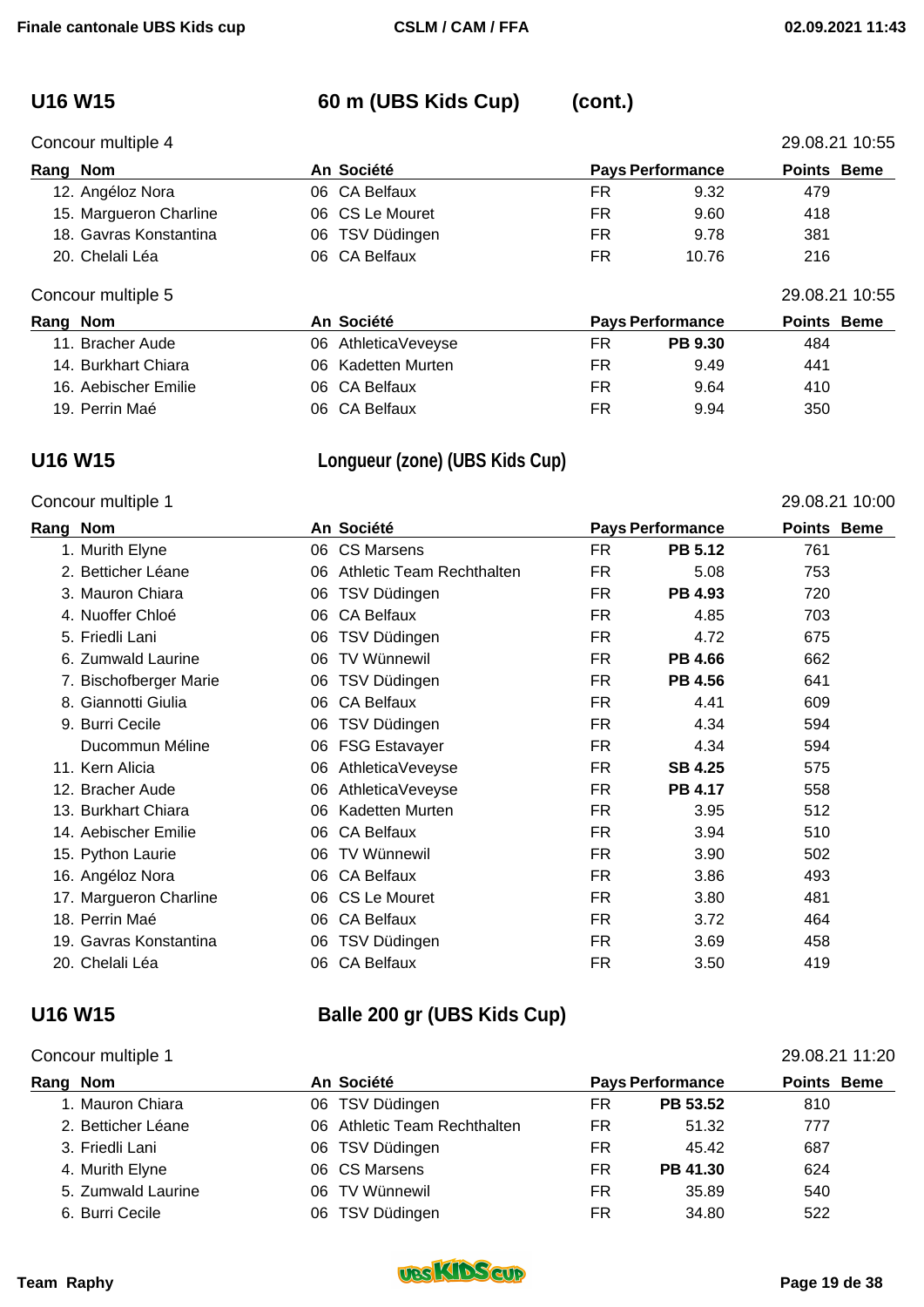## **U16 W15 Balle 200 gr (UBS Kids Cup) (cont.)**

| Rang Nom                |     | An Société         |     | <b>Pays Performance</b> | <b>Points Beme</b> |  |
|-------------------------|-----|--------------------|-----|-------------------------|--------------------|--|
| 7. Nuoffer Chloé        | 06  | <b>CA Belfaux</b>  | FR  | PB 34.50                | 518                |  |
| 8. Gavras Konstantina   |     | 06 TSV Düdingen    | FR  | 32.94                   | 493                |  |
| 9. Python Laurie        | 06. | <b>TV Wünnewil</b> | FR. | 32.30                   | 483                |  |
| 10. Margueron Charline  |     | 06 CS Le Mouret    | FR. | PB 31.78                | 474                |  |
| 11. Ducommun Méline     |     | 06 FSG Estavayer   | FR. | 29.86                   | 444                |  |
| 12. Angéloz Nora        | 06  | <b>CA Belfaux</b>  | FR  | 29.15                   | 432                |  |
| 13. Bischofberger Marie |     | 06 TSV Düdingen    | FR. | <b>SB 28.12</b>         | 416                |  |
| Chelali Léa             | 06. | <b>CA Belfaux</b>  | FR  | 28.12                   | 416                |  |
| 15. Burkhart Chiara     | 06. | Kadetten Murten    | FR  | 27.38                   | 404                |  |
| 16. Kern Alicia         | 06. | AthleticaVeveyse   | FR  | SB 26.21                | 385                |  |
| 17. Aebischer Emilie    | 06  | <b>CA Belfaux</b>  | FR  | 25.60                   | 375                |  |
| 18. Bracher Aude        | 06  | AthleticaVeveyse   | FR  | PB 25.42                | 372                |  |
| 19. Giannotti Giulia    | 06. | <b>CA Belfaux</b>  | FR  | 24.59                   | 358                |  |
| 20. Perrin Maé          | 06  | <b>CA Belfaux</b>  | FR  | 23.53                   | 340                |  |

## **U16 W14 60 m (UBS Kids Cup)**

## Concour multiple 1 29.08.21 11:45

| Rang Nom |                    | An Société |                           |     | <b>Pays Performance</b> | <b>Points Beme</b> |
|----------|--------------------|------------|---------------------------|-----|-------------------------|--------------------|
|          | 1. Garo Charlotte  | 07         | AthleticaVeveyse          | FR. | 8.91                    | 578                |
|          | 3. Hammel Méline   | 07         | AthleticaVeveyse          | FR  | 9.11                    | 528                |
|          | 5. Python Amélie   | 07         | <b>TV Wünnewil</b>        | FR. | 9.23                    | 500                |
|          | 13. Bischof Luisa  | 07         | <b>TV Wünnewil</b>        | FR  | 9.55                    | 429                |
|          | Concour multiple 2 |            |                           |     |                         | 29.08.21 11:45     |
| Rang Nom |                    |            | An Société                |     | <b>Pays Performance</b> | <b>Points Beme</b> |
|          | 2. Cotting Jana    | 07         | TSV St. Antoni            | FR. | <b>PB 8.95</b>          | 568                |
|          | 6. Marro Céleste   | 07         | <b>CS Marsens</b>         | FR. | 9.27                    | 491                |
|          | 11. Gedik Ilkay    | 07         | CS Le Mouret              | FR. | 9.50                    | 439                |
|          | 14. Rauber Liv     | 07         | Athletic Team Rechthalten | FR  | 9.56                    | 426                |
|          | Concour multiple 3 |            |                           |     |                         | 29.08.21 11:45     |
| Rang Nom |                    |            | An Société                |     | <b>Pays Performance</b> | <b>Points Beme</b> |
|          | 8. Vial Clémence   | 07         | <b>CS Marsens</b>         | FR  | <b>SB 9.32</b>          | 479                |
|          | 9. Hasler Jael     | 07         | <b>TV Plaffeien</b>       | FR  | 9.38                    | 466                |

### Concour multiple 4 29.08.21 11:45

| Rang Nom |                       | An Société             | <b>Pays Performance</b> |       | <b>Points Beme</b> |
|----------|-----------------------|------------------------|-------------------------|-------|--------------------|
|          | 4. Clément Romane     | 07 CO Marly            | FR                      | 9.16  | 516                |
|          | 10. Gosteli Fiona     | 07 TSV Heitenried      | FR.                     | 9.47  | 446                |
|          | 16. Zimmermann Malina | 07 TV Flamatt-Neuenegg | FR                      | 9.60  | 418                |
|          | 19. Wittmer Mélissa   | 07 Cottens Athlètes    | FR                      | 10.03 | 334                |

15. Hayoz Mia **15. Hayoz Mia 19.57** 424 17. Sieber Mélissa **17. Sieber Mélissa** 17. Sieber Mélissa **187** CA Broyard 17. Sieber Mélissa

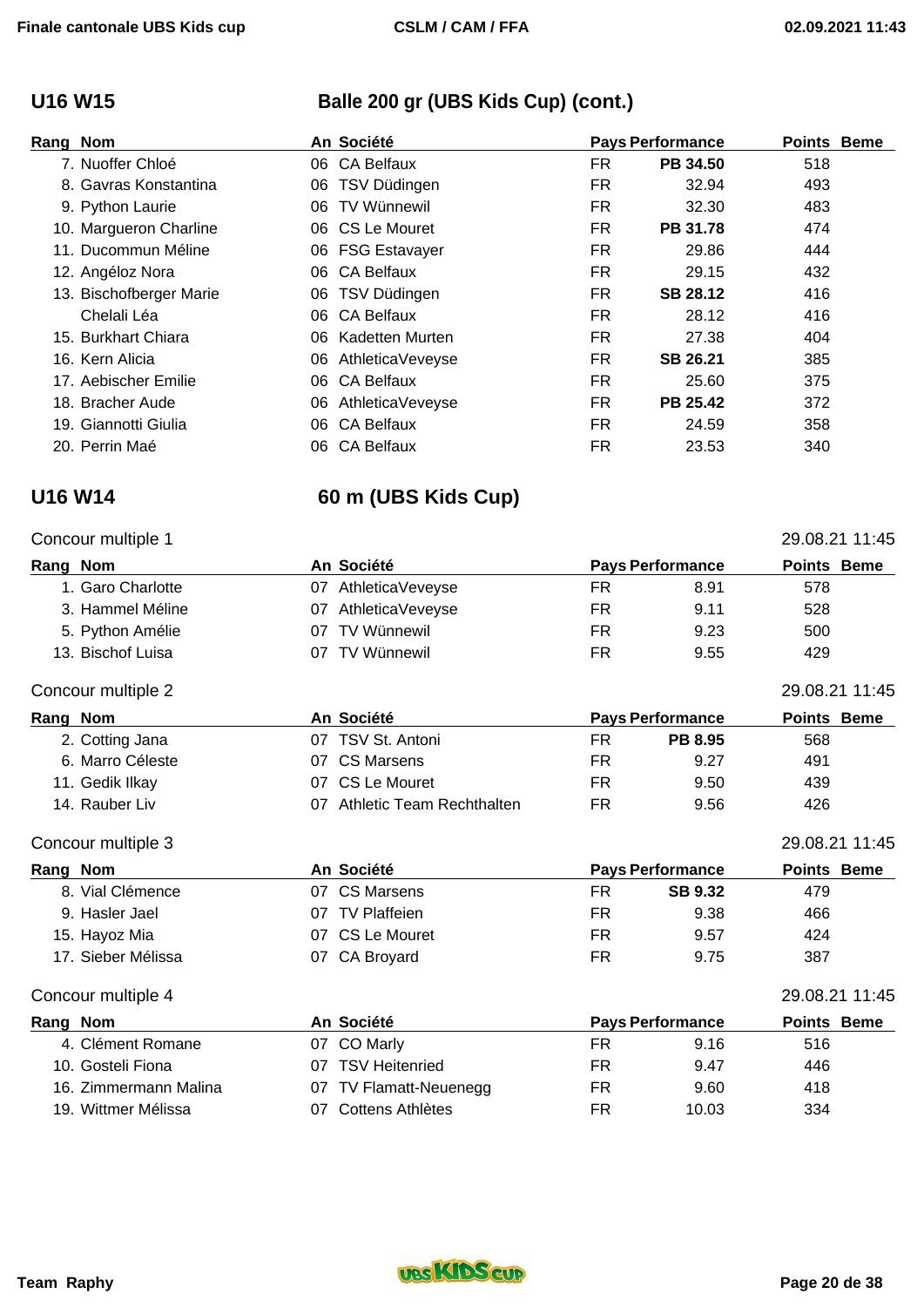## **U16 W14 60 m (UBS Kids Cup) (cont.)**

|          | 29.08.21 11:45<br>Concour multiple 5 |                     |    |                         |                    |  |
|----------|--------------------------------------|---------------------|----|-------------------------|--------------------|--|
| Rang Nom |                                      | An Société          |    | <b>Pays Performance</b> | <b>Points Beme</b> |  |
|          | 7. Grandjean Éloïse                  | 07 CA Belfaux       | FR | 9.29                    | 486                |  |
|          | 12. Raemy Lena                       | TV Plaffeien<br>07. | FR | 9.53                    | 433                |  |
|          | 18. Monteiro Raposo Lea              | 07 CO Domdidier     | FR | 9.99                    | 341                |  |
|          | 20. Wisho Amal                       | 07 CO Domdidier     | FR | 10.22                   | 300                |  |

# **U16 W14 Longueur (zone) (UBS Kids Cup)**

### Concour multiple 1 29.08.21 10:50

| Rang | <b>Nom</b>              |    | An Société                |           | <b>Pays Performance</b> | <b>Points Beme</b> |  |
|------|-------------------------|----|---------------------------|-----------|-------------------------|--------------------|--|
|      | 1. Garo Charlotte       | 07 | AthleticaVeveyse          | <b>FR</b> | <b>PB 4.78</b>          | 688                |  |
|      | 2. Marro Céleste        | 07 | <b>CS Marsens</b>         | <b>FR</b> | <b>PB 4.48</b>          | 624                |  |
|      | 3. Bischof Luisa        | 07 | <b>TV Wünnewil</b>        | <b>FR</b> | 4.28                    | 581                |  |
|      | 4. Python Amélie        | 07 | TV Wünnewil               | FR.       | 4.26                    | 577                |  |
|      | 5. Raemy Lena           | 07 | <b>TV Plaffeien</b>       | <b>FR</b> | 4.19                    | 562                |  |
|      | 6. Gedik Ilkay          | 07 | CS Le Mouret              | <b>FR</b> | <b>SB 4.15</b>          | 554                |  |
|      | 7. Hasler Jael          | 07 | <b>TV Plaffeien</b>       | FR.       | 4.12                    | 548                |  |
|      | 8. Cotting Jana         | 07 | TSV St. Antoni            | <b>FR</b> | 4.06                    | 535                |  |
| 9.   | Vial Clémence           | 07 | <b>CS Marsens</b>         | FR.       | 3.99                    | 520                |  |
| 10.  | Sieber Mélissa          | 07 | CA Broyard                | FR.       | 3.96                    | 514                |  |
| 11.  | Zimmermann Malina       | 07 | TV Flamatt-Neuenegg       | <b>FR</b> | 3.95                    | 512                |  |
|      | 12. Gosteli Fiona       | 07 | <b>TSV Heitenried</b>     | FR.       | 3.93                    | 508                |  |
|      | Grandjean Éloïse        | 07 | <b>CA Belfaux</b>         | FR.       | 3.93                    | 508                |  |
|      | Hammel Méline           | 07 | AthleticaVeveyse          | <b>FR</b> | <b>SB 3.93</b>          | 508                |  |
|      | 15. Rauber Liv          | 07 | Athletic Team Rechthalten | <b>FR</b> | 3.89                    | 500                |  |
|      | 16. Clément Romane      | 07 | CO Marly                  | <b>FR</b> | 3.86                    | 493                |  |
|      | 17. Hayoz Mia           | 07 | CS Le Mouret              | FR.       | 3.83                    | 487                |  |
|      | 18. Monteiro Raposo Lea | 07 | <b>CO Domdidier</b>       | <b>FR</b> | 3.54                    | 427                |  |
|      | 19. Wisho Amal          | 07 | <b>CO Domdidier</b>       | FR.       | 3.51                    | 421                |  |
|      | 20. Wittmer Mélissa     | 07 | Cottens Athlètes          | <b>FR</b> | 3.50                    | 419                |  |

## **U16 W14 Balle 200 gr (UBS Kids Cup)**

### Concour multiple 1 29.08.21 09:45

| Rang | <b>Nom</b>           |    | An Société                |           | <b>Pays Performance</b> | <b>Points Beme</b> |  |
|------|----------------------|----|---------------------------|-----------|-------------------------|--------------------|--|
|      | 1. Garo Charlotte    | 07 | AthleticaVeveyse          | FR.       | PB 41.45                | 626                |  |
|      | 2. Clément Romane    | 07 | <b>CO Marly</b>           | FR        | 36.15                   | 544                |  |
|      | 3. Hasler Jael       | 07 | <b>TV Plaffeien</b>       | FR        | 31.92                   | 477                |  |
|      | 4. Gedik Ilkay       | 07 | CS Le Mouret              | FR        | PB 31.55                | 471                |  |
|      | 5. Raemy Lena        | 07 | <b>TV Plaffeien</b>       | FR        | 31.53                   | 470                |  |
|      | 6. Bischof Luisa     | 07 | <b>TV Wünnewil</b>        | FR        | PB 31.27                | 466                |  |
|      | 7. Zimmermann Malina |    | 07 TV Flamatt-Neuenegg    | FR        | 28.97                   | 429                |  |
|      | 8. Marro Céleste     | 07 | CS Marsens                | FR.       | 28.57                   | 423                |  |
|      | 9. Rauber Liv        | 07 | Athletic Team Rechthalten | FR        | <b>SB 27.76</b>         | 410                |  |
|      | 10. Cotting Jana     | 07 | TSV St. Antoni            | FR.       | PB 26.80                | 394                |  |
|      | 11. Sieber Mélissa   | 07 | <b>CA Broyard</b>         | FR.       | 25.77                   | 377                |  |
|      | 12. Python Amélie    | 07 | <b>TV Wünnewil</b>        | FR.       | 24.63                   | 359                |  |
| 13.  | Vial Clémence        | 07 | CS Marsens                | <b>FR</b> | SB 24.62                | 358                |  |
|      |                      |    |                           |           |                         |                    |  |

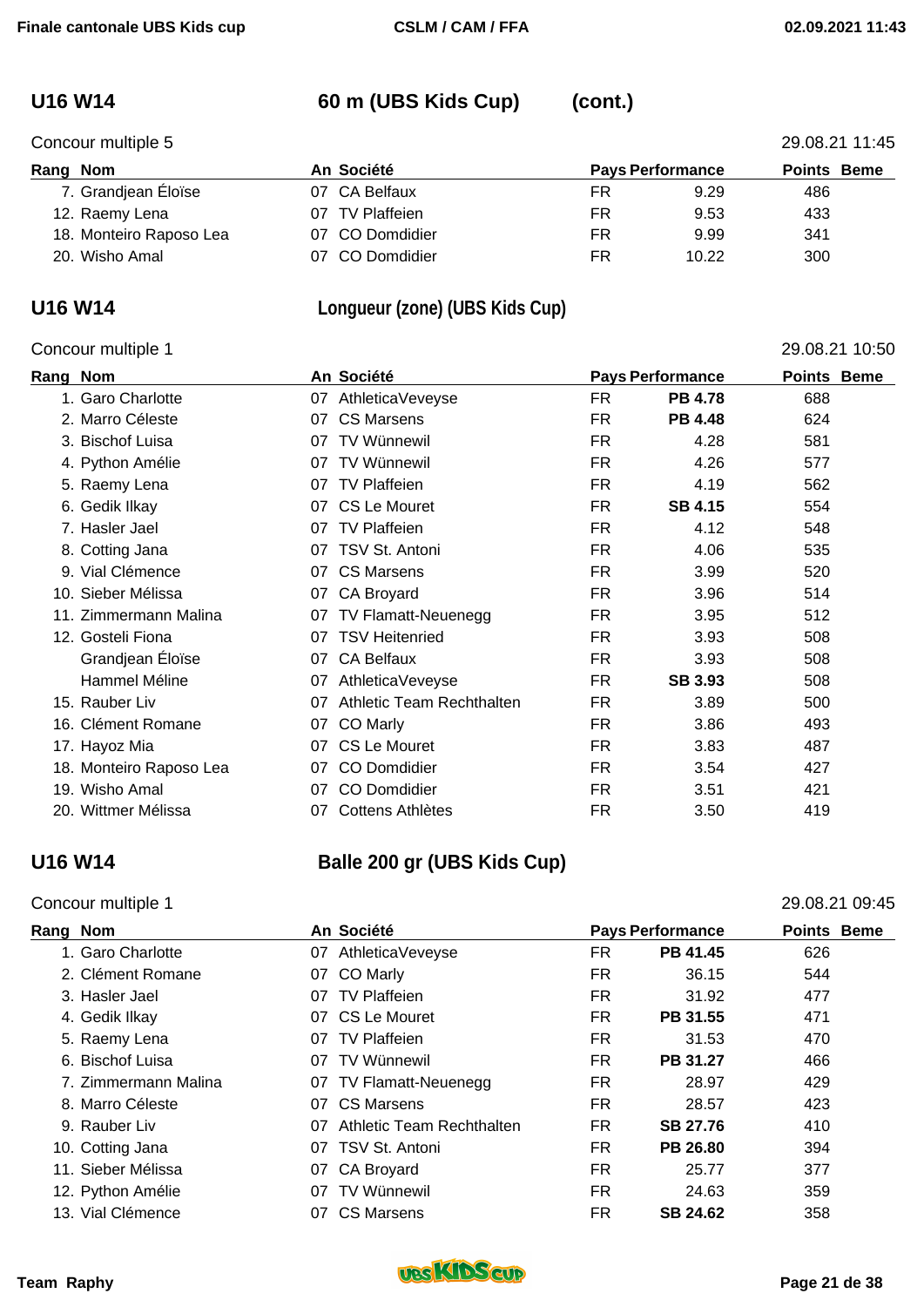# **U16 W14 Balle 200 gr (UBS Kids Cup) (cont.)**

| Rang Nom |                         |    | An Société            |    | <b>Pays Performance</b> | <b>Points Beme</b> |  |
|----------|-------------------------|----|-----------------------|----|-------------------------|--------------------|--|
|          | 14. Wisho Amal          |    | 07 CO Domdidier       | FR | 24.34                   | 354                |  |
|          | 15. Wittmer Mélissa     |    | 07 Cottens Athlètes   | FR | 24.28                   | 353                |  |
|          | 16. Grandjean Éloïse    |    | 07 CA Belfaux         | FR | 24.01                   | 348                |  |
|          | 17. Hayoz Mia           |    | 07 CS Le Mouret       | FR | PB 21.13                | 300                |  |
|          | 18. Gosteli Fiona       | 07 | <b>TSV Heitenried</b> | FR | 20.85                   | 296                |  |
|          | 19. Monteiro Raposo Lea |    | 07 CO Domdidier       | FR | 17.45                   | 238                |  |
|          | 20. Hammel Méline       | 07 | AthleticaVeveyse      | FR | 14.46                   | 186                |  |

## **U14 W13 60 m (UBS Kids Cup)**

### Concour multiple 1 29.08.21 10:00

| oonoon muupie i    |    |                              |           |                         | 23.00.21 TU.00     |
|--------------------|----|------------------------------|-----------|-------------------------|--------------------|
| Rang Nom           |    | An Société                   |           | <b>Pays Performance</b> | Points Beme        |
| 1. Bapst Lucile    |    | 08 TSV Düdingen              | FR.       | 8.67                    | 641                |
| 2. Marti Ayleen    |    | 08 AC Murten                 | <b>FR</b> | 8.71                    | 630                |
| 3. Hendry Seraina  |    | 08 TSV Düdingen              | <b>FR</b> | 8.72                    | 627                |
| 4. Poget Auréane   |    | 08 AthleticaVeveyse          | <b>FR</b> | 8.82                    | 601                |
| Concour multiple 2 |    |                              |           |                         | 29.08.21 10:00     |
| Rang Nom           |    | An Société                   |           | <b>Pays Performance</b> | <b>Points Beme</b> |
| 7. Olling Elin     | 08 | <b>CS Marsens</b>            | <b>FR</b> | 8.97                    | 563                |
| 9. Mauron Aliya    | 08 | TSV Düdingen                 | <b>FR</b> | 9.20                    | 507                |
| 16. Buntschu Julia | 08 | Athletic Team Rechthalten    | <b>FR</b> | 9.43                    | 455                |
| 19. Bapst Ilona    |    | 08 Athletic Team Rechthalten | <b>FR</b> | 9.65                    | 408                |
| Concour multiple 3 |    |                              |           |                         | 29.08.21 10:00     |
| Rang Nom           |    | An Société                   |           | <b>Pays Performance</b> | Points Beme        |
| 5. Berger Jael     |    | 08 TSV Gurmels               | <b>FR</b> | PB 8.94                 | 570                |
| 11. Veri Charlotte |    | 08 AthleticaVeveyse          | <b>FR</b> | PB 9.33                 | 477                |
| 15. Descloux Julie | 08 | <b>CA Belfaux</b>            | <b>FR</b> | 9.42                    | 457                |
| 18. Zbinden Olivia |    | 08 TSV Heitenried            | <b>FR</b> | <b>PB 9.45</b>          | 450                |
| Concour multiple 4 |    |                              |           |                         | 29.08.21 10:00     |
| Rang Nom           |    | An Société                   |           | <b>Pays Performance</b> | <b>Points Beme</b> |
| 8. Lucy Océane     | 08 | <b>TSV Gurmels</b>           | <b>FR</b> | 9.03                    | 548                |
| 17. Bürgisser Anne | 08 | <b>TV Alterswil</b>          | <b>FR</b> | 9.44                    | 452                |
| 22. Ulrich Chiara  | 08 | <b>TV Alterswil</b>          | <b>FR</b> | 10.00                   | 339                |
| Concour multiple 5 |    |                              |           |                         | 29.08.21 10:00     |
| Rang Nom           |    | An Société                   |           | <b>Pays Performance</b> | <b>Points Beme</b> |
| 14. Füri Moana     |    | 08 AC Murten                 | <b>FR</b> | 9.36                    | 470                |
| 20. Baumann Jael   | 08 | <b>TV Plaffeien</b>          | <b>FR</b> | 9.67                    | 404                |
| 21. Kolly Lucy     |    | 08 TV Alterswil              | <b>FR</b> | 9.68                    | 401                |

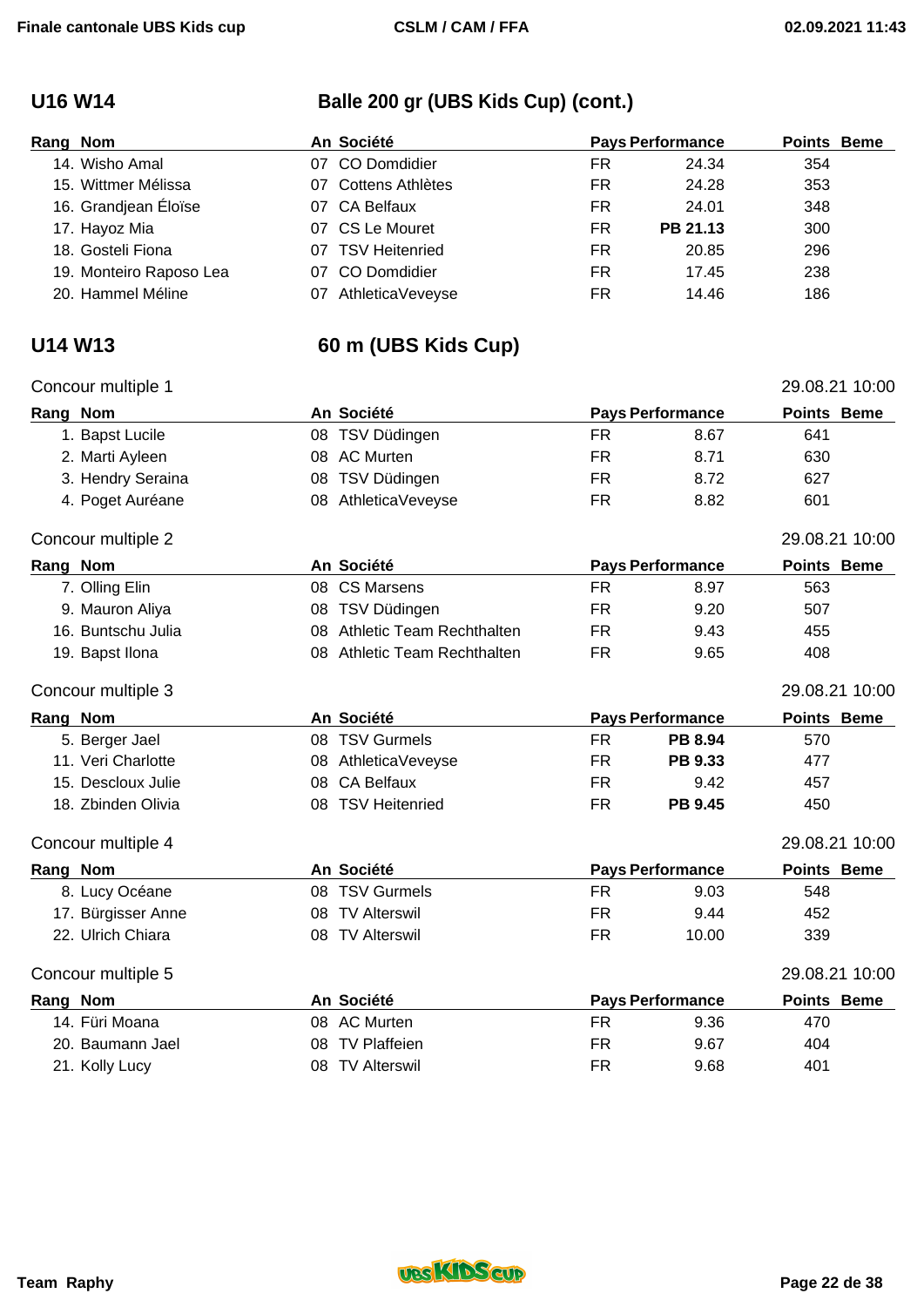## **U14 W13 60 m (UBS Kids Cup) (cont.)**

|          | Concour multiple 6 |  |                    |    |                         |                    | 29.08.21 10:00 |
|----------|--------------------|--|--------------------|----|-------------------------|--------------------|----------------|
| Rang Nom |                    |  | An Société         |    | <b>Pays Performance</b> | <b>Points Beme</b> |                |
|          | 6. Roggo Marine    |  | 08 CA Fribourg     | FR | 8.95                    | 568                |                |
|          | 10. Pache Justine  |  | 08 CARC Romont     | FR | <b>PB 9.23</b>          | 500                |                |
|          | 11. Kramer Julia   |  | 08 Kadetten Murten | FR | 9.33                    | 477                |                |
|          | Nnanga Lutrecia    |  | 08 CO Marly        | FR | 9.33                    | 477                |                |

## **U14 W13 Longueur (zone) (UBS Kids Cup)**

### Concour multiple 1 29.08.21 11:40

| Rang | Nom                | An Société |                           |           | <b>Pays Performance</b> |     | <b>Points Beme</b> |
|------|--------------------|------------|---------------------------|-----------|-------------------------|-----|--------------------|
|      | 1. Bapst Lucile    | 08         | TSV Düdingen              | FR.       | 4.91                    | 716 |                    |
|      | 2. Pache Justine   | 08         | <b>CARC Romont</b>        | FR        | PB 4.61                 | 652 |                    |
|      | 3. Hendry Seraina  | 08         | TSV Düdingen              | <b>FR</b> | 4.60                    | 649 |                    |
|      | 4. Marti Ayleen    | 08         | <b>AC Murten</b>          | <b>FR</b> | 4.58                    | 645 |                    |
|      | 5. Berger Jael     | 08         | <b>TSV Gurmels</b>        | <b>FR</b> | <b>PB 4.54</b>          | 637 |                    |
|      | 6. Mauron Aliya    | 08         | TSV Düdingen              | <b>FR</b> | PB 4.38                 | 603 |                    |
|      | 7. Lucy Océane     | 08         | <b>TSV Gurmels</b>        | <b>FR</b> | 4.35                    | 596 |                    |
|      | 8. Nnanga Lutrecia | 08         | CO Marly                  | <b>FR</b> | 4.31                    | 588 |                    |
|      | 9. Roggo Marine    | 08         | CA Fribourg               | <b>FR</b> | 4.23                    | 571 |                    |
| 10.  | Veri Charlotte     | 08         | AthleticaVeveyse          | <b>FR</b> | PB 4.21                 | 567 |                    |
|      | 11. Buntschu Julia | 08         | Athletic Team Rechthalten | <b>FR</b> | PB 4.11                 | 546 |                    |
|      | Zbinden Olivia     | 08         | <b>TSV Heitenried</b>     | FR        | PB 4.11                 | 546 |                    |
|      | 13. Olling Elin    | 08         | <b>CS Marsens</b>         | <b>FR</b> | 4.10                    | 544 |                    |
|      | 14. Bürgisser Anne | 08         | <b>TV Alterswil</b>       | <b>FR</b> | 4.09                    | 541 |                    |
|      | 15. Bapst Ilona    | 08         | Athletic Team Rechthalten | <b>FR</b> | 4.07                    | 537 |                    |
|      | Füri Moana         | 08         | <b>AC Murten</b>          | FR.       | 4.07                    | 537 |                    |
|      | 17. Kolly Lucy     | 08         | <b>TV Alterswil</b>       | <b>FR</b> | 4.06                    | 535 |                    |
|      | 18. Baumann Jael   | 08         | <b>TV Plaffeien</b>       | <b>FR</b> | 4.01                    | 525 |                    |
|      | 19. Kramer Julia   | 08         | Kadetten Murten           | <b>FR</b> | 3.99                    | 520 |                    |
|      | 20. Descloux Julie | 08         | <b>CA Belfaux</b>         | <b>FR</b> | 3.94                    | 510 |                    |
|      | 21. Ulrich Chiara  | 08         | <b>TV Alterswil</b>       | <b>FR</b> | 3.93                    | 508 |                    |
|      | 22. Poget Auréane  | 08         | AthleticaVeveyse          | <b>FR</b> | PB 3.91                 | 504 |                    |

## **U14 W13 Balle 200 gr (UBS Kids Cup)**

## Concour multiple 1 29.08.21 10:30

| Rang Nom            | An Société                |     | <b>Pays Performance</b> | <b>Points Beme</b> |
|---------------------|---------------------------|-----|-------------------------|--------------------|
| 1. Bapst Lucile     | 08 TSV Düdingen           | FR. | PB 41.83                | 632                |
| 2. Baumann Jael     | 08 TV Plaffeien           | FR  | 38.61                   | 582                |
| 3. Mauron Aliya     | 08 TSV Düdingen           | FR  | 38.40                   | 579                |
| 4. Marti Ayleen     | AC Murten<br>08.          | FR  | 37.66                   | 567                |
| 5. Lucy Océane      | <b>TSV Gurmels</b><br>08. | FR  | 34.42                   | 516                |
| 6. Hendry Seraina   | 08 TSV Düdingen           | FR  | 32.90                   | 492                |
| 7. Olling Elin      | CS Marsens<br>08.         | FR  | SB 29.91                | 445                |
| 8. Füri Moana       | AC Murten<br>08.          | FR  | 29.58                   | 439                |
| 9. Veri Charlotte   | AthleticaVeveyse<br>08.   | FR  | SB 29.50                | 438                |
| 10. Kolly Lucy      | <b>TV Alterswil</b><br>08 | FR  | 28.82                   | 427                |
| 11. Nnanga Lutrecia | 08 CO Marly               | FR  | 28.76                   | 426                |

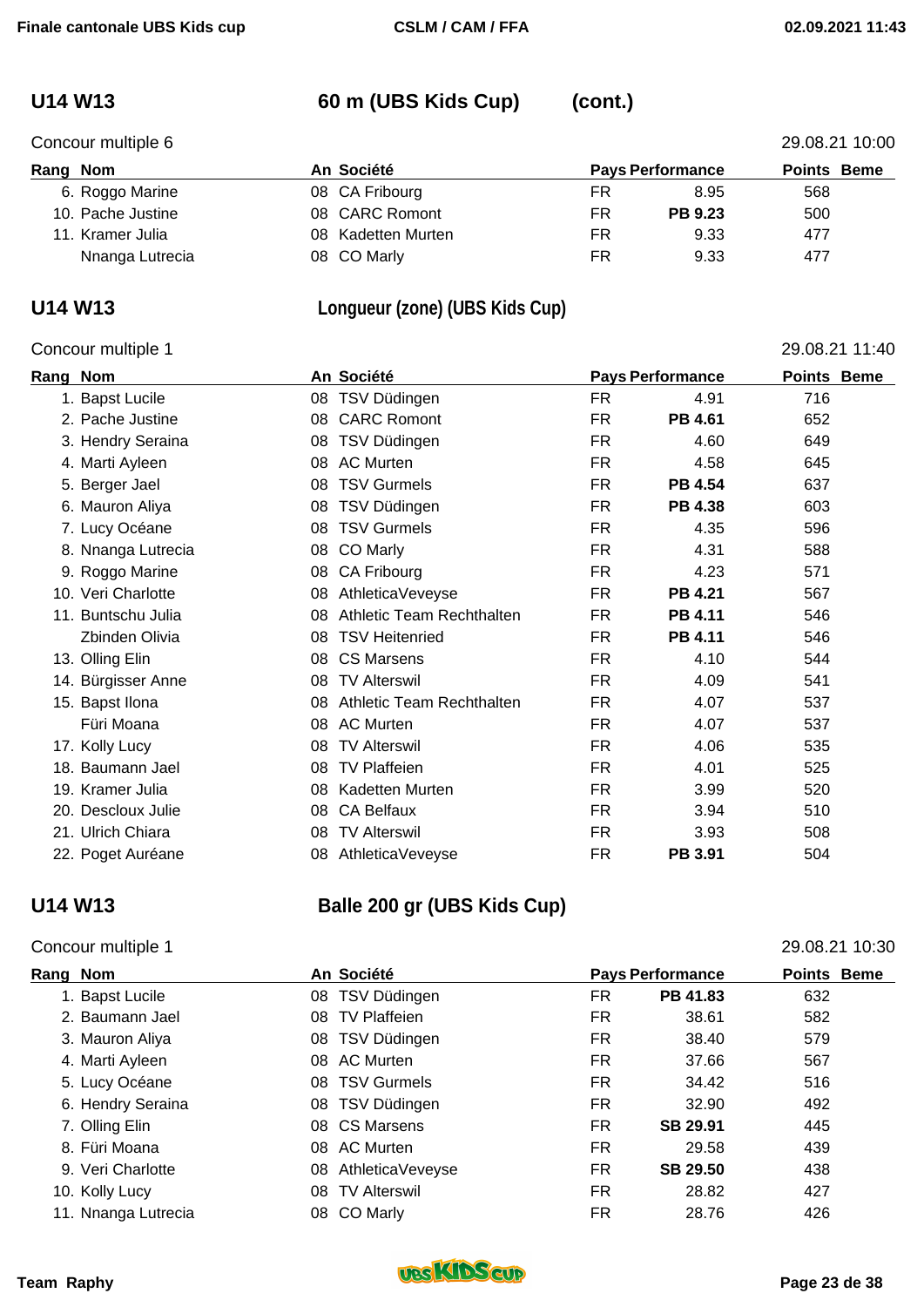# **U14 W13 Balle 200 gr (UBS Kids Cup) (cont.)**

| Rang Nom |                    |     | An Société                   |           | <b>Pays Performance</b> | <b>Points Beme</b> |  |
|----------|--------------------|-----|------------------------------|-----------|-------------------------|--------------------|--|
|          | 12. Bapst Ilona    |     | 08 Athletic Team Rechthalten | FR.       | 27.92                   | 412                |  |
|          | 13. Berger Jael    |     | 08 TSV Gurmels               | FR.       | PB 27.88                | 412                |  |
|          | 14. Ulrich Chiara  |     | 08 TV Alterswil              | FR        | 27.28                   | 402                |  |
|          | 15. Pache Justine  |     | 08 CARC Romont               | FR.       | PB 26.20                | 384                |  |
|          | 16. Bürgisser Anne | 08. | <b>TV Alterswil</b>          | FR.       | 25.39                   | 371                |  |
|          | 17. Poget Auréane  |     | 08 AthleticaVeveyse          | FR.       | PB 25.05                | 366                |  |
|          | 18. Roggo Marine   |     | 08 CA Fribourg               | FR.       | 24.38                   | 355                |  |
|          | 19. Kramer Julia   | 08. | Kadetten Murten              | FR.       | 23.97                   | 348                |  |
|          | 20. Zbinden Olivia | 08. | <b>TSV Heitenried</b>        | FR.       | 23.01                   | 332                |  |
|          | 21. Descloux Julie |     | 08 CA Belfaux                | <b>FR</b> | 20.40                   | 288                |  |
|          | 22. Buntschu Julia | 08. | Athletic Team Rechthalten    | FR        | 20.27                   | 286                |  |

## **U14 W12 60 m (UBS Kids Cup)**

### Concour multiple 1 29.08.21 13:40

| Rang Nom |                           |    | An Société                 |           | <b>Pays Performance</b> | <b>Points Beme</b> |  |
|----------|---------------------------|----|----------------------------|-----------|-------------------------|--------------------|--|
|          | 1. Garo Vera              | 09 | AthleticaVeveyse           | FR.       | 8.98                    | 560                |  |
|          | 4. Fillistorf Leonie Lynn | 09 | Athletic Team Rechthalten  | FR        | 9.29                    | 486                |  |
|          | 6. Crausaz Angélique      | 09 | Athletic Team Rechthalten  | FR.       | 9.37                    | 468                |  |
|          | 8. Philipona Lenya Maria  | 09 | Athletic Team Rechthalten  | <b>FR</b> | 9.48                    | 444                |  |
|          | Concour multiple 2        |    |                            |           |                         | 29.08.21 13:40     |  |
| Rang Nom |                           |    | An Société                 |           | <b>Pays Performance</b> | <b>Points Beme</b> |  |
|          | 3. Bosson Julie           | 09 | <b>CS Marsens</b>          | <b>FR</b> | PB 9.16                 | 516                |  |
|          | 9. Nidegger Lucie         | 09 | <b>SA Bulle</b>            | <b>FR</b> | 9.49                    | 441                |  |
|          | 10. Gabaglio Luna         | 09 | <b>CA Belfaux</b>          | FR.       | 9.51                    | 437                |  |
|          | 11. Wicht Malia           | 09 | <b>SA Bulle</b>            | <b>FR</b> | 9.59                    | 420                |  |
|          | Concour multiple 3        |    |                            |           |                         | 29.08.21 13:40     |  |
| Rang Nom |                           |    | An Société                 |           | <b>Pays Performance</b> | <b>Points Beme</b> |  |
|          | 7. Cardinaux Magali       | 09 | AthleticaVeveyse           | <b>FR</b> | 9.47                    | 446                |  |
|          | 17. Linder Sara           | 09 | Athletic Team Rechthalten  | <b>FR</b> | 9.92                    | 354                |  |
|          | 25. Waeber Lyah           | 09 | Athletic Team Rechthalten  | FR.       | 10.19                   | 305                |  |
|          | 26. Burri Marie           | 09 | TSV Düdingen               | <b>FR</b> | 10.24                   | 297                |  |
|          | Concour multiple 4        |    |                            |           |                         | 29.08.21 13:40     |  |
| Rang Nom |                           |    | An Société                 |           | <b>Pays Performance</b> | <b>Points Beme</b> |  |
|          | 5. Bickel Lia             | 09 | <b>TV Plaffeien</b>        | <b>FR</b> | 9.35                    | 472                |  |
|          | 19. Jenny Laura           | 09 | TSV Düdingen               | FR.       | 9.99                    | 341                |  |
|          | 22. Bechtiger Liv         | 09 | <b>TV Alterswil</b>        | <b>FR</b> | 10.07                   | 326                |  |
|          | 24. Bovier Clémentine     | 09 | <b>CA Gibloux Farvagny</b> | <b>FR</b> | PB 10.13                | 316                |  |

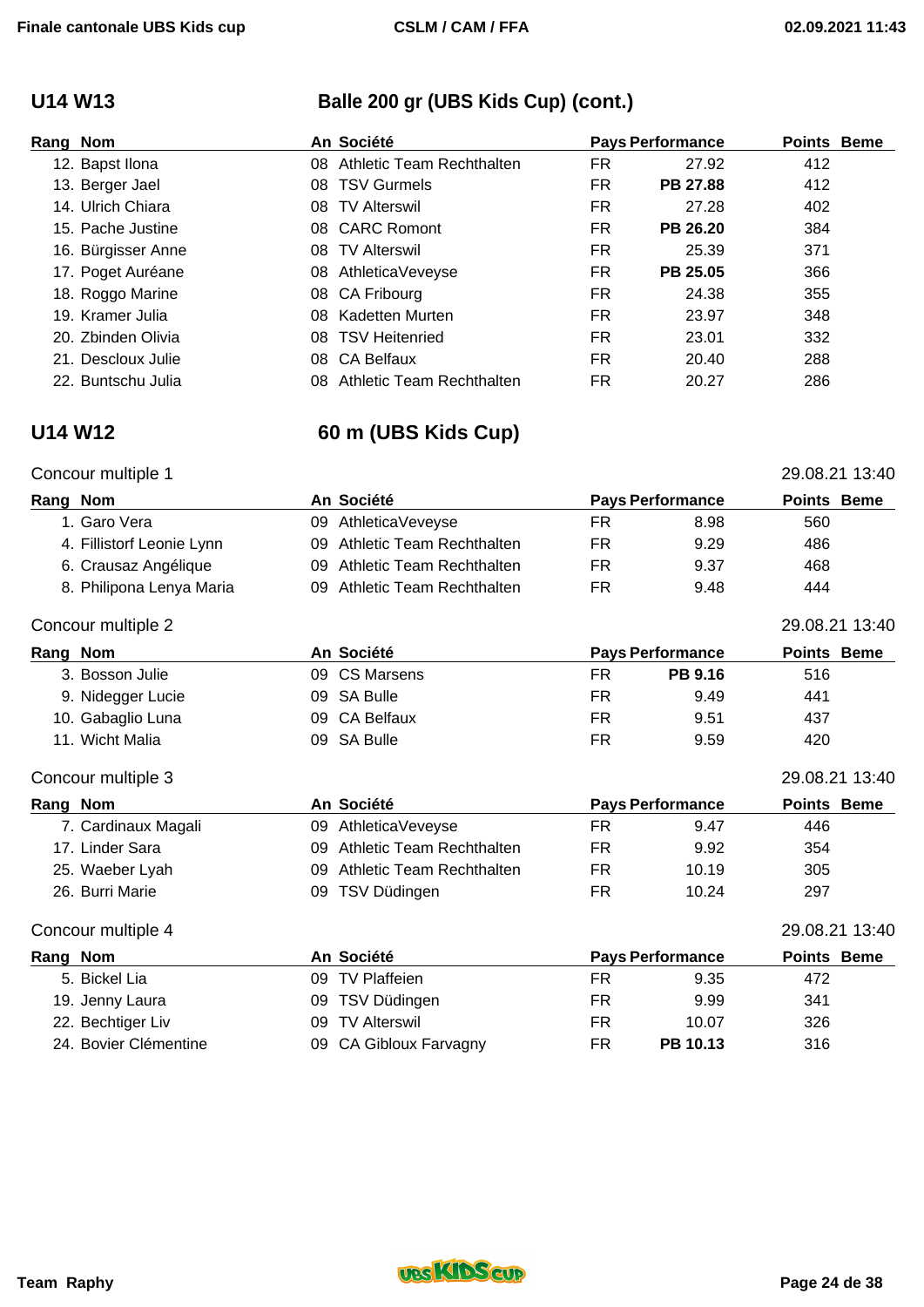## **U14 W12 60 m (UBS Kids Cup) (cont.)**

| Concour multiple 5             |  |                        |     |                         |                    |  |  |
|--------------------------------|--|------------------------|-----|-------------------------|--------------------|--|--|
| Rang Nom                       |  | An Société             |     | <b>Pays Performance</b> | <b>Points Beme</b> |  |  |
| 15. Morgenthaler Chiara        |  | 09 TV Flamatt-Neuenegg | FR  | 9.81                    | 375                |  |  |
| 16. Mariano Mendes Vida Vivian |  | 09 EP Bulle            | FR. | 9.89                    | 360                |  |  |
| 18. Tschannen Giuliana         |  | 09 TSV Gurmels         | FR  | 9.97                    | 345                |  |  |
| 20. Klaus Luana                |  | 09 TV Plaffeien        | FR  | 10.05                   | 330                |  |  |

### Concour multiple 6 29.08.21 13:40

| Rang Nom |                              | An Société        | <b>Pays Performance</b> |       | <b>Points Beme</b> |
|----------|------------------------------|-------------------|-------------------------|-------|--------------------|
|          | 13. Köstinger Jael           | 09 TSV Düdingen   | FК                      | 9.70  | 397                |
|          | 14. Dominguez Azores Daniela | 09 EP Bulle       | FR                      | 9.71  | 395                |
|          | 23. Niederhauser Annika      | 09 TSV St. Antoni | FR                      | 10.09 | 323                |

### Concour multiple 7 29.08.21 13:40

| Rang Nom          | An Société      | <b>Pays Performance</b> | <b>Points Beme</b> |
|-------------------|-----------------|-------------------------|--------------------|
| 2. Pauli Lynn     | 09 TSV Düdingen | ВE<br>9.03              | 548                |
| 12. Raemy Elin    | 09 TV Plaffeien | FR<br>9.63              | 412                |
| 21. Kämpfer Aline | 09 TSV Gurmels  | 10.06<br>FR             | 328                |

### **U14 W12 Longueur (zone) (UBS Kids Cup)**

### Concour multiple 1 29.08.21 12:30 **Rang Nom An Société Pays Performance Points Beme**  1. Garo Vera 09 AthleticaVeveyse FR **PB 4.45** 617 Wicht Malia 09 SA Bulle FR **PB 4.45** 617 3. Pauli Lynn 09 TSV Düdingen BE 4.40 607 4. Bosson Julie 09 CS Marsens FR **PB 4.36** 598 5. Raemy Elin 09 TV Plaffeien FR 4.12 548 6. Cardinaux Magali 09 AthleticaVeveyse FR 4.03 529 7. Linder Sara 09 Athletic Team Rechthalten FR 4.01 525 8. Fillistorf Leonie Lynn **09 Athletic Team Rechthalten** FR 3.99 520 Philipona Lenya Maria **09 Athletic Team Rechthalten** FR PB 3.99 520 10. Jenny Laura 09 TSV Düdingen FR 3.91 504 11. Bickel Lia **11. Bickel Lia Company 11. Bickel Lia** Company 11. Bickel Lia Company 1489 Burri Marie 09 TSV Düdingen FR **PB 3.84** 489 Crausaz Angélique 09 Athletic Team Rechthalten FR 3.84 489 14. Köstinger Jael **14. Köstinger Jael 14. Köstinger Jael** 14. Köstinger Jael 181 Nidegger Lucie 09 SA Bulle FR 3.80 481 16. Tschannen Giuliana 09 TSV Gurmels FR 3.77 475 17. Waeber Lyah 09 Athletic Team Rechthalten FR **PB 3.75** 471 18. Bechtiger Liv **18. Bechtiger Live Community Community** O9 TV Alterswil **FR** 63.68 456 Morgenthaler Chiara **09 TV Flamatt-Neuenegg** FR 3.68 456 20. Klaus Luana 09 TV Plaffeien FR 3.67 454 21. Gabaglio Luna 09 CA Belfaux FR 3.66 452 22. Mariano Mendes Vida Vivian (09 EP Bulle The Contract Framework of the Superintendent Superintendent Superintendent Superintendent Superintendent Superintendent Superintendent Superintendent Superintendent Superintenden 23. Bovier Clémentine 09 CA Gibloux Farvagny FR **PB 3.59** 437 24. Dominguez Azores Daniela 09 EP Bulle FR 3.54 427 25. Kämpfer Aline 09 TSV Gurmels FR 3.52 423 26. Niederhauser Annika 09 TSV St. Antoni FR 3.37 392

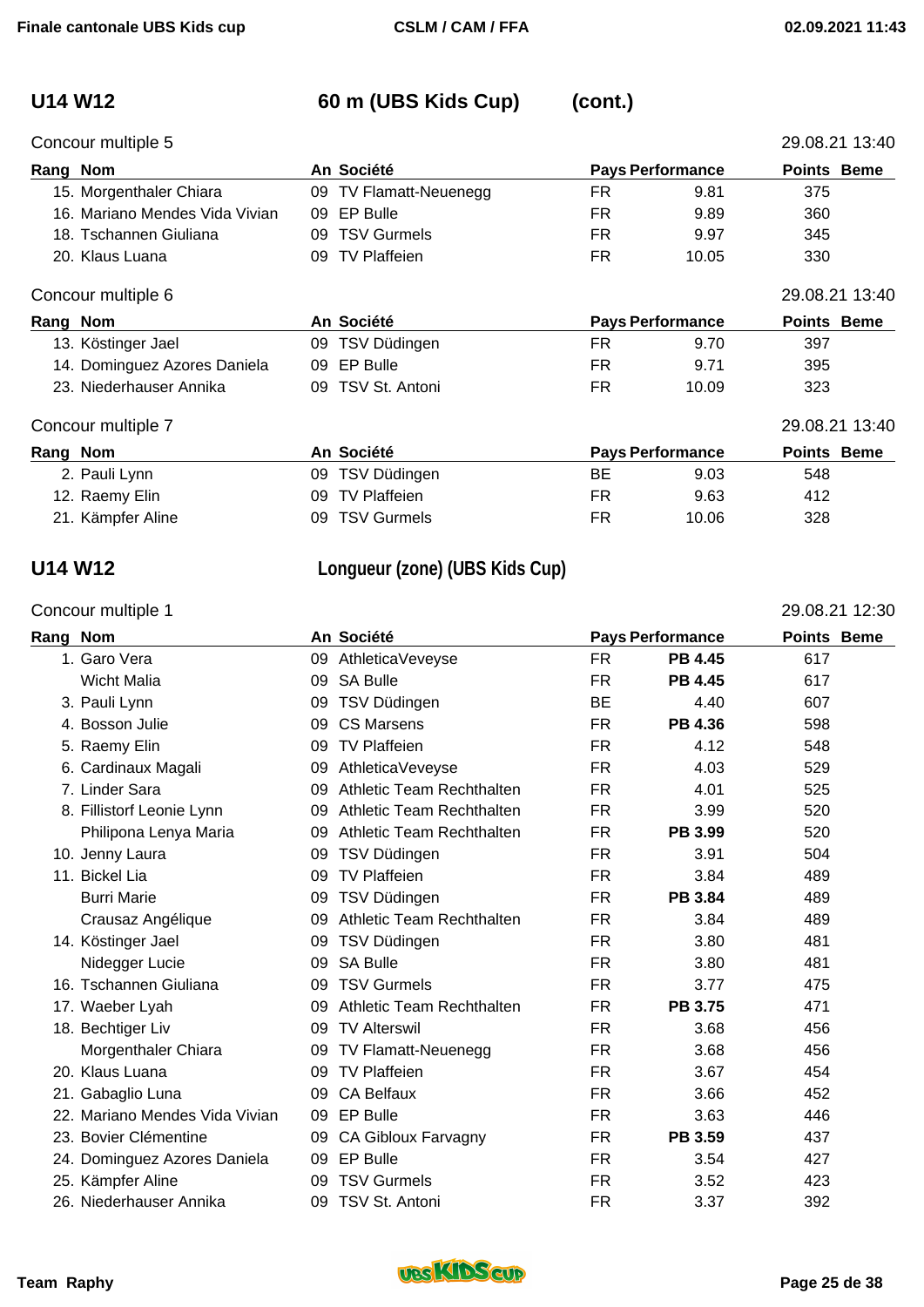### Concour multiple 1 29.08.21 14:15

# **U14 W12 Balle 200 gr (UBS Kids Cup)**

| Rang Nom |                                |    | An Société                 |           | <b>Pays Performance</b> | <b>Points Beme</b> |  |
|----------|--------------------------------|----|----------------------------|-----------|-------------------------|--------------------|--|
|          | 1. Garo Vera                   | 09 | AthleticaVeveyse           | FR        | PB 35.31                | 530                |  |
|          | 2. Bovier Clémentine           | 09 | <b>CA Gibloux Farvagny</b> | <b>FR</b> | PB 34.84                | 523                |  |
|          | 3. Wicht Malia                 | 09 | <b>SA Bulle</b>            | FR        | PB 34.24                | 514                |  |
|          | 4. Bechtiger Liv               | 09 | <b>TV Alterswil</b>        | <b>FR</b> | 32.81                   | 491                |  |
|          | 5. Gabaglio Luna               | 09 | <b>CA Belfaux</b>          | <b>FR</b> | 32.57                   | 487                |  |
|          | 6. Crausaz Angélique           | 09 | Athletic Team Rechthalten  | FR        | PB 29.42                | 437                |  |
|          | 7. Philipona Lenya Maria       | 09 | Athletic Team Rechthalten  | <b>FR</b> | PB 28.21                | 417                |  |
|          | 8. Burri Marie                 | 09 | TSV Düdingen               | FR.       | PB 26.61                | 391                |  |
|          | 9. Morgenthaler Chiara         | 09 | TV Flamatt-Neuenegg        | FR        | 26.56                   | 390                |  |
|          | 10. Köstinger Jael             | 09 | <b>TSV Düdingen</b>        | FR        | 23.95                   | 347                |  |
|          | 11. Linder Sara                | 09 | Athletic Team Rechthalten  | FR        | 23.67                   | 343                |  |
|          | 12. Mariano Mendes Vida Vivian | 09 | EP Bulle                   | FR        | 22.94                   | 331                |  |
|          | 13. Fillistorf Leonie Lynn     | 09 | Athletic Team Rechthalten  | <b>FR</b> | 22.86                   | 329                |  |
|          | 14. Pauli Lynn                 | 09 | TSV Düdingen               | <b>BE</b> | 22.02                   | 315                |  |
|          | 15. Cardinaux Magali           | 09 | AthleticaVeveyse           | FR.       | 20.74                   | 294                |  |
|          | 16. Bosson Julie               | 09 | <b>CS Marsens</b>          | <b>FR</b> | 20.66                   | 293                |  |
|          | 17. Kämpfer Aline              | 09 | <b>TSV Gurmels</b>         | <b>FR</b> | 20.59                   | 291                |  |
|          | 18. Raemy Elin                 | 09 | <b>TV Plaffeien</b>        | <b>FR</b> | 20.34                   | 287                |  |
|          | 19. Nidegger Lucie             | 09 | <b>SA Bulle</b>            | <b>FR</b> | 20.10                   | 283                |  |
|          | 20. Waeber Lyah                | 09 | Athletic Team Rechthalten  | FR        | 19.95                   | 281                |  |
|          | 21. Tschannen Giuliana         | 09 | <b>TSV Gurmels</b>         | FR.       | 19.92                   | 280                |  |
|          | 22. Jenny Laura                | 09 | TSV Düdingen               | FR.       | 19.15                   | 267                |  |
|          | 23. Klaus Luana                | 09 | <b>TV Plaffeien</b>        | <b>FR</b> | 18.87                   | 262                |  |
|          | 24. Niederhauser Annika        | 09 | <b>TSV St. Antoni</b>      | FR        | 18.77                   | 261                |  |
|          | 25. Bickel Lia                 | 09 | <b>TV Plaffeien</b>        | FR        | 18.61                   | 258                |  |

## **U12 W11 60 m (UBS Kids Cup)**

### Concour multiple 1 29.08.21 14:35

| Rang Nom               | An Société                 |    | <b>Pays Performance</b> | <b>Points Beme</b> |
|------------------------|----------------------------|----|-------------------------|--------------------|
| 1. Tercier Célia       | 10 SA Bulle                | FR | 9.22                    | 502                |
| 2. Beyeler Eeva Maxine | TSV Düdingen<br>10.        | FR | 9.39                    | 463                |
| 4. Cardinaux Leha      | AthleticaVeveyse<br>10     | FR | 9.65                    | 408                |
| 7. Minguely Zoé        | 10 CS Le Mouret            | FR | 9.74                    | 389                |
| Concour multiple 2     |                            |    |                         | 29.08.21 14:35     |
| Rang Nom               | An Société                 |    | <b>Pays Performance</b> | <b>Points Beme</b> |
| 5. Piller Sophie       | <b>TV Plaffeien</b><br>10. | FR | 9.66                    | 406                |
| 11. Boulanger Aude     | AthleticaVeveyse<br>10     | FR | 10.05                   | 330                |
| 20. Casati Marie       | 10 CA Gibloux Farvagny     | FR | 10.53                   | 250                |
| Aeschlimann Pamela     | 10 FSG Estavayer           | FR | <b>DNS</b>              | 0                  |

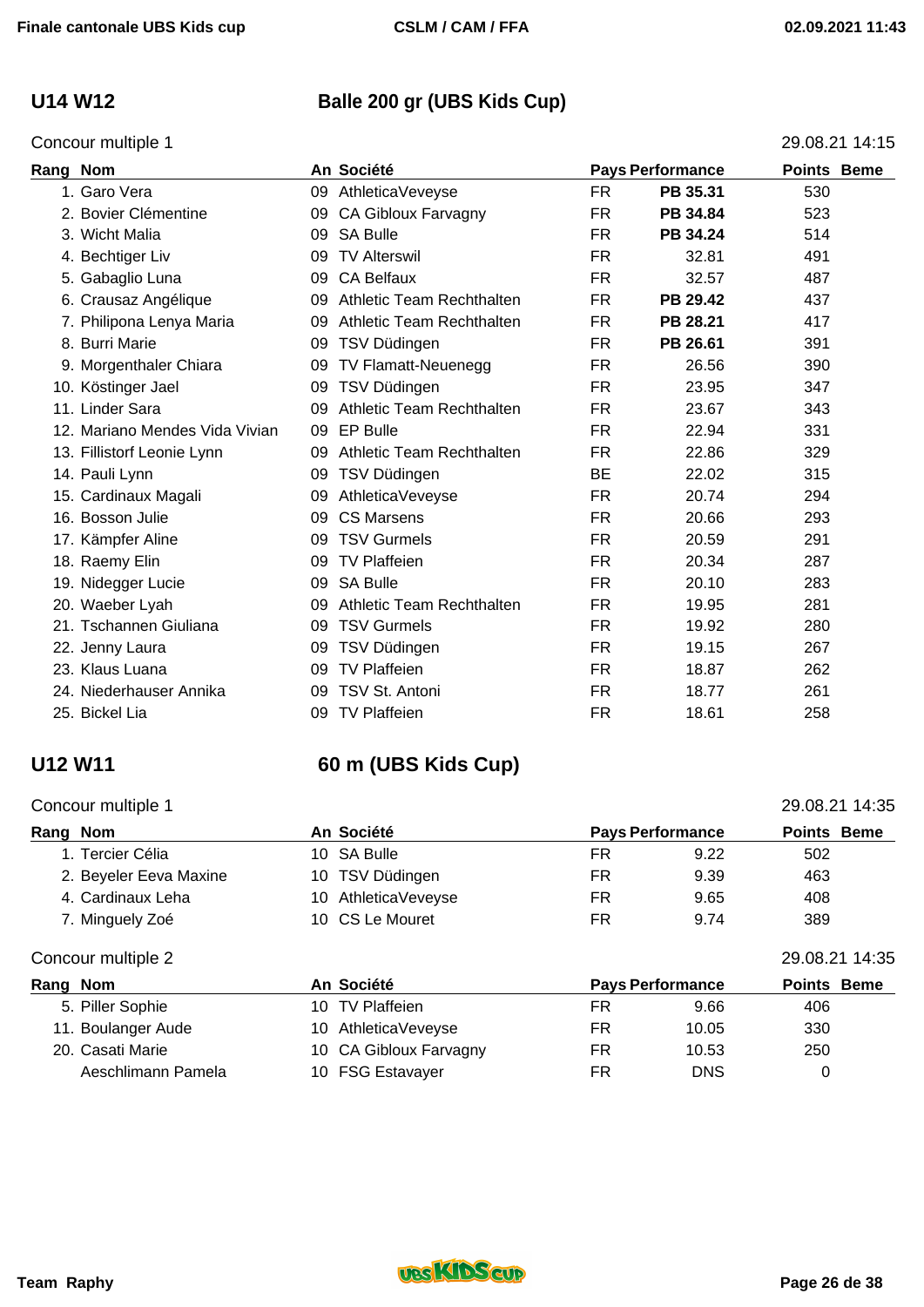## **U12 W11 60 m (UBS Kids Cup) (cont.)**

|          | Concour multiple 3        |    |                       |           |                         | 29.08.21 14:35     |
|----------|---------------------------|----|-----------------------|-----------|-------------------------|--------------------|
| Rang Nom |                           |    | An Société            |           | <b>Pays Performance</b> | Points Beme        |
|          | 8. Lucy Noëlle            | 10 | <b>TSV Gurmels</b>    | FR.       | 9.89                    | 360                |
|          | 15. Grossrieder Chloé     | 10 | <b>EP Bulle</b>       | FR        | 10.21                   | 302                |
|          | 16. Roulin Estelle        | 10 | <b>CS Marsens</b>     | FR.       | 10.22                   | 300                |
|          | 17. Dupré Marine          | 10 | <b>CA Belfaux</b>     | <b>FR</b> | 10.23                   | 298                |
|          | Concour multiple 4        |    |                       |           |                         | 29.08.21 14:35     |
| Rang Nom |                           |    | An Société            |           | <b>Pays Performance</b> | <b>Points Beme</b> |
|          | 5. Tripet Lucine          | 10 | <b>CA Belfaux</b>     | FR.       | 9.66                    | 406                |
|          | 9. de Kalbermatten Roxane |    | 10 EP Bulle           | FR        | 9.95                    | 349                |
|          | 13. Jeanguenat Michelle   | 10 | <b>TSV Kerzers</b>    | FR.       | 10.11                   | 319                |
|          | 14. Joye Lola             | 10 | <b>CS Marsens</b>     | FR        | 10.14                   | 314                |
|          | Concour multiple 5        |    |                       |           |                         | 29.08.21 14:35     |
| Rang Nom |                           |    | An Société            |           | <b>Pays Performance</b> | <b>Points Beme</b> |
|          | 3. Portmann Sophie        | 10 | Jugi Ueberstorf       | <b>FR</b> | 9.58                    | 422                |
|          | 18. Doppelhofer Elin      | 10 | <b>TV Plaffeien</b>   | FR.       | 10.42                   | 267                |
|          | 19. Trachsel Vivien       | 10 | <b>PS Alterswil</b>   | FR.       | 10.44                   | 264                |
|          | 21. Pereira Ilunga Imani  | 10 | <b>EP Corminboeuf</b> | <b>FR</b> | 10.64                   | 233                |
|          | Concour multiple 6        |    |                       |           |                         | 29.08.21 14:35     |
| Rang Nom |                           |    | An Société            |           | <b>Pays Performance</b> | <b>Points Beme</b> |
|          | 10. Slinger Lucia         |    | 10 EP Bulle           | FR        | 9.98                    | 343                |

# 12. Maes Aoife **10 AC Murten 10 AC Murten 10 AC Murten** FR 10.07 326 22. Aymard--Peuch Marie 10 EP Bulle 10 FR 11.00 184

## **U12 W11 Longueur (zone) (UBS Kids Cup)**

### Concour multiple 1 29.08.21 13:20 **Rang Nom An Société Pays Performance Points Beme**  1. Piller Sophie 10 TV Plaffeien FR **PB 4.15** 554 2. Cardinaux Leha 10 AthleticaVeveyse FR **PB 3.97** 516 3. Portmann Sophie **10 Jugi Ueberstorf** FR 3.92 506 4. Beyeler Eeva Maxine **10 TSV Düdingen** FR 3.91 504 Maes Aoife **10 AC Murten 10 AC Murten** FR 3.91 504 6. Tercier Célia 10 SA Bulle FR 3.81 483 7. Slinger Lucia **10 EP Bulle** FR 3.76 473 8. Minguely Zoé **10 CS Le Mouret 6 17 CS Le Mouret** FR **PB 3.75** 471 9. Lucy Noëlle **10 TSV Gurmels** FR 3.69 458 10. Roulin Estelle 10 CS Marsens FR **PB 3.64** 448 11. Trachsel Vivien **10 PS Alterswil** FR 3.61 442 12. Boulanger Aude 10 AthleticaVeveyse FR 3.56 431 13. Aeschlimann Pamela 10 FSG Estavayer 19 FR 3.52 423 Jeanguenat Michelle 10 TSV Kerzers FR 3.52 423 15. Grossrieder Chloé 10 EP Bulle FR 3.45 409 Joye Lola 10 CS Marsens FR 3.45 409 17. Doppelhofer Elin 10 TV Plaffeien 10 FR 3.40 399 18. Dupré Marine 10 CA Belfaux 10 CA Belfaux 10 CA Belfaux 10 CA Belfaux 10 CA Belfaux 10 CA Belfaux 10 CA Belfaux 10 CA Belfaux 10 CA Belfaux 10 CA Belfaux 10 CA Belfaux 10 CA Belfaux 10 CA Belfaux 10 CA Belfaux 10 CA Bel Tripet Lucine **10 CA Belfaux** FR 3.36 390

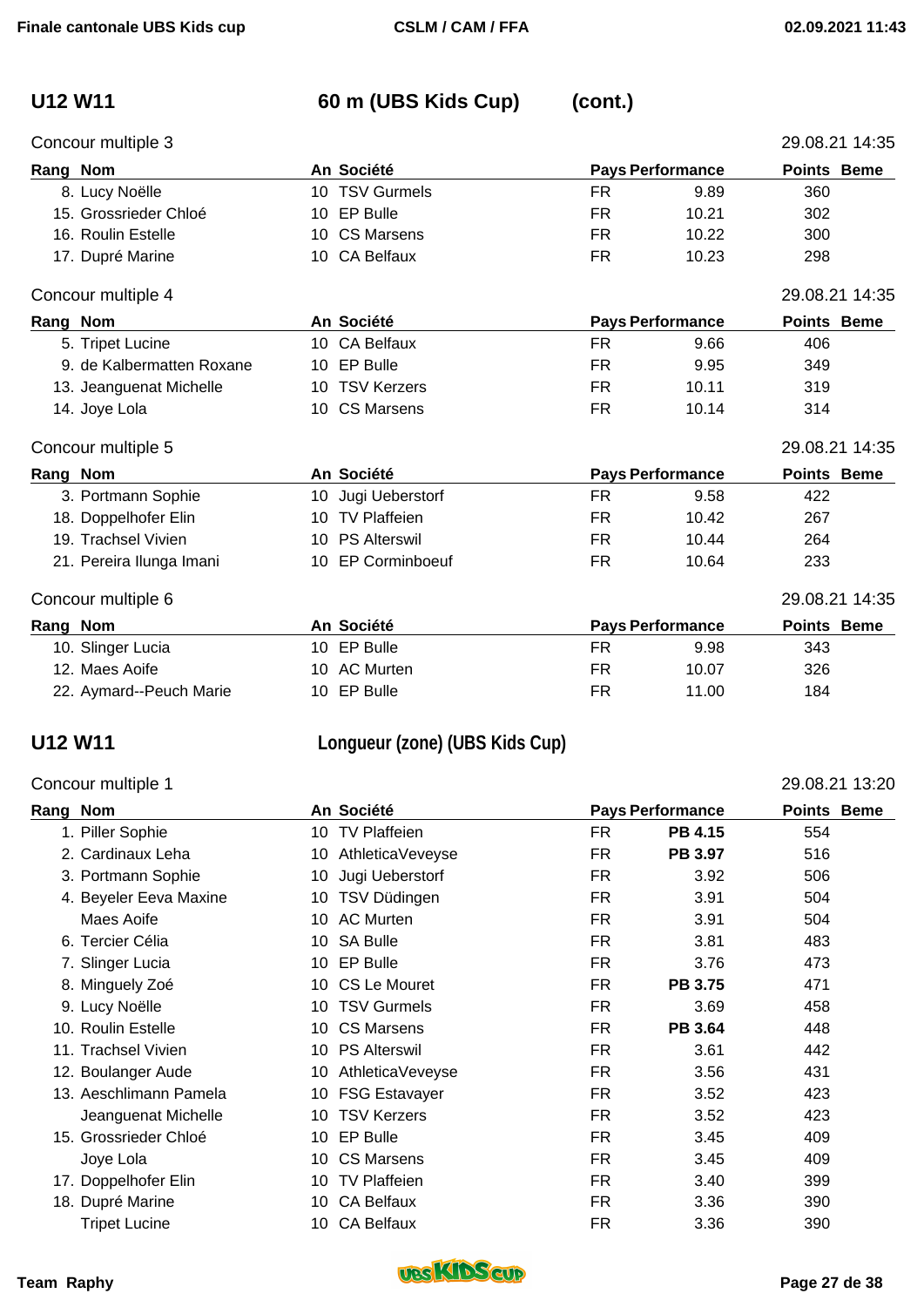## **U12 W11 Longueur (zone) (UBS Kids Cup) (cont.)**

| Rang Nom |                            | An Société             | <b>Pays Performance</b> |      |     | <b>Points Beme</b> |
|----------|----------------------------|------------------------|-------------------------|------|-----|--------------------|
|          | 20. Casati Marie           | 10 CA Gibloux Farvagny | FR                      | 3.24 | 366 |                    |
|          | 21. Aymard--Peuch Marie    | 10 EP Bulle            | FR                      | 3.12 | 342 |                    |
|          | 22. Pereira Ilunga Imani   | 10 EP Corminboeuf      | FR                      | 2.96 | 310 |                    |
|          | 23. de Kalbermatten Roxane | 10 EP Bulle            | FR                      | 2.94 | 306 |                    |

## **U12 W11 Balle 200 gr (UBS Kids Cup)**

## Concour multiple 1 29.08.21 12:10

| Rang<br><b>Nom</b>         | An Société                |           | <b>Pays Performance</b> | <b>Points Beme</b> |
|----------------------------|---------------------------|-----------|-------------------------|--------------------|
| 1. Trachsel Vivien         | 10 PS Alterswil           | FR.       | 35.03                   | 526                |
| 2. Slinger Lucia           | 10 EP Bulle               | FR        | 29.16                   | 432                |
| 3. Lucy Noëlle             | <b>TSV Gurmels</b><br>10  | FR        | 28.14                   | 416                |
| 4. Doppelhofer Elin        | 10 TV Plaffeien           | FR.       | 27.77                   | 410                |
| 5. Piller Sophie           | <b>TV Plaffeien</b><br>10 | <b>FR</b> | PB 27.70                | 409                |
| 6. Pereira Ilunga Imani    | 10 EP Corminboeuf         | <b>FR</b> | 26.21                   | 385                |
| 7. Maes Aoife              | 10 AC Murten              | FR.       | 25.37                   | 371                |
| 8. Portmann Sophie         | Jugi Ueberstorf<br>10     | <b>FR</b> | 24.80                   | 361                |
| 9. Aeschlimann Pamela      | 10 FSG Estavayer          | FR        | 24.15                   | 351                |
| 10. Beyeler Eeva Maxine    | TSV Düdingen<br>10        | FR.       | 23.41                   | 338                |
| 11. Cardinaux Leha         | AthleticaVeveyse<br>10    | FR.       | PB 22.45                | 323                |
| 12. Roulin Estelle         | <b>CS Marsens</b><br>10   | <b>FR</b> | PB 21.50                | 307                |
| 13. Tercier Célia          | <b>SA Bulle</b><br>10     | FR.       | 21.23                   | 302                |
| 14. Casati Marie           | 10 CA Gibloux Farvagny    | FR.       | PB 20.64                | 292                |
| 15. Joye Lola              | <b>CS Marsens</b><br>10   | FR        | 20.20                   | 285                |
| 16. Aymard--Peuch Marie    | 10 EP Bulle               | FR.       | 20.05                   | 282                |
| 17. Jeanguenat Michelle    | <b>TSV Kerzers</b><br>10  | FR.       | 19.79                   | 278                |
| 18. Tripet Lucine          | 10 CA Belfaux             | <b>FR</b> | 19.75                   | 277                |
| 19. de Kalbermatten Roxane | 10 EP Bulle               | <b>FR</b> | 18.44                   | 255                |
| 20. Minguely Zoé           | 10 CS Le Mouret           | FR.       | 17.00                   | 230                |
| 21. Grossrieder Chloé      | 10 EP Bulle               | FR.       | 14.70                   | 190                |
| 22. Dupré Marine           | <b>CA Belfaux</b><br>10   | FR        | 14.25                   | 182                |
| 23. Boulanger Aude         | 10 AthleticaVeveyse       | FR        | 14.17                   | 181                |

## **U12 W10 60 m (UBS Kids Cup)**

### Concour multiple 1 29.08.21 12:35

| Rang Nom |                    | An Société          | <b>Pays Performance</b> |                | <b>Points Beme</b> |  |
|----------|--------------------|---------------------|-------------------------|----------------|--------------------|--|
|          | 1. Cardinaux Anaïs | 11 AthleticaVeveyse | FR                      | <b>PB 9.23</b> | 500                |  |
|          | 3. Spicher Maelle  | 11 TV Wünnewil      | FR                      | <b>PB 9.45</b> | 450                |  |
|          | 4. Garo Chiara     | 11 AthleticaVeveyse | FR                      | 9.83           | 372                |  |
|          | 11. Giannotti Anna | 11 CA Belfaux       | FR                      | 10.25          | 295                |  |

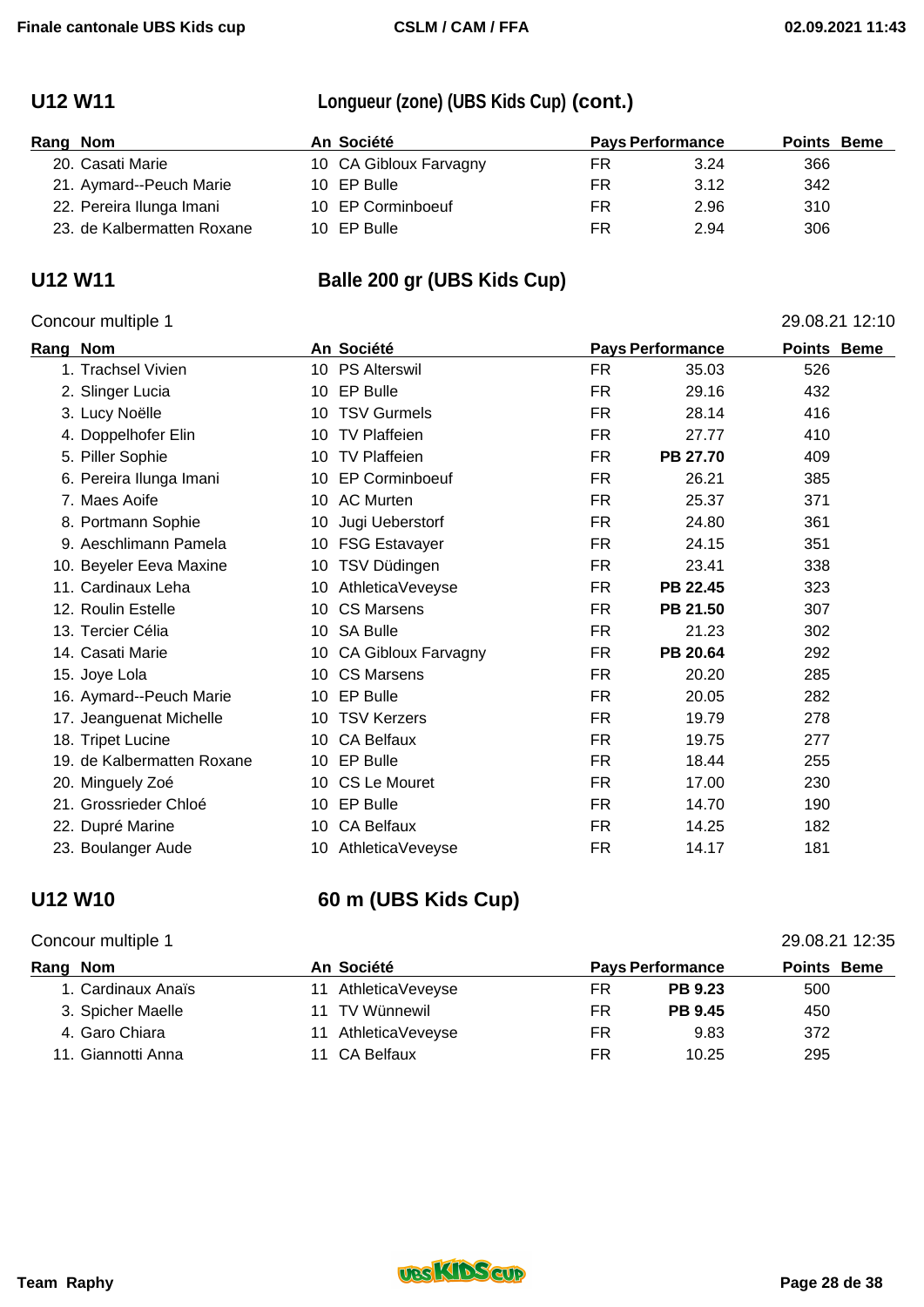# **U12 W10 60 m (UBS Kids Cup) (cont.)**

| Concour multiple 2    |    |                                |           |                         | 29.08.21 12:35     |
|-----------------------|----|--------------------------------|-----------|-------------------------|--------------------|
| Rang Nom              |    | An Société                     |           | <b>Pays Performance</b> | Points Beme        |
| 9. Bonjour Anaïs      |    | 11 AthleticaVeveyse            | <b>FR</b> | PB 10.11                | 319                |
| 10. Jordan Cassandra  | 11 | AthleticaVeveyse               | <b>FR</b> | 10.24                   | 297                |
| 15. Wieland Yaëlle    | 11 | <b>CS Le Mouret</b>            | <b>FR</b> | 10.48                   | 257                |
| 18. Vuichard Clémence |    | 11 AthleticaVeveyse            | <b>FR</b> | PB 10.56                | 245                |
| Concour multiple 3    |    |                                |           |                         | 29.08.21 12:35     |
| Rang Nom              |    | An Société                     |           | <b>Pays Performance</b> | <b>Points Beme</b> |
| 18. Magne Salomé      |    | 11 CA Gibloux Farvagny         | <b>FR</b> | PB 10.56                | 245                |
| 22. Egger Agathe      | 11 | <b>CS Le Mouret</b>            | <b>FR</b> | PB 10.75                | 217                |
| 24. Bourqui Mellie    | 11 | <b>SA Bulle</b>                | <b>FR</b> | 10.96                   | 189                |
| 25. Fisch Anna Maëlle |    | 11 TSV Düdingen                | <b>FR</b> | PB 11.08                | 174                |
| Concour multiple 4    |    |                                |           |                         | 29.08.21 12:35     |
| Rang Nom              |    | An Société                     |           | <b>Pays Performance</b> | Points Beme        |
| 5. Küng Emilie        | 11 | CA Gibloux Farvagny            | <b>FR</b> | PB 9.94                 | 350                |
| 8. Waeber Elena       |    | 11 PS Gurmels                  | FR.       | 10.05                   | 330                |
| 16. Joray Valentine   |    | 11 Athletic Team Rechthalten   | <b>FR</b> | 10.49                   | 256                |
| Concour multiple 5    |    |                                |           |                         | 29.08.21 12:35     |
| Rang Nom              |    | An Société                     |           | <b>Pays Performance</b> | Points Beme        |
| 2. Bapst Erine        |    | 11 TSV Düdingen                | <b>FR</b> | <b>PB 9.44</b>          | 452                |
| 12. Heimlicher Lisa   | 11 | Athletic Team Rechthalten      | FR.       | 10.29                   | 288                |
| 13. Straumann Jael    | 11 | <b>TV Alterswil</b>            | <b>FR</b> | 10.41                   | 269                |
| 14. Thierrin Emilie   | 11 | <b>CA Belfaux</b>              | <b>FR</b> | 10.42                   | 267                |
| Concour multiple 6    |    |                                |           |                         | 29.08.21 12:35     |
| Rang Nom              |    | An Société                     |           | <b>Pays Performance</b> | Points Beme        |
| 7. Perren Elin        |    | 11 Kadetten Murten             | <b>FR</b> | 10.03                   | 334                |
| 17. Egger Elise       | 11 | CA Marly                       | <b>FR</b> | 10.54                   | 248                |
| 20. Sauterel Amélie   | 11 | <b>TV Plaffeien</b>            | <b>FR</b> | 10.63                   | 235                |
| 21. Helfer Franca     |    | 11 TSV Gurmels                 | FR.       | 10.69                   | 226                |
| Concour multiple 7    |    |                                |           |                         | 29.08.21 12:35     |
| Rang Nom              |    | An Société                     |           | <b>Pays Performance</b> | Points Beme        |
| 6. Klaus Lea          |    | 11 TV Plaffeien                | FR.       | 10.01                   | 337                |
| 23. Kneubühl Jael     | 11 | <b>TSV Gurmels</b>             | <b>FR</b> | 10.80                   | 210                |
| 26. Grüebler Michelle |    | 11 CS Estavayer                | FR        | 11.09                   | 172                |
| <b>U12 W10</b>        |    | Longueur (zone) (UBS Kids Cup) |           |                         |                    |

### Concour multiple 1 29.08.21 14:10

| Rang Nom             | An Société             |    | <b>Pays Performance</b> | <b>Points Beme</b> |
|----------------------|------------------------|----|-------------------------|--------------------|
| 1. Spicher Maelle    | 11 TV Wünnewil         | FR | <b>PB 3.82</b>          | 485                |
| 2. Cardinaux Anaïs   | AthleticaVeveyse<br>11 | FR | <b>PB 3.75</b>          | 471                |
| 3. Bapst Erine       | 11 TSV Düdingen        | FR | <b>PB 3.55</b>          | 429                |
| Perren Elin          | Kadetten Murten        | FR | 3.55                    | 429                |
| 5. Fisch Anna Maëlle | TSV Düdingen<br>11     | FR | <b>PB 3.40</b>          | 399                |
| 6. Klaus Lea         | <b>TV Plaffeien</b>    | FR | 3.37                    | 392                |

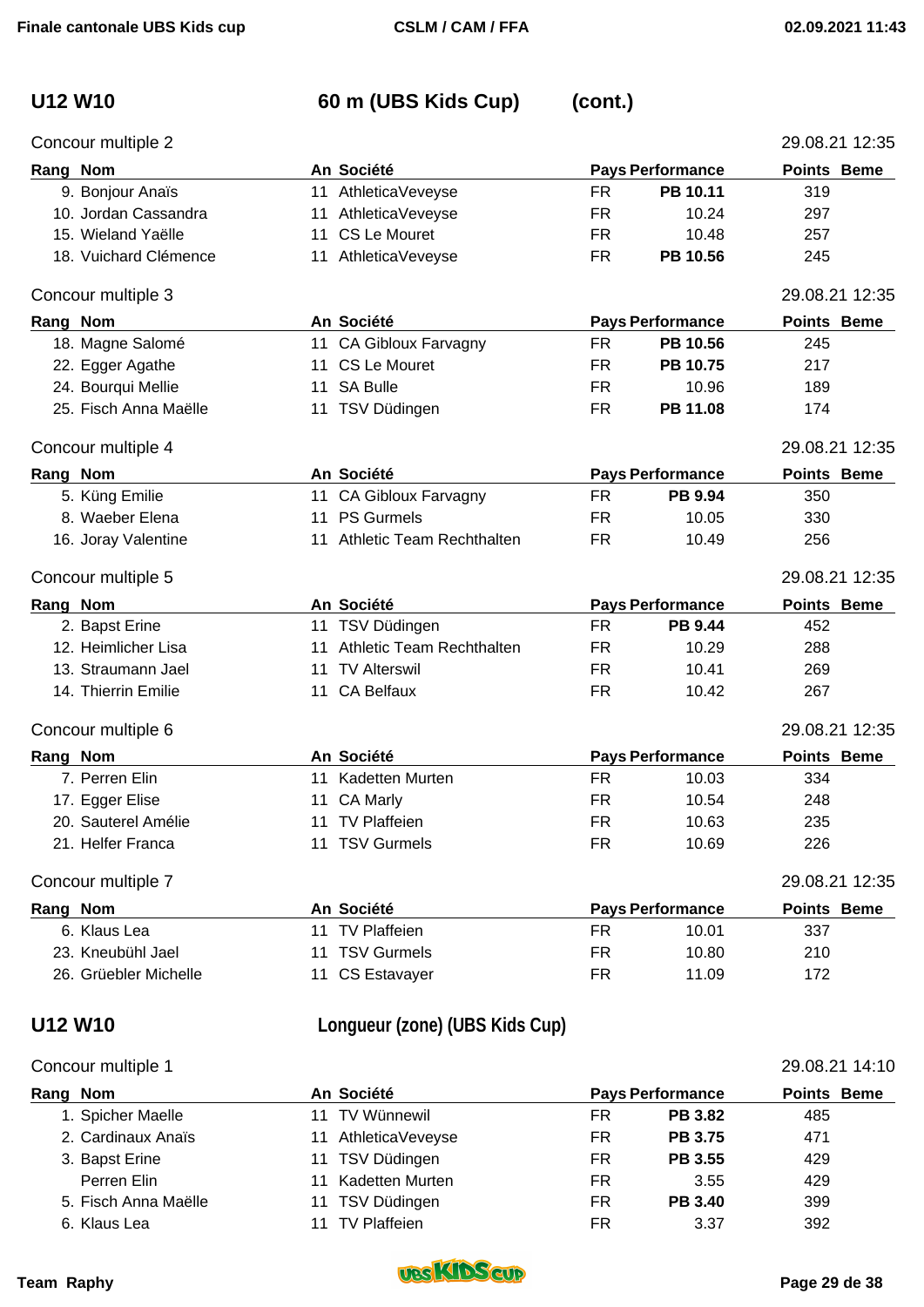# **U12 W10 Longueur (zone) (UBS Kids Cup) (cont.)**

| Rang | <b>Nom</b>            |    | An Société                 |           | <b>Pays Performance</b> | <b>Points Beme</b> |  |
|------|-----------------------|----|----------------------------|-----------|-------------------------|--------------------|--|
|      | Kneubühl Jael         |    | 11 TSV Gurmels             | <b>FR</b> | 3.37                    | 392                |  |
|      | 8. Giannotti Anna     | 11 | <b>CA Belfaux</b>          | FR.       | 3.31                    | 380                |  |
|      | 9. Straumann Jael     | 11 | <b>TV Alterswil</b>        | <b>FR</b> | 3.29                    | 376                |  |
|      | 10. Joray Valentine   | 11 | Athletic Team Rechthalten  | <b>FR</b> | 3.27                    | 372                |  |
|      | 11. Garo Chiara       | 11 | AthleticaVeveyse           | <b>FR</b> | 3.26                    | 370                |  |
|      | 12. Jordan Cassandra  | 11 | AthleticaVeveyse           | <b>FR</b> | <b>PB 3.24</b>          | 366                |  |
|      | 13. Grüebler Michelle | 11 | <b>CS Estavayer</b>        | FR.       | 3.21                    | 360                |  |
|      | 14. Bonjour Anaïs     | 11 | AthleticaVeveyse           | <b>FR</b> | 3.20                    | 358                |  |
|      | Waeber Elena          | 11 | <b>PS Gurmels</b>          | FR.       | 3.20                    | 358                |  |
|      | 16. Wieland Yaëlle    | 11 | CS Le Mouret               | FR.       | 3.19                    | 356                |  |
|      | 17. Heimlicher Lisa   | 11 | Athletic Team Rechthalten  | <b>FR</b> | 3.16                    | 350                |  |
|      | 18. Küng Emilie       | 11 | <b>CA Gibloux Farvagny</b> | FR.       | <b>PB 3.14</b>          | 346                |  |
|      | Sauterel Amélie       | 11 | <b>TV Plaffeien</b>        | FR        | 3.14                    | 346                |  |
|      | Vuichard Clémence     | 11 | AthleticaVeveyse           | FR.       | 3.14                    | 346                |  |
|      | 21. Magne Salomé      | 11 | <b>CA Gibloux Farvagny</b> | <b>FR</b> | PB 3.07                 | 332                |  |
|      | 22. Thierrin Emilie   | 11 | <b>CA Belfaux</b>          | FR        | 3.06                    | 330                |  |
|      | 23. Helfer Franca     | 11 | <b>TSV Gurmels</b>         | <b>FR</b> | 3.02                    | 322                |  |
|      | 24. Egger Elise       | 11 | CA Marly                   | <b>FR</b> | 2.94                    | 306                |  |
|      | 25. Egger Agathe      | 11 | CS Le Mouret               | FR.       | 2.71                    | 260                |  |
|      | 26. Bourqui Mellie    |    | 11 SA Bulle                | <b>FR</b> | 2.68                    | 254                |  |

# **U12 W10 Balle 200 gr (UBS Kids Cup)**

### Concour multiple 1 29.08.21 13:05

| <b>Rang</b> | <b>Nom</b>            |    | An Société                 |           | <b>Pays Performance</b> | <b>Points Beme</b> |  |
|-------------|-----------------------|----|----------------------------|-----------|-------------------------|--------------------|--|
|             | 1. Bapst Erine        | 11 | TSV Düdingen               | FR        | PB 27.92                | 412                |  |
|             | 2. Magne Salomé       | 11 | <b>CA Gibloux Farvagny</b> | FR        | PB 26.17                | 384                |  |
|             | 3. Vuichard Clémence  | 11 | AthleticaVeveyse           | FR.       | PB 23.70                | 343                |  |
|             | 4. Spicher Maelle     | 11 | TV Wünnewil                | FR.       | PB 23.58                | 341                |  |
|             | 5. Grüebler Michelle  | 11 | <b>CS Estavayer</b>        | FR.       | 23.19                   | 335                |  |
|             | 6. Cardinaux Anaïs    | 11 | AthleticaVeveyse           | FR.       | PB 22.94                | 331                |  |
|             | 7. Jordan Cassandra   | 11 | AthleticaVeveyse           | FR.       | PB 21.90                | 313                |  |
|             | 8. Waeber Elena       |    | 11 PS Gurmels              | FR.       | 20.92                   | 297                |  |
|             | 9. Wieland Yaëlle     | 11 | <b>CS Le Mouret</b>        | FR.       | 20.82                   | 295                |  |
|             | 10. Joray Valentine   | 11 | Athletic Team Rechthalten  | FR.       | 20.38                   | 288                |  |
|             | 11. Egger Agathe      | 11 | CS Le Mouret               | FR.       | PB 20.13                | 284                |  |
|             | 12. Helfer Franca     | 11 | <b>TSV Gurmels</b>         | <b>FR</b> | 20.08                   | 283                |  |
|             | 13. Klaus Lea         | 11 | <b>TV Plaffeien</b>        | <b>FR</b> | 19.66                   | 276                |  |
|             | 14. Heimlicher Lisa   | 11 | Athletic Team Rechthalten  | FR.       | 19.12                   | 266                |  |
|             | 15. Giannotti Anna    | 11 | <b>CA Belfaux</b>          | FR.       | <b>SB 18.14</b>         | 250                |  |
|             | 16. Perren Elin       | 11 | Kadetten Murten            | FR.       | 17.48                   | 238                |  |
|             | 17. Bourqui Mellie    | 11 | <b>SA Bulle</b>            | FR.       | PB 17.34                | 236                |  |
|             | 18. Garo Chiara       | 11 | AthleticaVeveyse           | FR.       | 16.62                   | 224                |  |
|             | 19. Sauterel Amélie   | 11 | <b>TV Plaffeien</b>        | FR.       | 15.96                   | 212                |  |
|             | 20. Fisch Anna Maëlle | 11 | TSV Düdingen               | FR        | 15.69                   | 207                |  |
|             | 21. Bonjour Anaïs     | 11 | AthleticaVeveyse           | FR        | 15.64                   | 206                |  |
|             | 22. Kneubühl Jael     | 11 | <b>TSV Gurmels</b>         | FR        | 15.19                   | 199                |  |
|             | 23. Egger Elise       | 11 | CA Marly                   | FR.       | 14.00                   | 178                |  |
|             | 24. Straumann Jael    | 11 | <b>TV Alterswil</b>        | <b>FR</b> | 13.15                   | 162                |  |

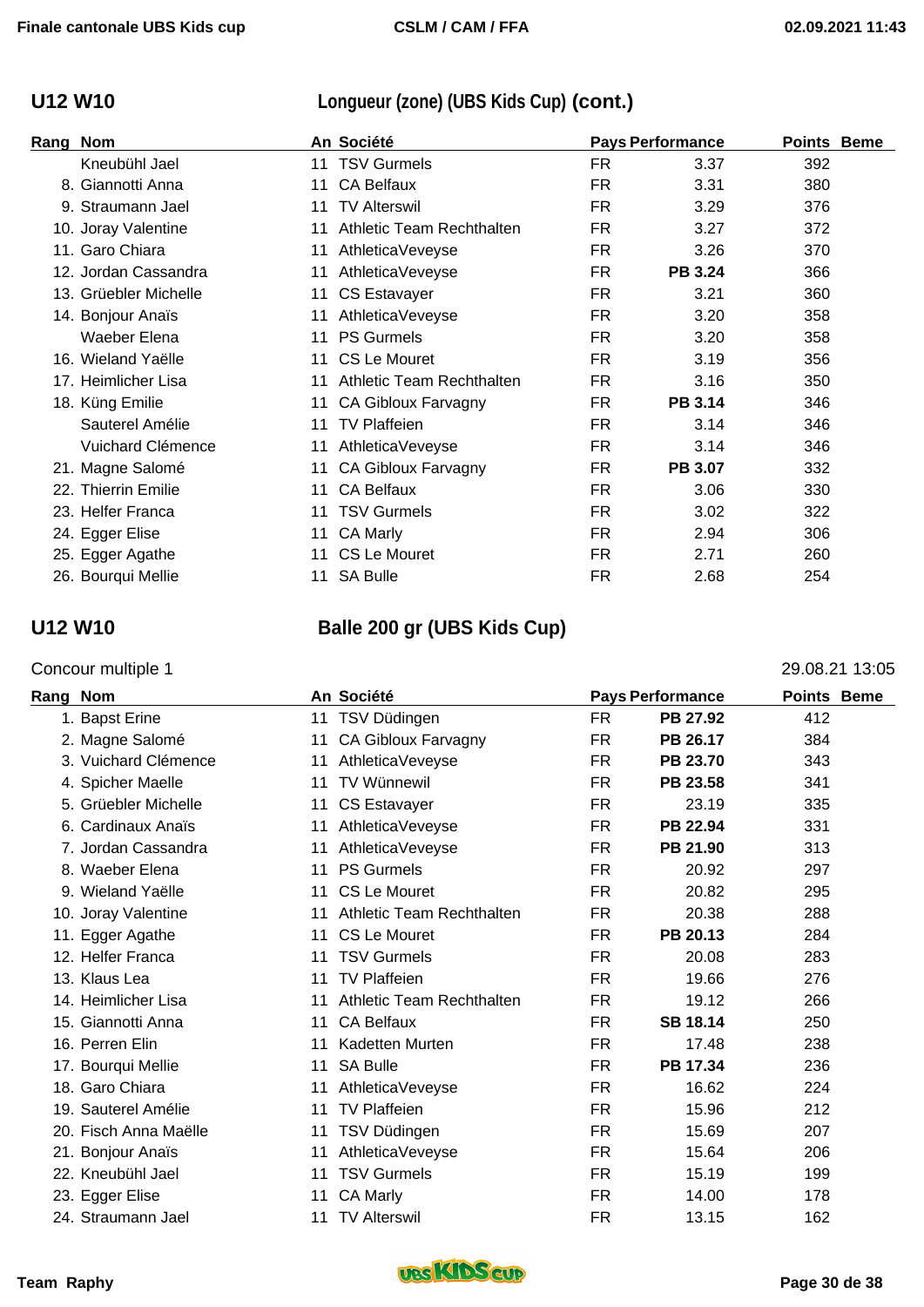# **U12 W10 Balle 200 gr (UBS Kids Cup) (cont.)**

| Rang Nom |                     | An Société             |    | <b>Pays Performance</b> | <b>Points Beme</b> |  |
|----------|---------------------|------------------------|----|-------------------------|--------------------|--|
|          | 25. Küng Emilie     | 11 CA Gibloux Farvagny |    | PB 13.14                | 162.               |  |
|          | 26. Thierrin Emilie | 11 CA Belfaux          | FR | 11.09                   | 125                |  |

## **U10 W09 60 m (UBS Kids Cup)**

### Concour multiple 1 29.08.21 16:15

|          | Rang Nom                | An Société                   |           | <b>Pays Performance</b> | <b>Points Beme</b> |  |
|----------|-------------------------|------------------------------|-----------|-------------------------|--------------------|--|
|          | 1. Roulin Olivia        | 12 CS Le Mouret              | <b>FR</b> | 10.11                   | 319                |  |
|          | 10. Cornu Cosmas Chloé  | 12 AthleticaVeveyse          | <b>FR</b> | PB 10.78                | 213                |  |
|          | 11. Minguely Nora       | 12 CS Le Mouret              | <b>FR</b> | 10.80                   | 210                |  |
|          | 24. Klaus Amélie        | 12 TV Wünnewil               | <b>FR</b> | PB 11.23                | 156                |  |
|          | Concour multiple 2      |                              |           |                         | 29.08.21 16:15     |  |
| Rang Nom |                         | An Société                   |           | <b>Pays Performance</b> | Points Beme        |  |
|          | 15. Cuennet Anaïs       | 12 CA Belfaux                | FR.       | 10.92                   | 194                |  |
|          | 17. Wuilloud Camille    | 12 CA Fribourg               | <b>FR</b> | 11.09                   | 172                |  |
|          | 19. Jaccolet Noémie     | 12 CA Fribourg               | FR.       | 11.12                   | 169                |  |
|          | 22. Jaccolet Chloé      | 12 CA Fribourg               | <b>FR</b> | 11.15                   | 165                |  |
|          | Concour multiple 3      |                              |           |                         | 29.08.21 16:15     |  |
| Rang Nom |                         | An Société                   |           | <b>Pays Performance</b> | Points Beme        |  |
|          | 23. Brügger Thalia      | 12 CS Estavayer              | <b>FR</b> | 11.21                   | 158                |  |
|          | 25. Currat Laly         | 12 FSG Estavayer             | <b>FR</b> | 11.27                   | 151                |  |
|          | 26. Aeby Luisa          | 12 Athletic Team Rechthalten | <b>FR</b> | 11.36                   | 141                |  |
|          | 30. Kolly Emilie        | 12 PS Gurmels                | <b>FR</b> | 11.71                   | 106                |  |
|          | Concour multiple 4      |                              |           |                         | 29.08.21 16:15     |  |
|          | Rang Nom                | An Société                   |           | <b>Pays Performance</b> | <b>Points Beme</b> |  |
|          | 2. Screti Lescaul Sofia | 12 EP Corminboeuf            | FR.       | 10.14                   | 314                |  |
|          | 5. Slinger Camilla      | 12 CS Marsens                | <b>FR</b> | 10.32                   | 283                |  |
|          | 28. Stoll Lia           | 12 TSV Kerzers               | FR.       | 11.51                   | 125                |  |
|          | 29. Mille Anaïs         | 12 FSG Estavayer             | <b>FR</b> | 11.57                   | 119                |  |
|          | Concour multiple 5      |                              |           |                         | 29.08.21 16:15     |  |
| Rang Nom |                         | An Société                   |           | <b>Pays Performance</b> | <b>Points Beme</b> |  |
|          | 7. Thuillard Louise     | 12 CA Belfaux                | FR.       | 10.49                   | 256                |  |
|          | 17. Levrat Eugénie      | 12 CA Fribourg               | <b>FR</b> | 11.09                   | 172                |  |
|          | 19. Forrer Lorine       | 12 TSV Gurmels               | <b>FR</b> | 11.12                   | 169                |  |
|          | Concour multiple 6      |                              |           |                         | 29.08.21 16:15     |  |
| Rang Nom |                         | An Société                   |           | <b>Pays Performance</b> | Points Beme        |  |
|          | 6. Kiener Lana          | 12 PS Ueberstorf             | <b>FR</b> | 10.36                   | 277                |  |
|          | 9. Werlen Emilie        | 12 CA Marly                  | <b>FR</b> | 10.77                   | 214                |  |
|          | 11. Leo Adriana         | 12 PS Gurmels                | <b>FR</b> | 10.80                   | 210                |  |

13. Rotzetter Lina 12 Athletic Team Rechthalten FR 10.81 209

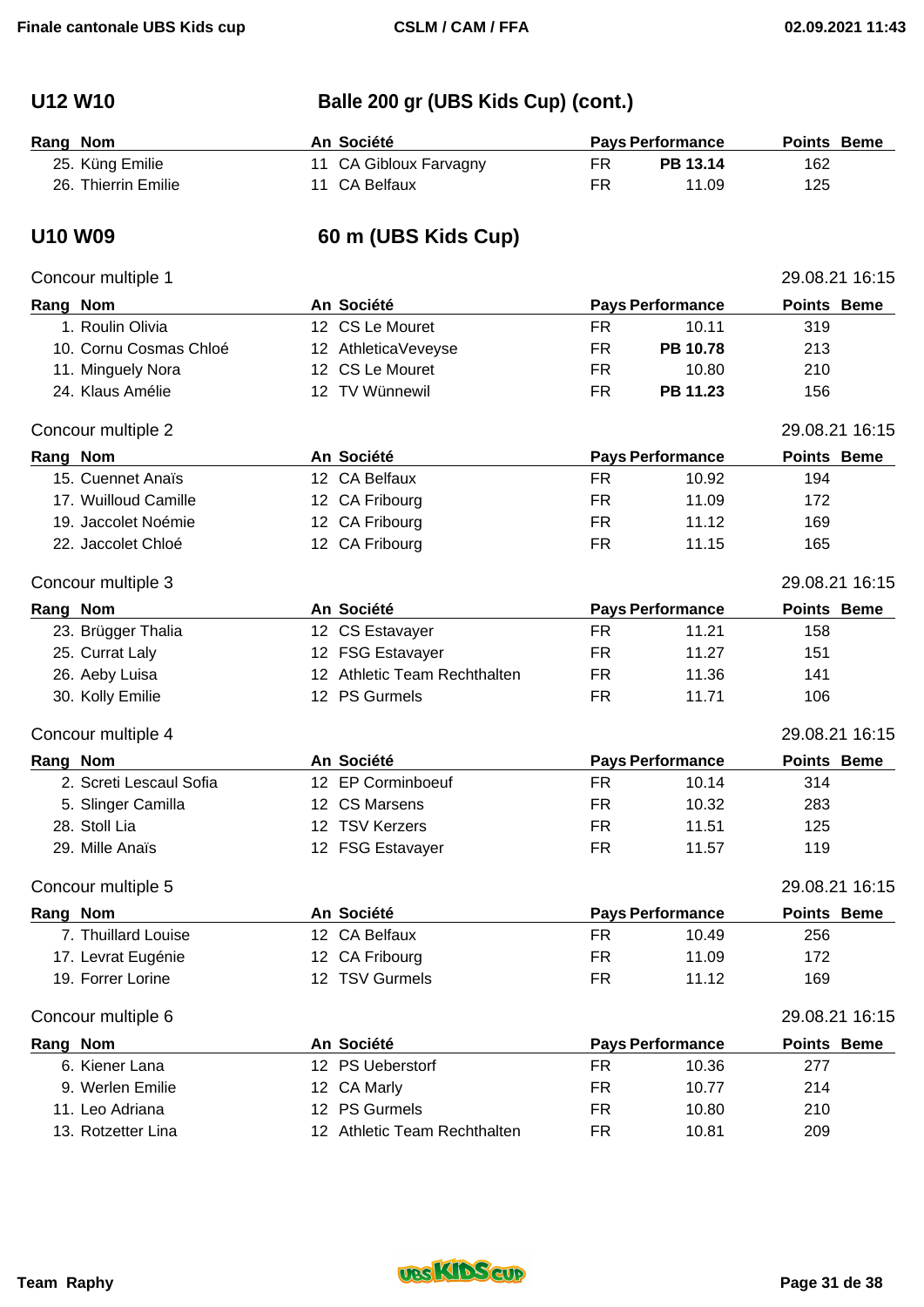# **U10 W09 60 m (UBS Kids Cup) (cont.)**

Concour multiple 7 29.08.21 16:15

| Rang Nom |                                                   | An Société       |    | <b>Pays Performance</b> | <b>Points Beme</b> |
|----------|---------------------------------------------------|------------------|----|-------------------------|--------------------|
|          | 8. Piller Crystel                                 | 12 TV Plaffeien  | FR | 10.65                   | 232                |
|          | 14. Neuhaus Mia                                   | 12 PS Alterswil  | FR | 10.84                   | 205                |
|          | 21. Schlüchter-Brügger Jasha Elena 12 TV Wünnewil |                  | FR | 11.14                   | 166                |
|          | 27. Tunez Ghiza Marina                            | 12 PS Ueberstorf | FR | 11.44                   | 132                |
|          | Concour multiple 8                                |                  |    |                         | 29.08.21 16:15     |

| Rang Nom            | An Société        | <b>Pays Performance</b> | <b>Points Beme</b> |
|---------------------|-------------------|-------------------------|--------------------|
| 3. Auderset Alina   | 12 TV Plaffeien   | 10.23<br>FR             | 298                |
| 4. Niederhauser Lea | 12 TSV St. Antoni | 10.28<br>FR             | 290                |
| 16. Aebischer Elena | 12 CA Belfaux     | 10.96<br>FR             | 189                |

# **U10 W09 Longueur (zone) (UBS Kids Cup)**

## Concour multiple 1 29.08.21 15:00

| Rang Nom |                                                   |                  | An Société                   | <b>Pays Performance</b> |         | <b>Points Beme</b> |  |
|----------|---------------------------------------------------|------------------|------------------------------|-------------------------|---------|--------------------|--|
|          | 1. Roulin Olivia                                  |                  | 12 CS Le Mouret              | <b>FR</b>               | PB 3.36 | 390                |  |
|          | 2. Auderset Alina                                 | 12 <sup>°</sup>  | <b>TV Plaffeien</b>          | <b>FR</b>               | 3.26    | 370                |  |
|          | 3. Slinger Camilla                                |                  | 12 CS Marsens                | FR                      | 3.24    | 366                |  |
|          | 4. Klaus Amélie                                   | 12 <sup>1</sup>  | TV Wünnewil                  | <b>FR</b>               | PB 3.19 | 356                |  |
|          | 5. Niederhauser Lea                               |                  | 12 TSV St. Antoni            | <b>FR</b>               | 3.16    | 350                |  |
|          | 6. Kiener Lana                                    |                  | 12 PS Ueberstorf             | <b>FR</b>               | 3.14    | 346                |  |
|          | 7. Levrat Eugénie                                 | 12 <sup>2</sup>  | CA Fribourg                  | <b>FR</b>               | 3.11    | 340                |  |
|          | 8. Piller Crystel                                 | 12 <sup>1</sup>  | <b>TV Plaffeien</b>          | <b>FR</b>               | 3.10    | 338                |  |
|          | 9. Kolly Emilie                                   |                  | 12 PS Gurmels                | <b>FR</b>               | 3.08    | 334                |  |
|          | 10. Cuennet Anaïs                                 |                  | 12 CA Belfaux                | <b>FR</b>               | 3.06    | 330                |  |
|          | <b>Minguely Nora</b>                              | 12 <sup>12</sup> | CS Le Mouret                 | <b>FR</b>               | 3.06    | 330                |  |
|          | 12. Aeby Luisa                                    |                  | 12 Athletic Team Rechthalten | <b>FR</b>               | 3.01    | 320                |  |
|          | Cornu Cosmas Chloé                                |                  | 12 AthleticaVeveyse          | <b>FR</b>               | PB 3.01 | 320                |  |
|          | 14. Rotzetter Lina                                |                  | 12 Athletic Team Rechthalten | <b>FR</b>               | 3.00    | 318                |  |
|          | <b>Werlen Emilie</b>                              |                  | 12 CA Marly                  | <b>FR</b>               | 3.00    | 318                |  |
|          | 16. Neuhaus Mia                                   |                  | 12 PS Alterswil              | <b>FR</b>               | 2.95    | 308                |  |
|          | 17. Screti Lescaul Sofia                          | 12 <sup>1</sup>  | <b>EP Corminboeuf</b>        | <b>FR</b>               | 2.93    | 304                |  |
|          | 18. Leo Adriana                                   |                  | 12 PS Gurmels                | FR                      | 2.89    | 296                |  |
|          | 19. Thuillard Louise                              |                  | 12 CA Belfaux                | <b>FR</b>               | 2.84    | 286                |  |
|          | 20. Brügger Thalia                                |                  | 12 CS Estavayer              | <b>FR</b>               | 2.77    | 272                |  |
|          | 21. Wuilloud Camille                              |                  | 12 CA Fribourg               | <b>FR</b>               | 2.75    | 268                |  |
|          | 22. Tunez Ghiza Marina                            |                  | 12 PS Ueberstorf             | <b>FR</b>               | 2.73    | 264                |  |
|          | 23. Aebischer Elena                               |                  | 12 CA Belfaux                | <b>FR</b>               | 2.71    | 260                |  |
|          | 24. Jaccolet Chloé                                |                  | 12 CA Fribourg               | <b>FR</b>               | 2.69    | 256                |  |
|          | 25. Currat Laly                                   |                  | 12 FSG Estavayer             | <b>FR</b>               | 2.68    | 254                |  |
|          | 26. Forrer Lorine                                 | 12 <sup>12</sup> | <b>TSV Gurmels</b>           | <b>FR</b>               | 2.67    | 252                |  |
|          | 27. Schlüchter-Brügger Jasha Elena 12 TV Wünnewil |                  |                              | <b>FR</b>               | 2.66    | 250                |  |
|          | 28. Jaccolet Noémie                               |                  | 12 CA Fribourg               | FR                      | 2.64    | 246                |  |
|          | Mille Anaïs                                       | 12 <sup>°</sup>  | <b>FSG Estavayer</b>         | <b>FR</b>               | 2.64    | 246                |  |
|          | 30. Stoll Lia                                     |                  | 12 TSV Kerzers               | <b>FR</b>               | 2.57    | 233                |  |

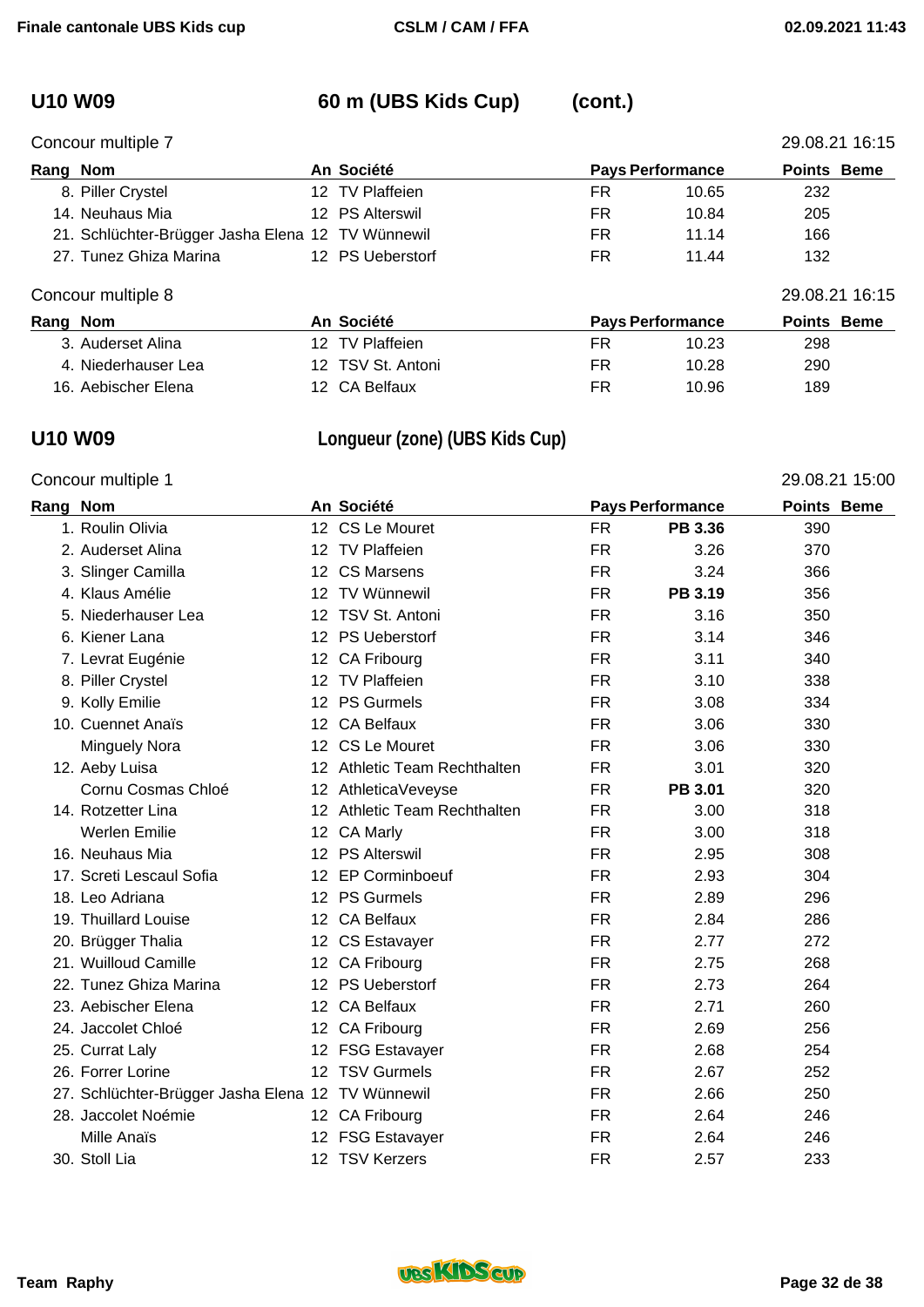## **U10 W09 Balle 200 gr (UBS Kids Cup)**

### Concour multiple 1 29.08.21 16:40

| Rang Nom |                                                   |                  | An Société                   |           | <b>Pays Performance</b> | <b>Points Beme</b> |  |
|----------|---------------------------------------------------|------------------|------------------------------|-----------|-------------------------|--------------------|--|
|          | 1. Slinger Camilla                                |                  | 12 CS Marsens                | <b>FR</b> | 20.92                   | 297                |  |
|          | 2. Klaus Amélie                                   |                  | 12 TV Wünnewil               | <b>FR</b> | PB 19.77                | 278                |  |
|          | 3. Piller Crystel                                 |                  | 12 TV Plaffeien              | <b>FR</b> | 19.57                   | 274                |  |
|          | 4. Aeby Luisa                                     |                  | 12 Athletic Team Rechthalten | <b>FR</b> | 18.83                   | 262                |  |
|          | 5. Kiener Lana                                    |                  | 12 PS Ueberstorf             | <b>FR</b> | 17.70                   | 242                |  |
|          | 6. Auderset Alina                                 |                  | 12 TV Plaffeien              | <b>FR</b> | 16.64                   | 224                |  |
|          | 7. Kolly Emilie                                   |                  | 12 PS Gurmels                | <b>FR</b> | 16.46                   | 221                |  |
|          | 8. Roulin Olivia                                  |                  | 12 CS Le Mouret              | <b>FR</b> | 16.07                   | 214                |  |
|          | 9. Levrat Eugénie                                 |                  | 12 CA Fribourg               | <b>FR</b> | 15.45                   | 203                |  |
|          | 10. Schlüchter-Brügger Jasha Elena 12 TV Wünnewil |                  |                              | <b>FR</b> | 14.63                   | 189                |  |
|          | 11. Aebischer Elena                               |                  | 12 CA Belfaux                | <b>FR</b> | 14.40                   | 185                |  |
|          | 12. Tunez Ghiza Marina                            |                  | 12 PS Ueberstorf             | <b>FR</b> | 14.32                   | 183                |  |
|          | 13. Screti Lescaul Sofia                          |                  | 12 EP Corminboeuf            | <b>FR</b> | 14.27                   | 182                |  |
|          | 14. Wuilloud Camille                              |                  | 12 CA Fribourg               | <b>FR</b> | 14.12                   | 180                |  |
|          | 15. Leo Adriana                                   |                  | 12 PS Gurmels                | <b>FR</b> | 13.76                   | 173                |  |
|          | 16. Cuennet Anaïs                                 |                  | 12 CA Belfaux                | <b>FR</b> | 13.75                   | 173                |  |
|          | 17. Thuillard Louise                              | 12 <sup>12</sup> | <b>CA Belfaux</b>            | <b>FR</b> | 13.48                   | 168                |  |
|          | 18. Minguely Nora                                 |                  | 12 CS Le Mouret              | <b>FR</b> | 13.30                   | 165                |  |
|          | 19. Currat Laly                                   |                  | 12 FSG Estavayer             | <b>FR</b> | 13.24                   | 164                |  |
|          | 20. Brügger Thalia                                |                  | 12 CS Estavayer              | <b>FR</b> | 13.04                   | 160                |  |
|          | 21. Niederhauser Lea                              |                  | 12 TSV St. Antoni            | <b>FR</b> | 12.80                   | 156                |  |
|          | <b>Rotzetter Lina</b>                             |                  | 12 Athletic Team Rechthalten | <b>FR</b> | 12.80                   | 156                |  |
|          | 23. Neuhaus Mia                                   |                  | 12 PS Alterswil              | <b>FR</b> | 12.76                   | 155                |  |
|          | 24. Forrer Lorine                                 |                  | 12 TSV Gurmels               | <b>FR</b> | 12.60                   | 152                |  |
|          | 25. Werlen Emilie                                 | 12 <sup>12</sup> | CA Marly                     | <b>FR</b> | 12.52                   | 151                |  |
|          | 26. Cornu Cosmas Chloé                            |                  | 12 AthleticaVeveyse          | <b>FR</b> | PB 12.41                | 149                |  |
|          | 27. Jaccolet Chloé                                |                  | 12 CA Fribourg               | <b>FR</b> | 12.09                   | 143                |  |
|          | 28. Jaccolet Noémie                               |                  | 12 CA Fribourg               | <b>FR</b> | 11.14                   | 126                |  |
|          | 29. Mille Anaïs                                   |                  | 12 FSG Estavayer             | FR        | 10.13                   | 107                |  |
|          | 30. Stoll Lia                                     |                  | 12 TSV Kerzers               | <b>FR</b> | 9.16                    | 88                 |  |

### **U10 W08 60 m (UBS Kids Cup)**

### Concour multiple 1 29.08.21 17:00

## **Rang** Nom **An Société Pays** Performance **Points** Beme 5. Falconnier Camille 13 AthleticaVeveyse FR **SB 11.13** 167 14. Magnin Estelle 13 CA Marly 13 CA Marly 11 FR 11.56 120 19. Broillet Erin 110 Communication 13 AthleticaVeveyse Communication FR 11.67 110 23. Charrière Agathe 13 SA Bulle 12 FR 11.92 88 Concour multiple 2 29.08.21 17:00 **Rang Nom An Société Pays Performance Points Beme**  3. Crausaz Lucie 13 AthleticaVeveyse FR **PB 10.86** 202 16. Vonlanthen Jade 13 CS Le Mouret FR **PB 11.62** 114 21. Rotzetter Yara **13 PS Alterswil** FR 11.73 104

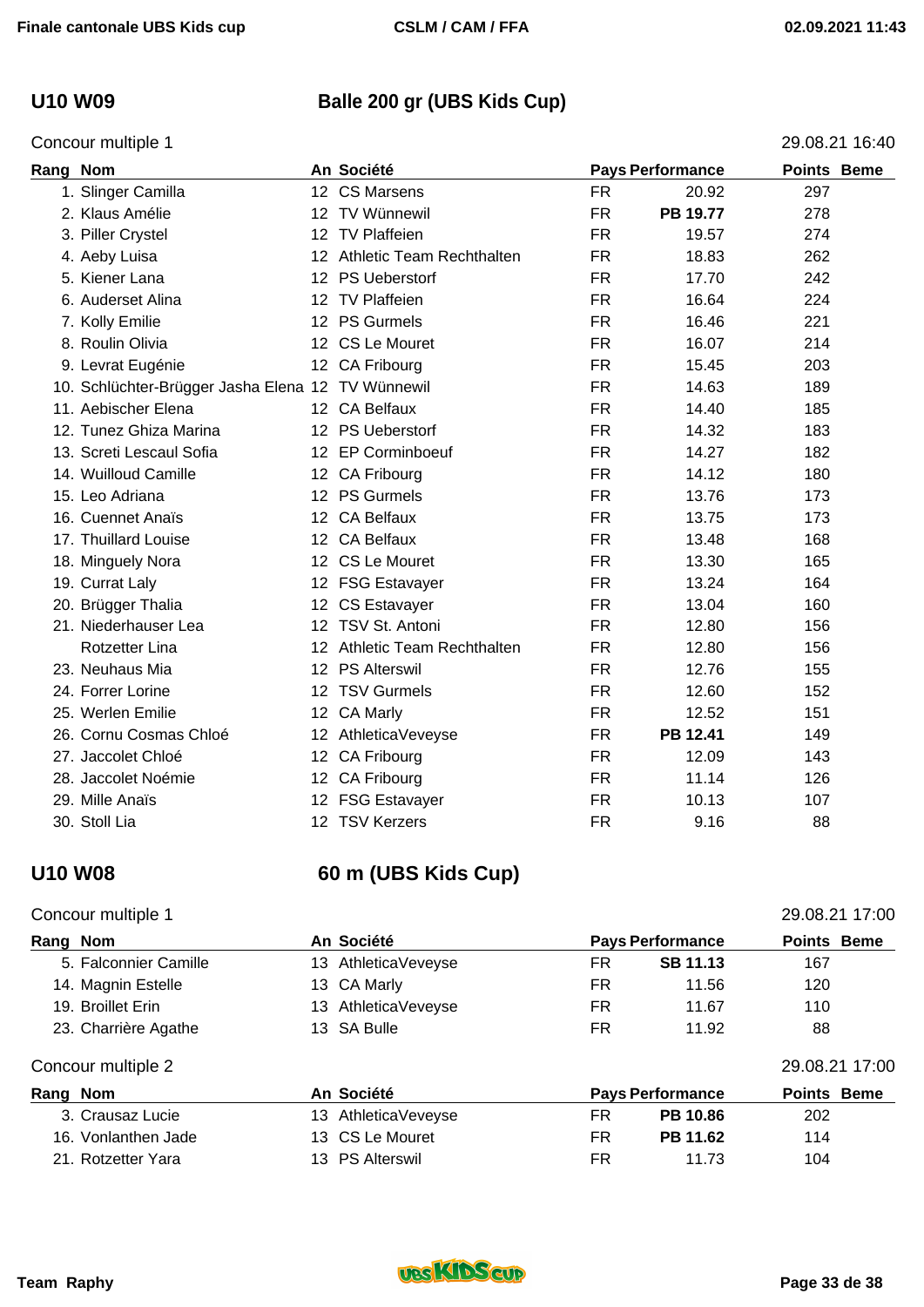# **U10 W08 60 m (UBS Kids Cup) (cont.)**

| Concour multiple 3       |                                         |                         |       | 29.08.21 17:00     |
|--------------------------|-----------------------------------------|-------------------------|-------|--------------------|
| Rang Nom                 | An Société                              | <b>Pays Performance</b> |       | Points Beme        |
| 22. Bérard Nessa         | 13 FSG Estavayer                        | FR.                     | 11.86 | 93                 |
| 27. Bättig Eline Mia     | 13 AC Murten                            | <b>FR</b>               | 12.04 | 78                 |
| 28. Schneuwly Lena       | 13 PS Ueberstorf                        | <b>FR</b>               | 12.22 | 65                 |
| 30. Howell Noa Lynn      | 13 AC Murten                            | <b>FR</b>               | 12.55 | 45                 |
| Concour multiple 4       |                                         |                         |       | 29.08.21 17:00     |
| Rang Nom                 | An Société                              | <b>Pays Performance</b> |       | <b>Points Beme</b> |
| 8. Malesa Nadia Eleonore | <b>Athletic Team Rechthalten</b><br>13. | <b>FR</b>               | 11.17 | 163                |
| 10. Winterfeld Andrea    | 13 PS Ueberstorf                        | <b>FR</b>               | 11.25 | 153                |
| 11. Rion Manon           | 13 Romont Gym                           | FR.                     | 11.40 | 137                |
| 13. Stettler Emilia      | 13 PS Gurmels                           | <b>FR</b>               | 11.53 | 123                |
| Concour multiple 5       |                                         |                         |       | 29.08.21 17:00     |
| Rang Nom                 | An Société                              | <b>Pays Performance</b> |       | <b>Points Beme</b> |
| 1. Auffret Léna          | 13 CA Fribourg                          | FR.                     | 10.82 | 207                |
| 2. Kaeser Elin           | 13 TV Wünnewil                          | <b>FR</b>               | 10.83 | 206                |
| 15. Trunk Mathilde       | 13 FSG Estavayer                        | <b>FR</b>               | 11.57 | 119                |
| 24. Egger Nea            | 13 PS Ueberstorf                        | <b>FR</b>               | 11.93 | 87                 |
| Concour multiple 6       |                                         |                         |       | 29.08.21 17:00     |
| Rang Nom                 | An Société                              | <b>Pays Performance</b> |       | <b>Points Beme</b> |
| 6. Jungo Amélie          | 13 TV Wünnewil                          | FR.                     | 11.14 | 166                |
| 19. Schmutz Anic         | 13 PS Ueberstorf                        | <b>FR</b>               | 11.67 | 110                |
| 25. Bugnard Julia        | 13 EP Vuisternens/Romont                | <b>FR</b>               | 11.98 | 83                 |
| 26. Sturny Noelia        | 13 TSV Heitenried                       | <b>FR</b>               | 12.01 | 80                 |
| Concour multiple 7       |                                         |                         |       | 29.08.21 17:00     |
| Rang Nom                 | An Société                              | <b>Pays Performance</b> |       | <b>Points Beme</b> |
| 4. Monney Amaelle        | 13 CS Marsens                           | <b>FR</b>               | 11.04 | 179                |
| 9. Da Silva Inaya        | 13 EP Vuisternens/Romont                | <b>FR</b>               | 11.19 | 160                |
| 17. Mauron Emilia        | 13 TV Alterswil                         | <b>FR</b>               | 11.64 | 112                |
| 29. Thierrin Jana        | 13 CS Estavayer                         | <b>FR</b>               | 12.32 | 58                 |
| Concour multiple 8       |                                         |                         |       | 29.08.21 17:00     |
| Rang Nom                 | An Société                              | <b>Pays Performance</b> |       | Points Beme        |
| 7. Fardel Calie          | 13 CS Estavayer                         | <b>FR</b>               | 11.16 | 164                |
| 12. Köstinger Laurianne  | 13 TSV Düdingen                         | <b>FR</b>               | 11.43 | 133                |
| 17. Bächler Leila        | 13 PS Ueberstorf                        | <b>FR</b>               | 11.64 | 112                |

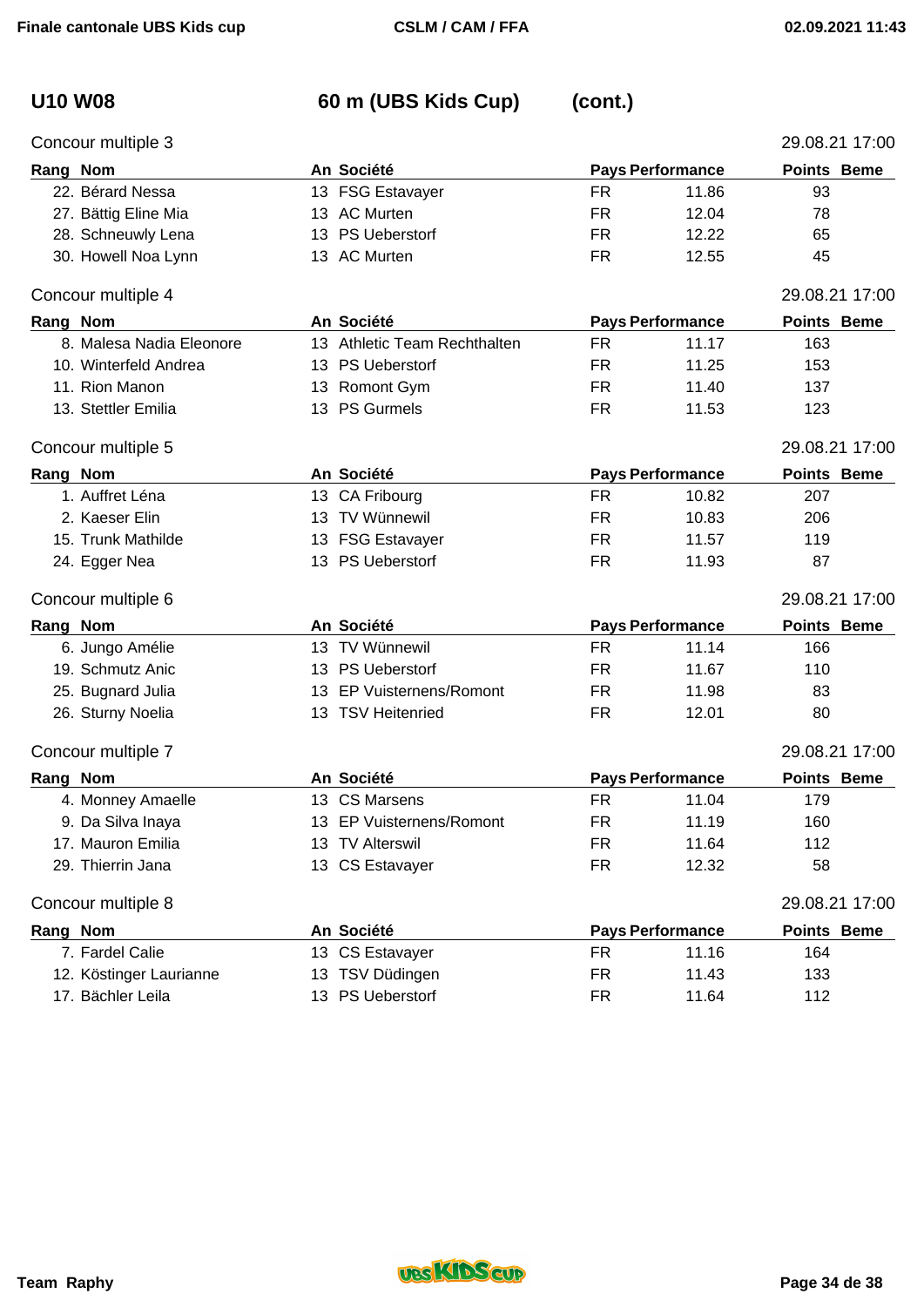## **U10 W08 Longueur (zone) (UBS Kids Cup)**

|          | Concour multiple 1     |                 |                              |           |                         | 29.08.21 15:50 |
|----------|------------------------|-----------------|------------------------------|-----------|-------------------------|----------------|
| Rang Nom |                        |                 | An Société                   |           | <b>Pays Performance</b> | Points Beme    |
|          | 1. Monney Amaelle      |                 | 13 CS Marsens                | <b>FR</b> | 3.15                    | 348            |
|          | 2. Auffret Léna        |                 | 13 CA Fribourg               | <b>FR</b> | 3.01                    | 320            |
|          | 3. Köstinger Laurianne |                 | 13 TSV Düdingen              | <b>FR</b> | 2.95                    | 308            |
|          | 4. Falconnier Camille  | 13              | AthleticaVeveyse             | <b>FR</b> | PB 2.90                 | 298            |
|          | 5. Kaeser Elin         |                 | 13 TV Wünnewil               | <b>FR</b> | 2.88                    | 294            |
|          | 6. Rotzetter Yara      |                 | 13 PS Alterswil              | <b>FR</b> | 2.84                    | 286            |
|          | 7. Fardel Calie        |                 | 13 CS Estavayer              | <b>FR</b> | 2.83                    | 284            |
|          | Malesa Nadia Eleonore  |                 | 13 Athletic Team Rechthalten | <b>FR</b> | 2.83                    | 284            |
|          | 9. Jungo Amélie        |                 | 13 TV Wünnewil               | <b>FR</b> | 2.81                    | 280            |
|          | 10. Bérard Nessa       |                 | 13 FSG Estavayer             | <b>FR</b> | 2.79                    | 276            |
|          | Charrière Agathe       |                 | 13 SA Bulle                  | <b>FR</b> | <b>PB 2.79</b>          | 276            |
|          | 12. Crausaz Lucie      |                 | 13 AthleticaVeveyse          | FR.       | <b>SB 2.78</b>          | 274            |
|          | 13. Da Silva Inaya     | 13 <sup>°</sup> | EP Vuisternens/Romont        | <b>FR</b> | 2.74                    | 266            |
|          | 14. Mauron Emilia      |                 | 13 TV Alterswil              | <b>FR</b> | 2.73                    | 264            |
|          | Vonlanthen Jade        |                 | 13 CS Le Mouret              | <b>FR</b> | <b>PB 2.73</b>          | 264            |
|          | 16. Bättig Eline Mia   |                 | 13 AC Murten                 | <b>FR</b> | 2.71                    | 260            |
|          | 17. Sturny Noelia      |                 | 13 TSV Heitenried            | <b>FR</b> | 2.66                    | 250            |
|          | 18. Rion Manon         |                 | 13 Romont Gym                | <b>FR</b> | 2.65                    | 248            |
|          | <b>Trunk Mathilde</b>  |                 | 13 FSG Estavayer             | <b>FR</b> | 2.65                    | 248            |
|          | 20. Schneuwly Lena     |                 | 13 PS Ueberstorf             | <b>FR</b> | 2.60                    | 239            |
|          | 21. Bächler Leila      | 13              | <b>PS Ueberstorf</b>         | <b>FR</b> | 2.57                    | 233            |
|          | Schmutz Anic           |                 | 13 PS Ueberstorf             | <b>FR</b> | 2.57                    | 233            |
|          | Winterfeld Andrea      | 13              | <b>PS Ueberstorf</b>         | <b>FR</b> | 2.57                    | 233            |
|          | 24. Egger Nea          |                 | 13 PS Ueberstorf             | <b>FR</b> | 2.55                    | 229            |
|          | Magnin Estelle         |                 | 13 CA Marly                  | <b>FR</b> | <b>SB 2.55</b>          | 229            |
|          | 26. Broillet Erin      |                 | 13 AthleticaVeveyse          | <b>FR</b> | <b>PB 2.54</b>          | 227            |
|          | 27. Stettler Emilia    |                 | 13 PS Gurmels                | <b>FR</b> | 2.46                    | 212            |
|          | 28. Thierrin Jana      |                 | 13 CS Estavayer              | <b>FR</b> | 2.42                    | 204            |
|          | 29. Howell Noa Lynn    |                 | 13 AC Murten                 | <b>FR</b> | 2.37                    | 194            |
|          | 30. Bugnard Julia      | 13              | <b>EP Vuisternens/Romont</b> | <b>FR</b> | 2.27                    | 175            |

### **U10 W08 Balle 200 gr (UBS Kids Cup)**

### Concour multiple 1 29.08.21 15:05

### **Rang Nom An Société Pays Performance Points Beme**  1. Auffret Léna 13 CA Fribourg FR 15.72 208 2. Howell Noa Lynn **13 AC Murten 12 Communist Communist Communist Communist Communist Communist Communist Communist Communist Communist Communist Communist Communist Communist Communist Communist Communist Communist Commun** 3. Schmutz Anic **13 PS Ueberstorf 14.95** 194 4. Rotzetter Yara 13 PS Alterswil FR 14.31 183 5. Magnin Estelle 13 CA Marly FR **PB 14.30** 183 6. Egger Nea 13 PS Ueberstorf 13 PS Ueberstorf 13.95 177 7. Falconnier Camille 13 AthleticaVeveyse FR **PB 13.64** 171 8. Malesa Nadia Eleonore 13 Athletic Team Rechthalten FR 13.34 166 9. Jungo Amélie 13 TV Wünnewil FR 13.29 165 10. Mauron Emilia 13 TV Alterswil 13 TV Alterswil 15 TR 13.13 162 11. Köstinger Laurianne 13 TSV Düdingen 12.82 156 12. Bächler Leila 13 PS Ueberstorf 13 PS Ueberstorf 12.19 145 13. Bugnard Julia 13 EP Vuisternens/Romont FR 12.13 144

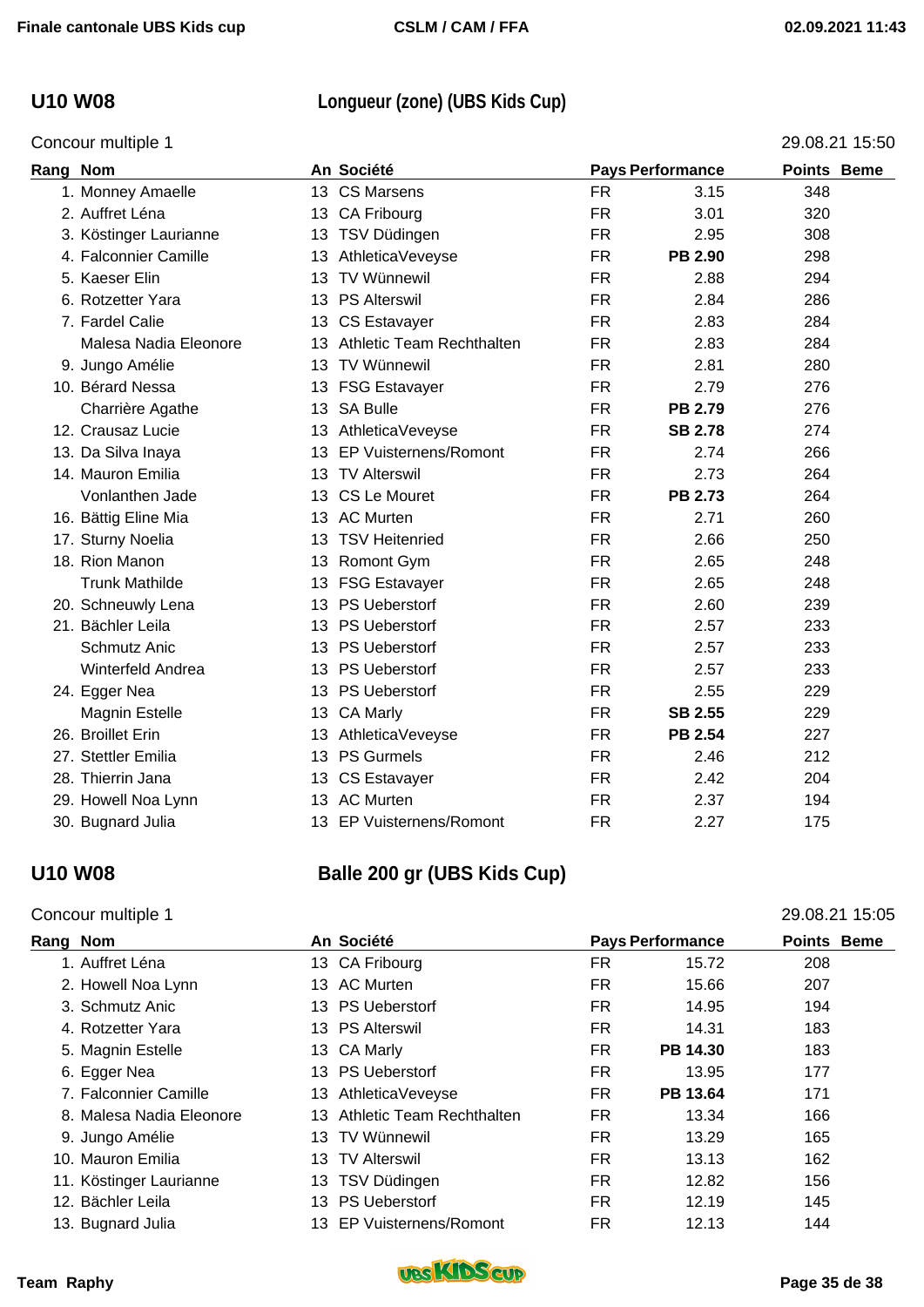## **U10 W08 Balle 200 gr (UBS Kids Cup) (cont.)**

| Rang Nom |                       |     | An Société                   |           | <b>Pays Performance</b> | <b>Points Beme</b> |  |
|----------|-----------------------|-----|------------------------------|-----------|-------------------------|--------------------|--|
|          | 14. Broillet Erin     | 13. | AthleticaVeveyse             | FR        | PB 11.84                | 139                |  |
|          | 15. Rion Manon        | 13. | Romont Gym                   | <b>FR</b> | 11.65                   | 135                |  |
|          | 16. Da Silva Inaya    | 13  | <b>EP Vuisternens/Romont</b> | FR        | 11.59                   | 134                |  |
|          | 17. Fardel Calie      |     | 13 CS Estavayer              | FR        | 11.55                   | 133                |  |
|          | 18. Kaeser Elin       | 13  | <b>TV Wünnewil</b>           | FR        | 11.30                   | 129                |  |
|          | 19. Winterfeld Andrea |     | 13 PS Ueberstorf             | FR.       | 11.05                   | 124                |  |
|          | 20. Monney Amaelle    |     | 13 CS Marsens                | FR        | 11.02                   | 123                |  |
|          | 21. Thierrin Jana     |     | 13 CS Estavayer              | FR.       | 10.78                   | 119                |  |
|          | 22. Bättig Eline Mia  | 13. | <b>AC Murten</b>             | FR        | 10.58                   | 115                |  |
|          | 23. Crausaz Lucie     | 13. | AthleticaVeveyse             | FR        | 10.39                   | 112                |  |
|          | 24. Sturny Noelia     | 13. | <b>TSV Heitenried</b>        | FR        | 9.93                    | 103                |  |
|          | Vonlanthen Jade       |     | 13 CS Le Mouret              | FR        | 9.93                    | 103                |  |
|          | 26. Charrière Agathe  |     | 13 SA Bulle                  | <b>FR</b> | <b>PB 9.28</b>          | 91                 |  |
|          | 27. Trunk Mathilde    |     | 13 FSG Estavayer             | FR        | 8.89                    | 83                 |  |
|          | 28. Stettler Emilia   | 13. | <b>PS Gurmels</b>            | FR        | 8.76                    | 81                 |  |
|          | 29. Bérard Nessa      | 13. | <b>FSG Estavayer</b>         | FR        | 8.65                    | 79                 |  |
|          | 30. Schneuwly Lena    | 13  | <b>PS Ueberstorf</b>         | FR        | 8.58                    | 77                 |  |

## **U10 W07 60 m (UBS Kids Cup)**

## Concour multiple 1 29.08.21 15:25 **Rang Nom An Société Pays Performance Points Beme**  2. Fünfschilling Maïka **14 CS Estavayer** FR 11.98 83 5. Ringgenberg Anic Lou 14 TV Wünnewil FR 12.07 76 6. Klaus Laurianne 14 TV Wünnewil FR 12.10 73 13. Flury Valentine **14 FSG Granges-Marnand** FR 12.40 53

### Concour multiple 2 29.08.21 15:25

| Rang Nom |                   | An Société                   | <b>Pays Performance</b> |       | <b>Points Beme</b> |  |
|----------|-------------------|------------------------------|-------------------------|-------|--------------------|--|
|          | 12. Oberli Sofia  | 14 CS Estavayer              | FR                      | 12.38 | 54                 |  |
|          | 15. Pürro Ann     | 14 Athletic Team Rechthalten | FR                      | 12.46 | 50                 |  |
|          | 16. Gusse Alice   | 14 CA Fribourg               | FR                      | 12.49 | 48                 |  |
|          | 19. Piller Svenja | 14 Athletic Team Rechthalten | FR                      | 12.85 | 30                 |  |

### Concour multiple 3 29.08.21 15:25

| Rang Nom            | An Société                   | <b>Pays Performance</b> |       | <b>Points Beme</b> |  |
|---------------------|------------------------------|-------------------------|-------|--------------------|--|
| 7. Currat Naorah    | 14 Athletic Team Rechthalten | FR.                     | 12.19 | 67                 |  |
| 9. Rufer Luana      | <b>TSV Kerzers</b><br>14     | FR                      | 12.20 | 66                 |  |
| 11. Fasel Mariel    | 14 Athletic Team Rechthalten | FR.                     | 12.37 | 55                 |  |
| 17. Gramatica Nahla | 14 TSV Kerzers               | <b>FR</b>               | 12.59 | 42                 |  |
| Concour multiple 4  |                              |                         |       | 29.08.21 15:25     |  |
| Rang Nom            | An Société                   | <b>Pays Performance</b> |       | <b>Points Beme</b> |  |
| 1. Messmer Emilie   | 14 CA Marly                  | FR.                     | 11.62 | 114                |  |
| 3. Chuard Rose      | 14 CA Belfaux                | FR                      | 12.02 | 80                 |  |



18. Levrat Hélène **14 CA Fribourg** FR 12.65 39 20. Lemann Sara **14 PS Alterswil 14 PS Alterswil FR** 13.01 23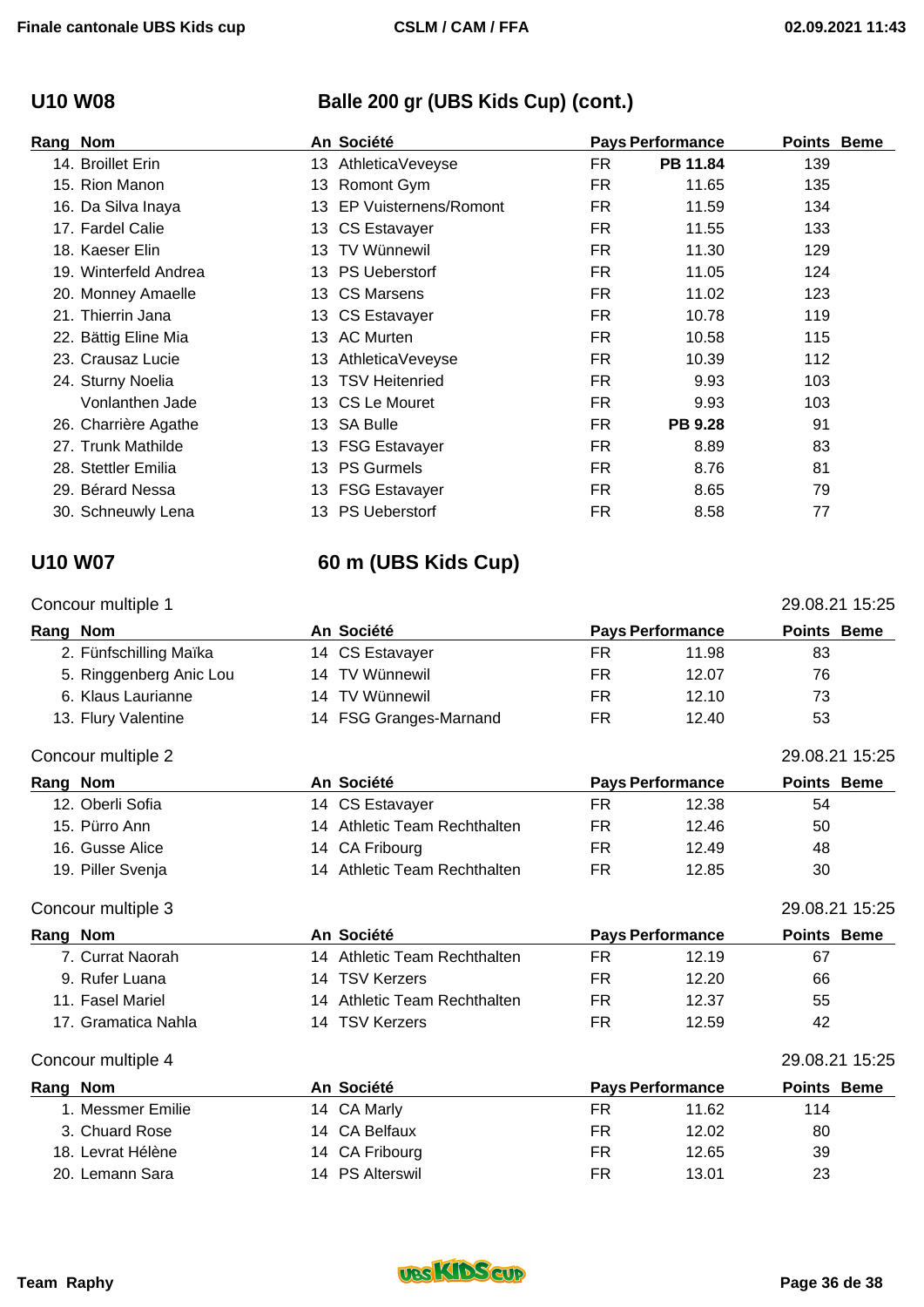# **U10 W07 60 m (UBS Kids Cup) (cont.)**

| Concour multiple 5    |  |                                                                                                                                                         |       | 29.08.21 15:25          |  |
|-----------------------|--|---------------------------------------------------------------------------------------------------------------------------------------------------------|-------|-------------------------|--|
| Rang Nom              |  | <b>Pays Performance</b>                                                                                                                                 |       | <b>Points Beme</b>      |  |
| 4. Kämpfer Rahel      |  | <b>FR</b>                                                                                                                                               | 12.04 | 78                      |  |
| 10. Scigliano Alyssia |  | FR.                                                                                                                                                     | 12.30 | 60                      |  |
| 21. Richards Béatrice |  | FR.                                                                                                                                                     | 13.18 | 17                      |  |
| 23. Schwick Anna      |  | FR.                                                                                                                                                     | 13.70 | 5                       |  |
| Concour multiple 6    |  |                                                                                                                                                         |       | 29.08.21 15:25          |  |
| Rang Nom              |  |                                                                                                                                                         |       | <b>Points Beme</b>      |  |
| 7. Cantin Adèle       |  | FR.                                                                                                                                                     | 12.19 | 67                      |  |
| 13. Bürgy Anina       |  | FR                                                                                                                                                      | 12.40 | 53                      |  |
| 22. Heiter Elyn       |  | <b>FR</b>                                                                                                                                               | 13.31 | 14                      |  |
|                       |  | An Société<br>14 TSV Gurmels<br>14 CA Fribourg<br>14 FSG Estavayer<br>14 TV Plaffeien<br>An Société<br>15 CA Fribourg<br>14 PS Gurmels<br>14 PS Gurmels |       | <b>Pays Performance</b> |  |

## **U10 W07 Longueur (zone) (UBS Kids Cup)**

## Concour multiple 1 29.08.21 16:40

| Rang Nom |                          |     | An Société                   | <b>Pays Performance</b> |      | <b>Points Beme</b> |  |
|----------|--------------------------|-----|------------------------------|-------------------------|------|--------------------|--|
|          | 1. Currat Naorah         |     | 14 Athletic Team Rechthalten | FR.                     | 2.56 | 231                |  |
|          | 2. Pürro Ann             |     | 14 Athletic Team Rechthalten | FR.                     | 2.55 | 229                |  |
|          | 3. Fünfschilling Maïka   |     | 14 CS Estavayer              | FR.                     | 2.45 | 210                |  |
|          | 4. Kämpfer Rahel         |     | 14 TSV Gurmels               | FR                      | 2.44 | 208                |  |
|          | 5. Messmer Emilie        |     | 14 CA Marly                  | <b>FR</b>               | 2.42 | 204                |  |
|          | 6. Piller Svenja         | 14  | Athletic Team Rechthalten    | FR.                     | 2.41 | 202                |  |
|          | 7. Fasel Mariel          | 14  | Athletic Team Rechthalten    | <b>FR</b>               | 2.35 | 190                |  |
|          | 8. Gramatica Nahla       |     | 14 TSV Kerzers               | FR                      | 2.34 | 189                |  |
|          | 9. Klaus Laurianne       | 14. | <b>TV Wünnewil</b>           | <b>FR</b>               | 2.29 | 179                |  |
|          | 10. Bürgy Anina          |     | 14 PS Gurmels                | <b>FR</b>               | 2.28 | 177                |  |
|          | 11. Rufer Luana          | 14  | <b>TSV Kerzers</b>           | <b>FR</b>               | 2.27 | 175                |  |
|          | 12. Gusse Alice          |     | 14 CA Fribourg               | FR.                     | 2.25 | 171                |  |
|          | 13. Scigliano Alyssia    | 14  | CA Fribourg                  | FR                      | 2.24 | 170                |  |
|          | 14. Cantin Adèle         | 15  | CA Fribourg                  | FR.                     | 2.23 | 168                |  |
|          | 15. Richards Béatrice    |     | 14 FSG Estavayer             | FR.                     | 2.22 | 166                |  |
|          | 16. Chuard Rose          | 14  | <b>CA Belfaux</b>            | <b>FR</b>               | 2.16 | 154                |  |
|          | Lemann Sara              |     | 14 PS Alterswil              | <b>FR</b>               | 2.16 | 154                |  |
|          | 18. Heiter Elyn          |     | 14 PS Gurmels                | <b>FR</b>               | 2.15 | 153                |  |
|          | 19. Schwick Anna         | 14  | <b>TV Plaffeien</b>          | <b>FR</b>               | 2.13 | 149                |  |
|          | 20. Levrat Hélène        |     | 14 CA Fribourg               | <b>FR</b>               | 2.06 | 136                |  |
|          | 21. Flury Valentine      |     | 14 FSG Granges-Marnand       | FR.                     | 2.05 | 134                |  |
|          | 22. Oberli Sofia         | 14  | <b>CS Estavayer</b>          | <b>FR</b>               | 2.04 | 132                |  |
|          | 23. Ringgenberg Anic Lou |     | 14 TV Wünnewil               | FR                      | 1.75 | 80                 |  |